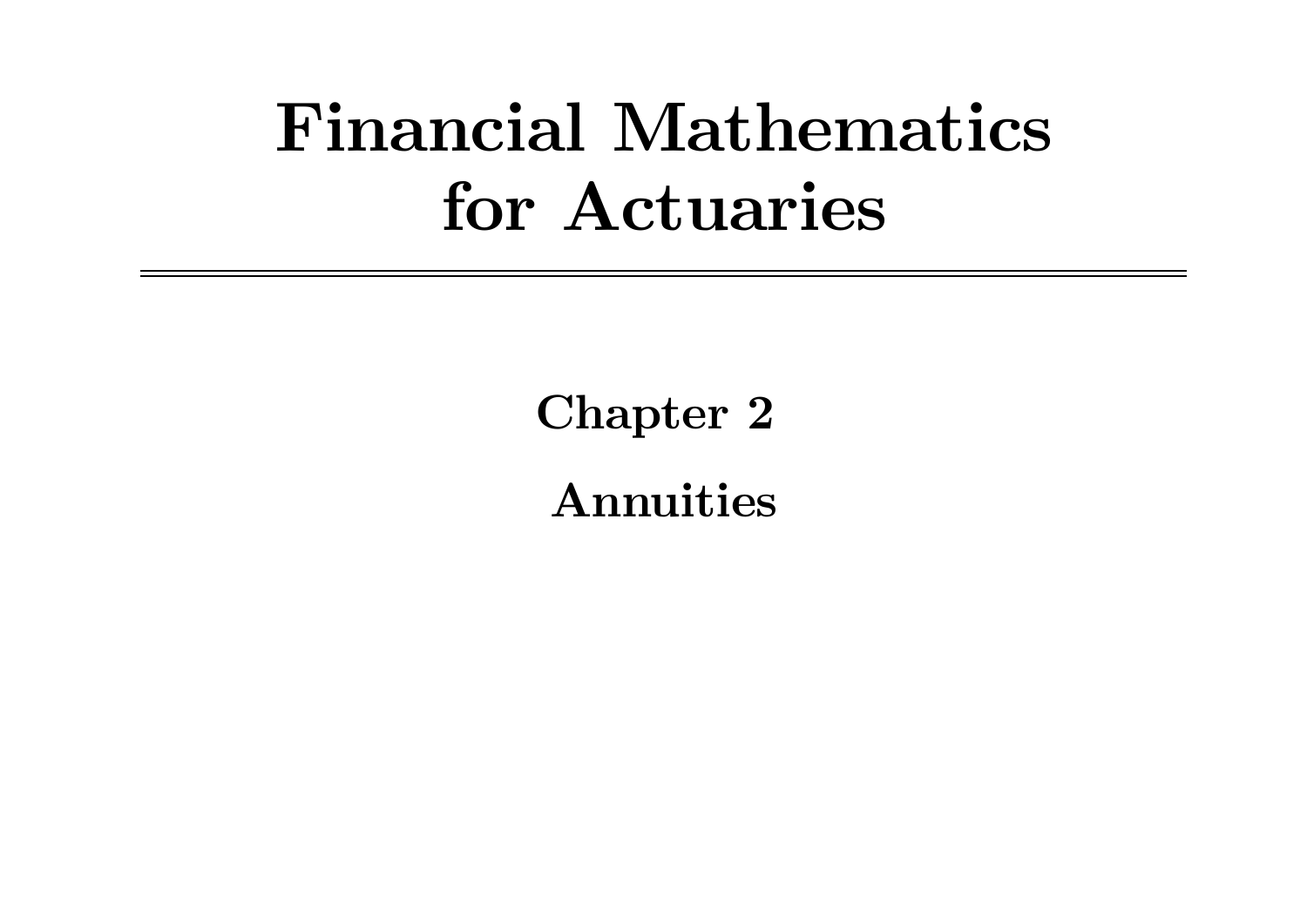## Learning Objectives

- 1. Annuity-immediate and annuity-due
- 2. Present and future values of annuities
- 3. Perpetuities and deferred annuities
- 4. Other accumulation methods
- 5. Payment periods and compounding periods
- 6. Varying annuities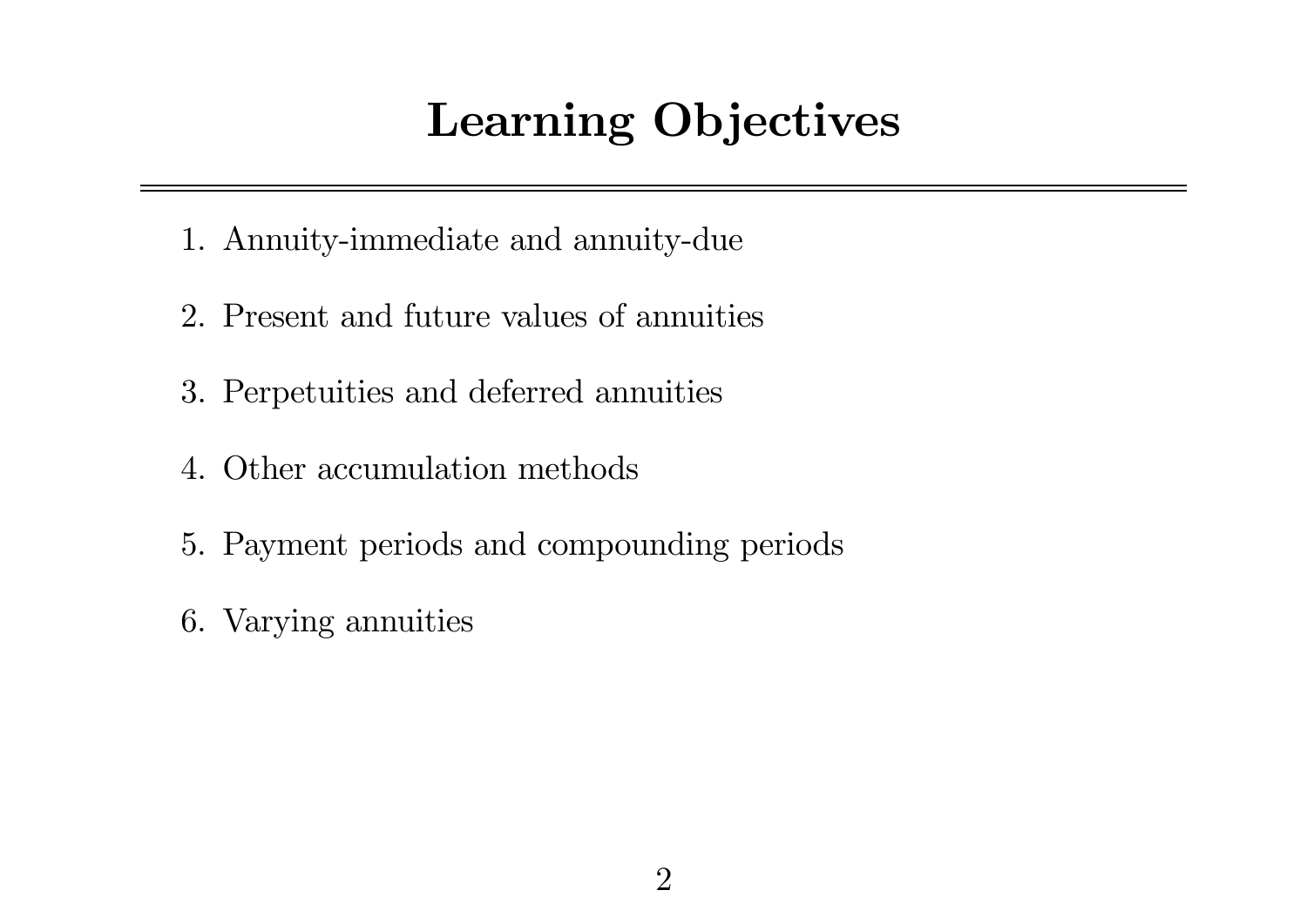#### 2.1 Annuity-Immediate

- Consider an annuity with payments of 1 unit each, made at the end of every year for n years.
- This kind of annuity is called an annuity-immediate (also called an ordinary annuity or an annuity in arrears).
- The **present value of an annuity** is the sum of the present values of each payment.

**Example 2.1:** Calculate the present value of an annuity-immediate of amount \$100 paid annually for 5 years at the rate of interest of 9%.

Solution: Table 2.1 summarizes the present values of the payments as well as their total.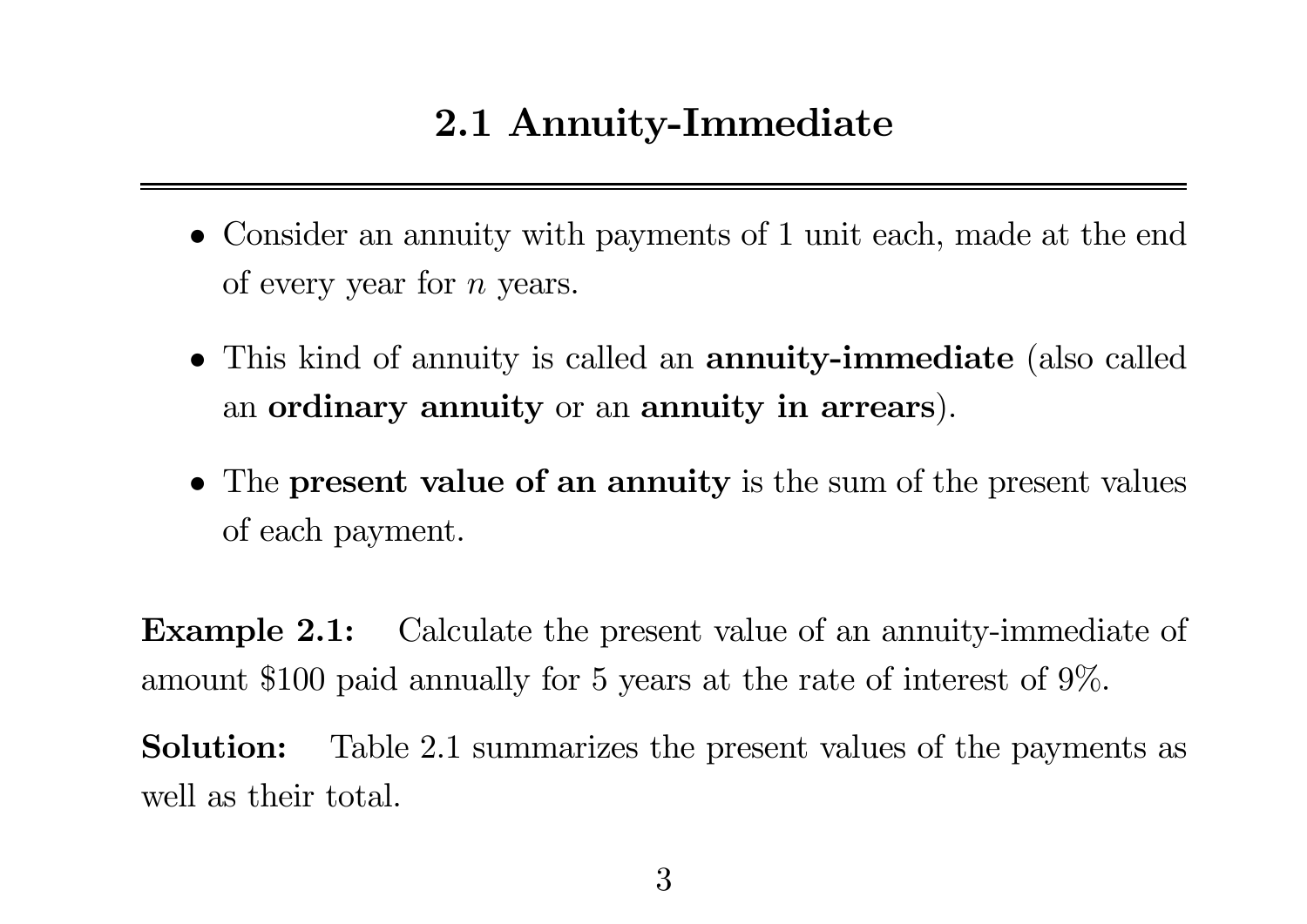**Table 2.1:** Present value of annuity

| Year           | Payment $(\$\)$ | Present value $(\$)$      |
|----------------|-----------------|---------------------------|
|                |                 |                           |
| 1              | 100             | $100 (1.09)^{-1} = 91.74$ |
| $\overline{2}$ | 100             | $100 (1.09)^{-2} = 84.17$ |
| 3              | 100             | $100 (1.09)^{-3} = 77.22$ |
| $\overline{4}$ | 100             | $100 (1.09)^{-4} = 70.84$ |
| $\overline{5}$ | 100             | $100(1.09)^{-5} = 64.99$  |
|                |                 |                           |
| Total          |                 | 388.97                    |
|                |                 |                           |
|                |                 |                           |

• We are interested in the value of the annuity at time 0, called the present value, and the accumulated value of the annuity at time  $n$ , called the future value.

 $\Box$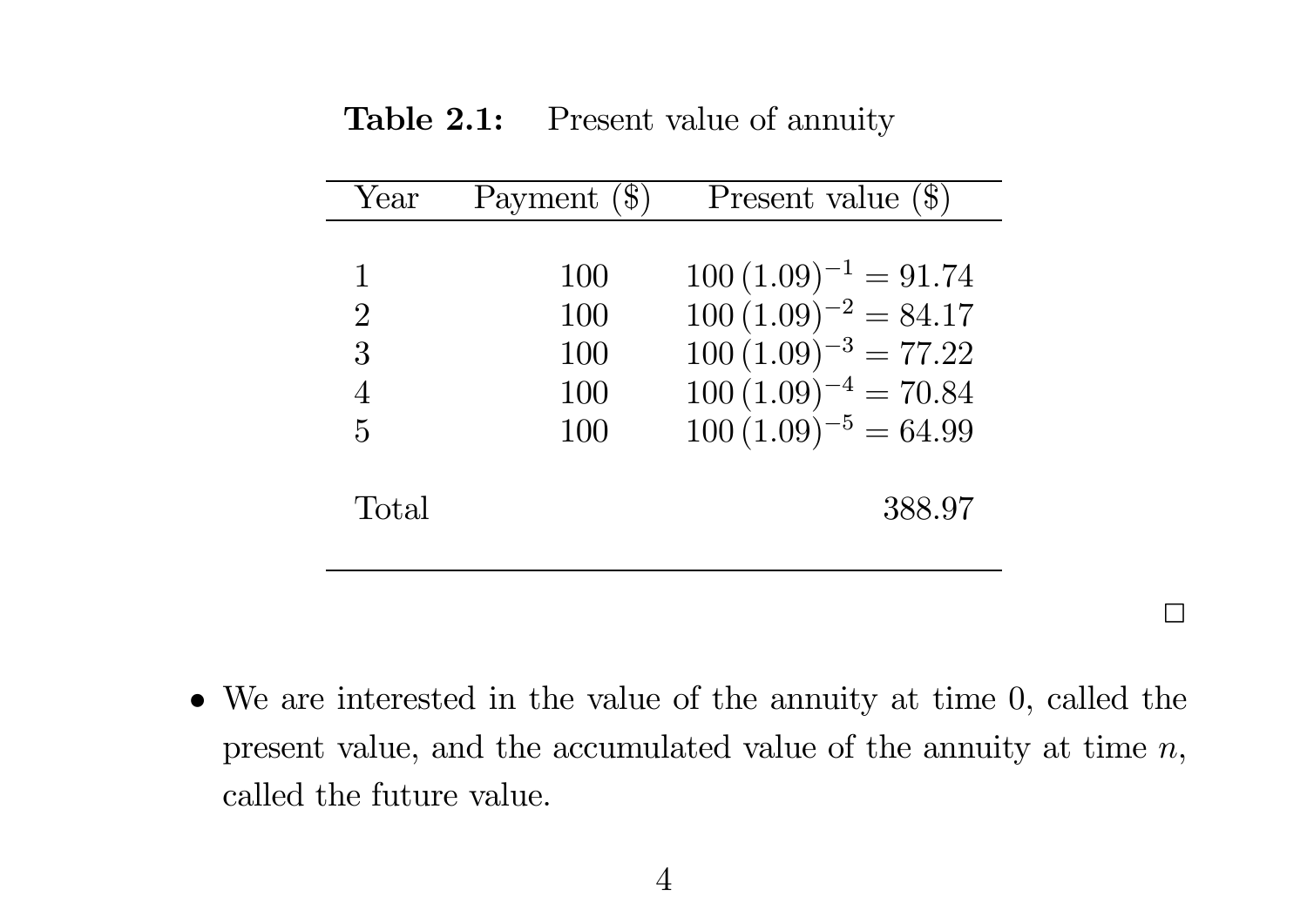- Suppose the rate of interest per period is  $i$ , and we assume the compound-interest method applies.
- Let  $a_{\overline{n}|i}$  denote the present value of the annuity, which is sometimes denoted as  $a_{\overline{n}|}$  when the rate of interest is understood.
- As the present value of the jth payment is  $v^j$ , where  $v = 1/(1+i)$  is the discount factor, the present value of the annuity is (see Appendix A.5 for the sum of <sup>a</sup> geometric progression)

$$
a_{\overline{n}|} = v + v^2 + v^3 + \dots + v^n
$$
  
=  $v \times \left[\frac{1 - v^n}{1 - v}\right]$   
=  $\frac{1 - v^n}{i}$   
=  $\frac{1 - (1 + i)^{-n}}{i}$ . (2.1)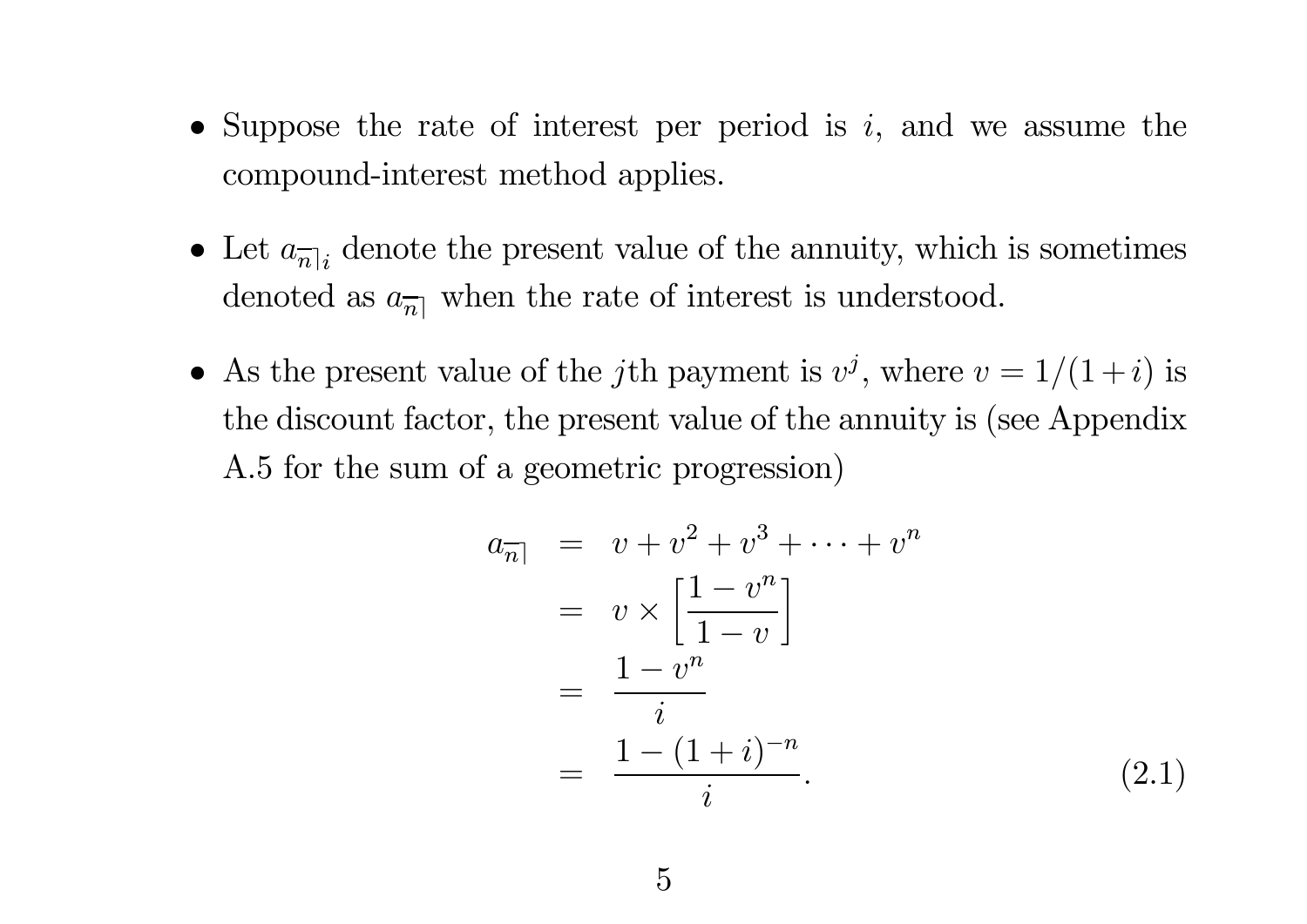

Figure 2.1: Time diagram of  $n$ -payment annuity-immediate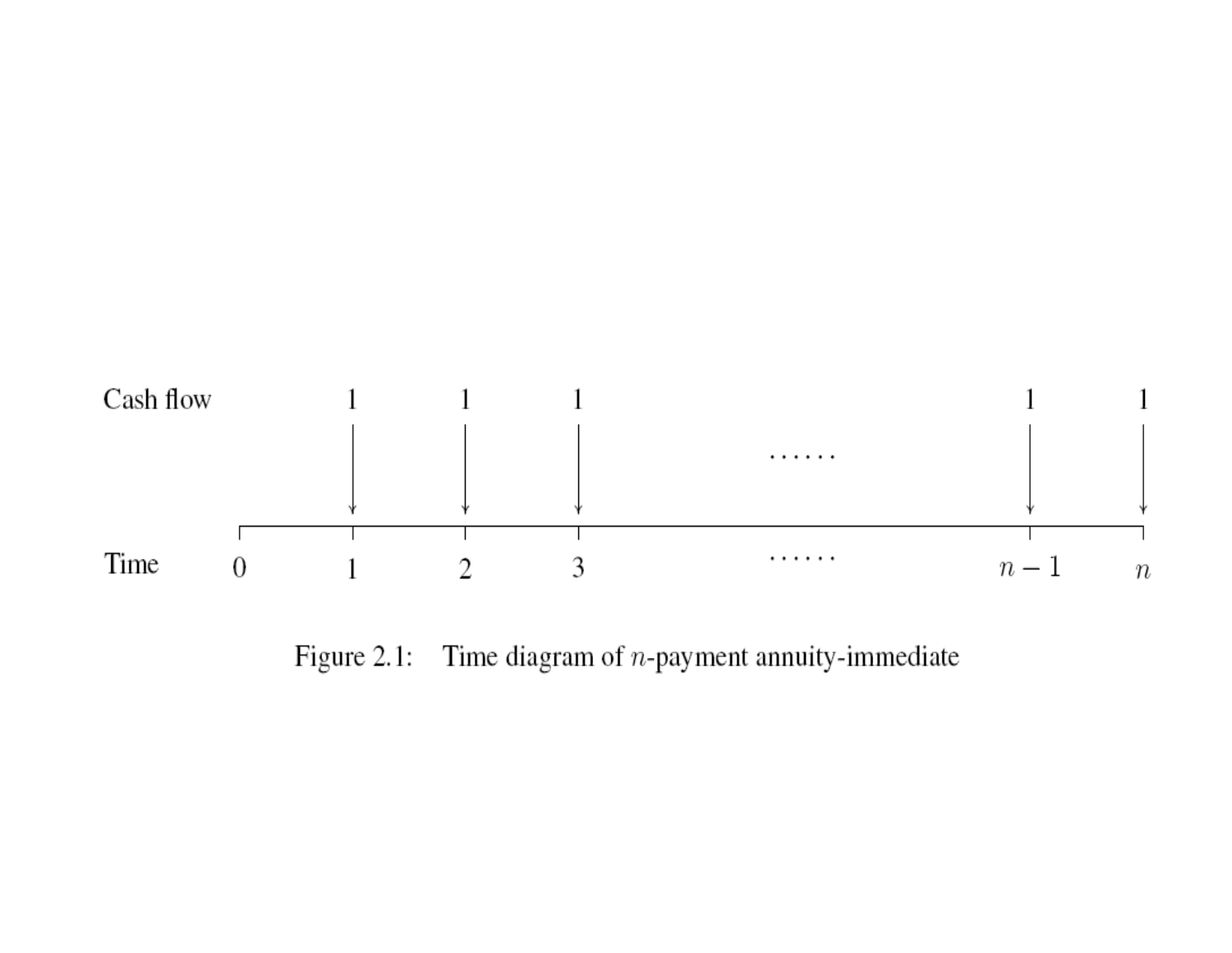- The accumulated value of the annuity at time *n* is denoted by  $s_{\overline{n}|i}$ or  $s_{\overline{n}}$  .
- This is the future value of  $a_{\overline{n}|}$  at time n. Thus, we have

$$
\begin{array}{rcl}\ns_{\overline{n}|} & = & a_{\overline{n}|} \times (1+i)^n \\
& = & \frac{(1+i)^n - 1}{i}.\n\end{array} \tag{2.2}
$$

• If the annuity is of level payments of  $P$ , the present and future values of the annuity are  $Pa_{\overline{n}|}$  and  $Ps_{\overline{n}|}$ , respectively.

Example 2.2: Calculate the present value of an annuity-immediate of amount \$100 paid annually for 5 years at the rate of interest of 9% using formula (2.1). Also calculate its future value at time <sup>5</sup>.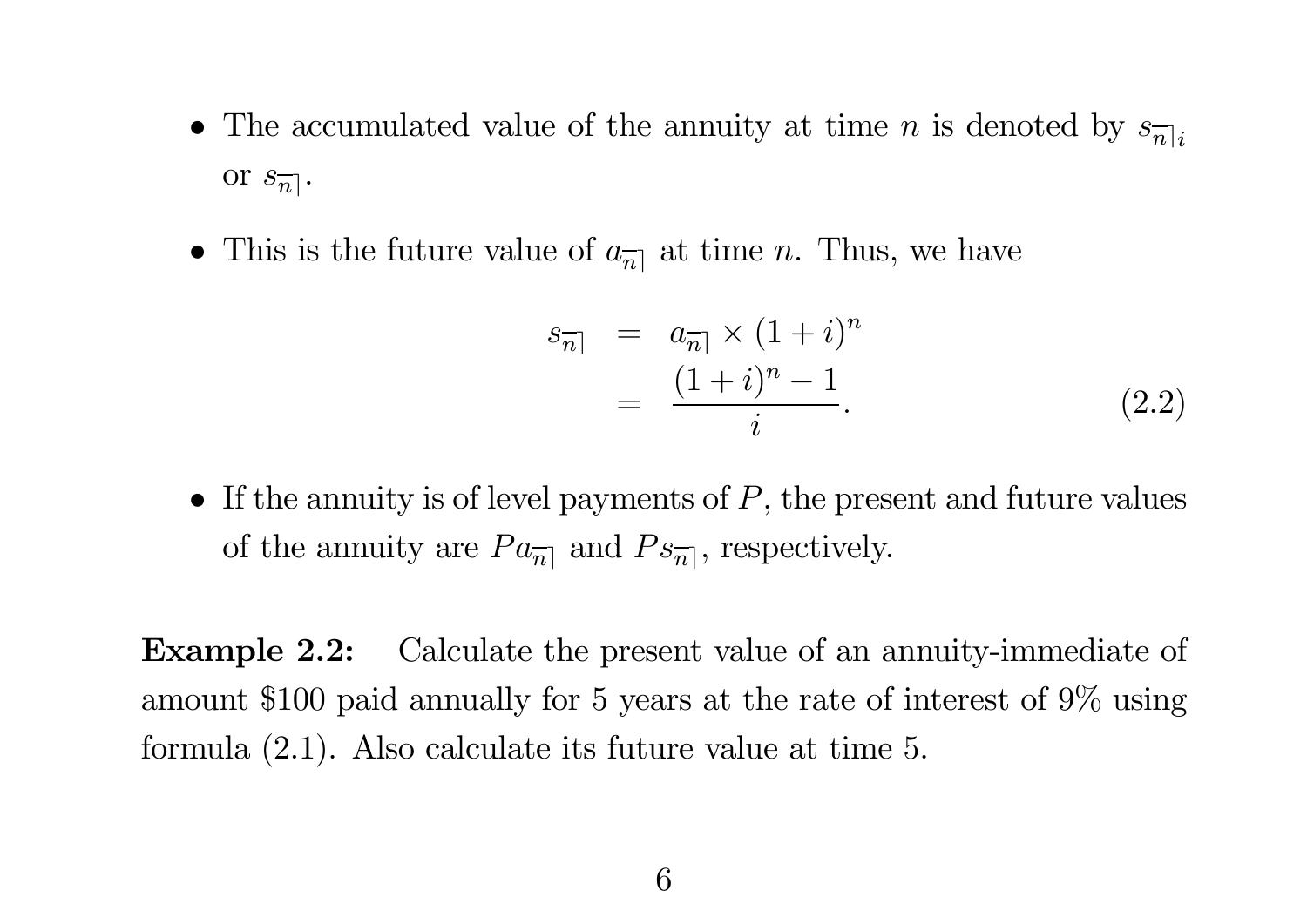Solution:From (2.1), the present value of the annuity is

$$
100 a_{\overline{5}|} = 100 \times \left[ \frac{1 - (1.09)^{-5}}{0.09} \right] = $388.97,
$$

which agrees with the solution of Example 2.1. The future value of the annuity is

$$
(1.09)^5 \times (100 a_{\overline{5}}) = (1.09)^5 \times 388.97 = $598.47.
$$

Alternatively, the future value can be calculated as

$$
100 s_{\overline{5}|} = 100 \times \left[ \frac{(1.09)^5 - 1}{0.09} \right] = $598.47.
$$

 $\Box$ 

Example 2.3: Calculate the present value of an annuity-immediate of amount \$100 payable quarterly for 10 years at the annual rate of interest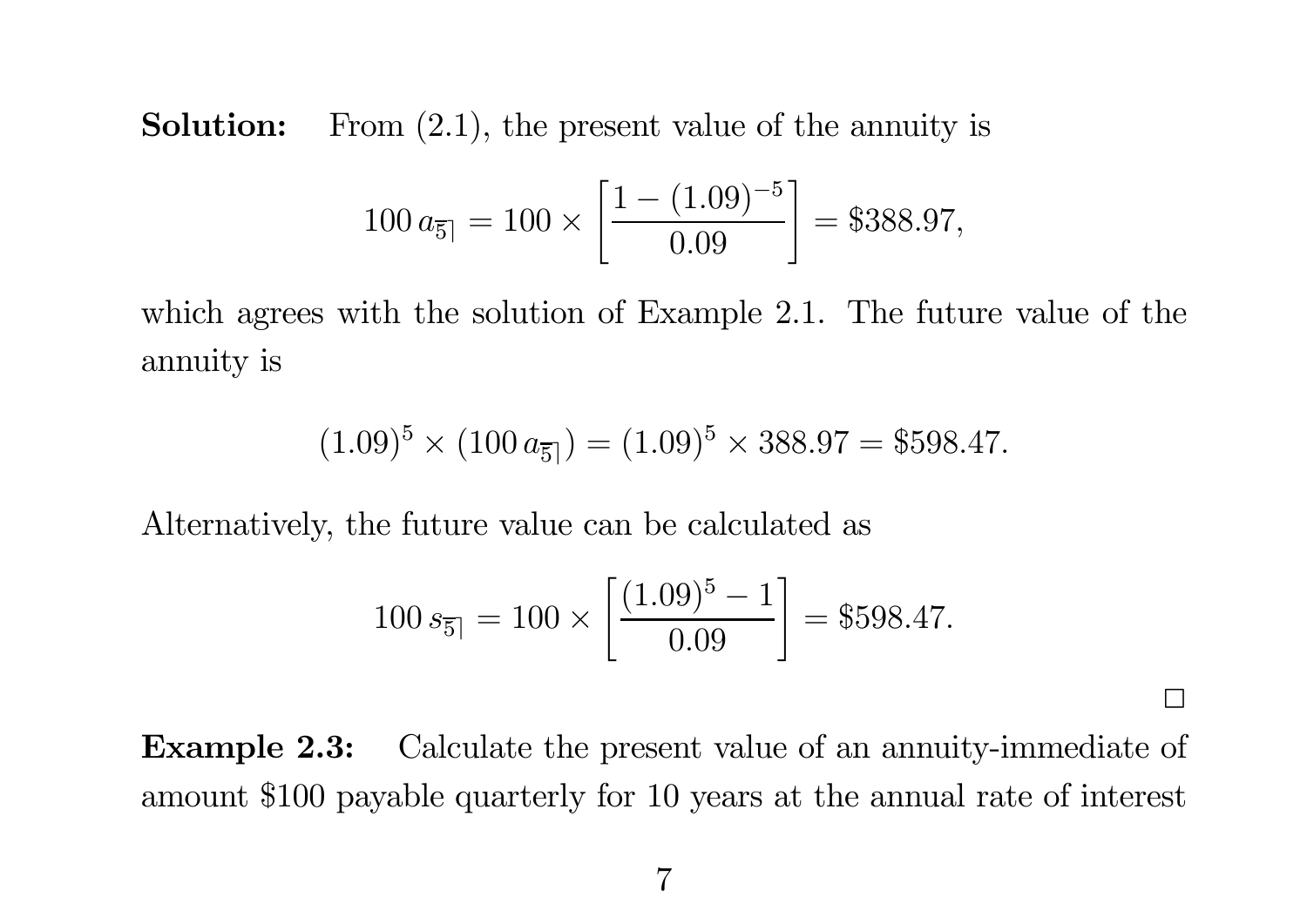of 8% convertible quarterly. Also calculate its future value at the end of 10 years.

Solution: Note that the rate of interest per payment period (quarter) is  $(8/4)\% = 2\%$ , and there are  $4 \times 10 = 40$  payments. Thus, from  $(2.1)$ the present value of the annuity-immediate is

$$
100 a_{\overline{40}|0.02} = 100 \times \left[ \frac{1 - (1.02)^{-40}}{0.02} \right] = $2,735.55,
$$

and the future value of the annuity-immediate is

$$
2735.55 \times (1.02)^{40} = $6,040.20.
$$

• A common problem in financial management is to determine the installments required to pay back <sup>a</sup> loan. We may use (2.1) to calculate the amount of level installments required.

2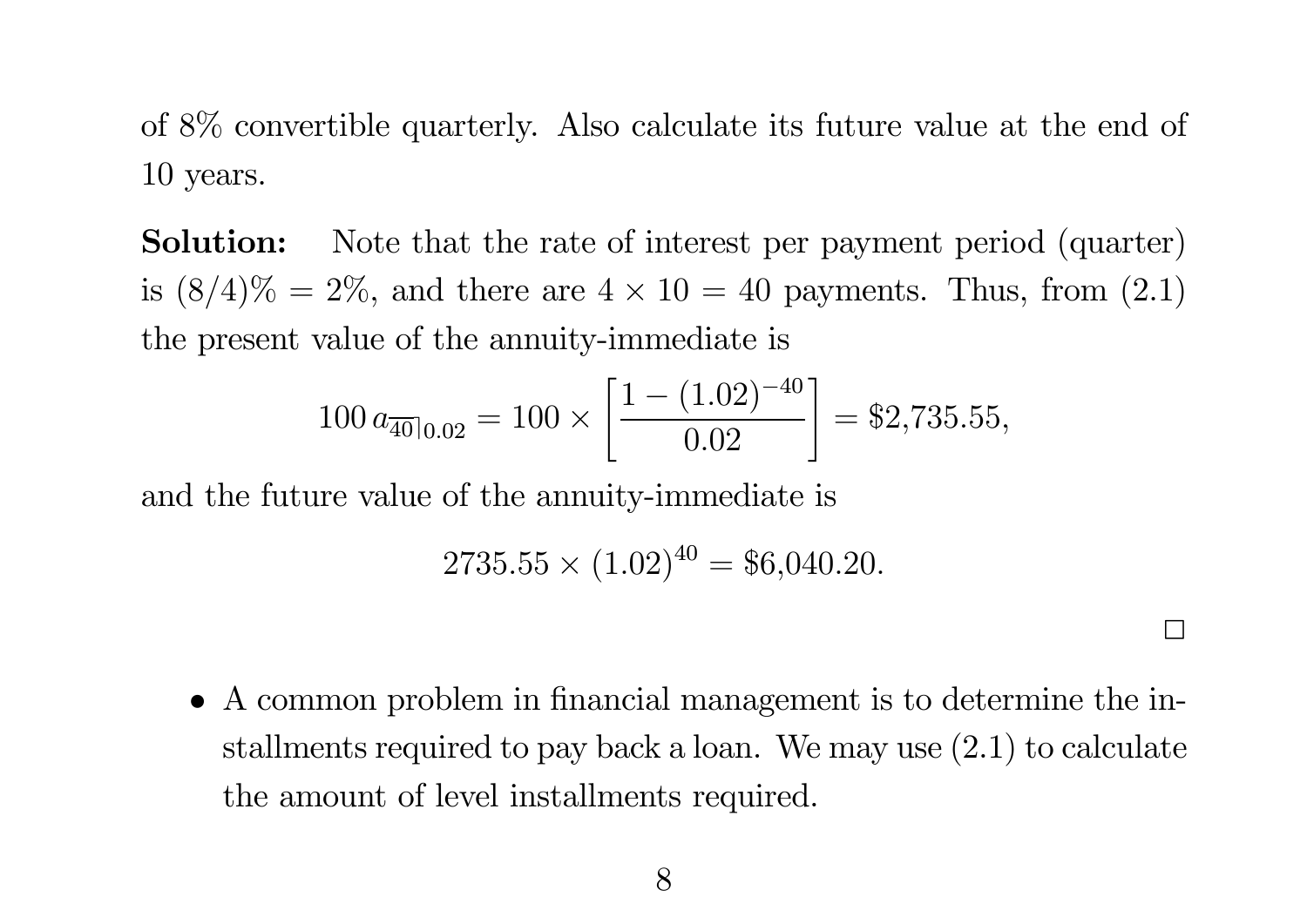Example 2.4: A man borrows a loan of \$20,000 to purchase a car at annual rate of interest of 6%. He will pay back the loan through monthly installments over 5 years, with the first installment to be made one month after the release of the loan. What is the monthly installment he needs to pay?

Solution:The rate of interest per payment period is  $(6/12)\% = 0.5\%.$ Let P be the monthly installment. As there are  $5 \times 12 = 60$  payments, from  $(2.1)$  we have

$$
20,000 = P a_{\overline{60}\mid 0.005}
$$
  
=  $P \times \left[ \frac{1 - (1.005)^{-60}}{0.005} \right]$   
=  $P \times 51.7256$ ,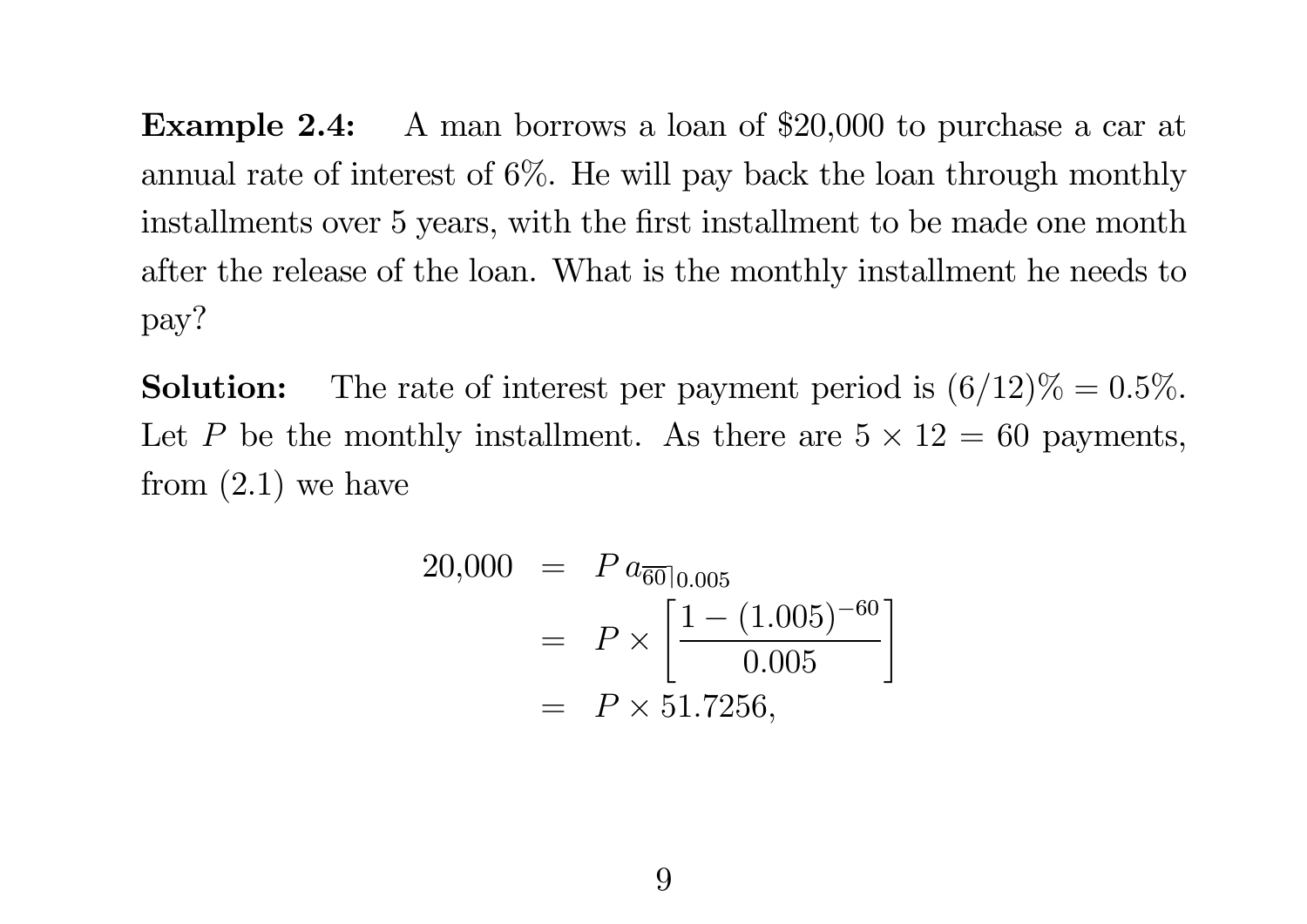so that

$$
P = \frac{20,000}{51.7256} = $386.66.
$$

• The example below illustrates the calculation of the required installment for <sup>a</sup> targeted future value.

 $\Box$ 

**Example 2.5:** A man wants to save \$100,000 to pay for his son's education in 10 years' time. An education fund requires the investors to deposit equal installments annually at the end of each year. If interest of 7.5% is paid, how much does the man need to save each year in order to meet his target?

Solution:We first calculate  $s_{\overline{10}}$ , which is equal to

$$
\frac{(1.075)^{10} - 1}{0.075} = 14.1471.
$$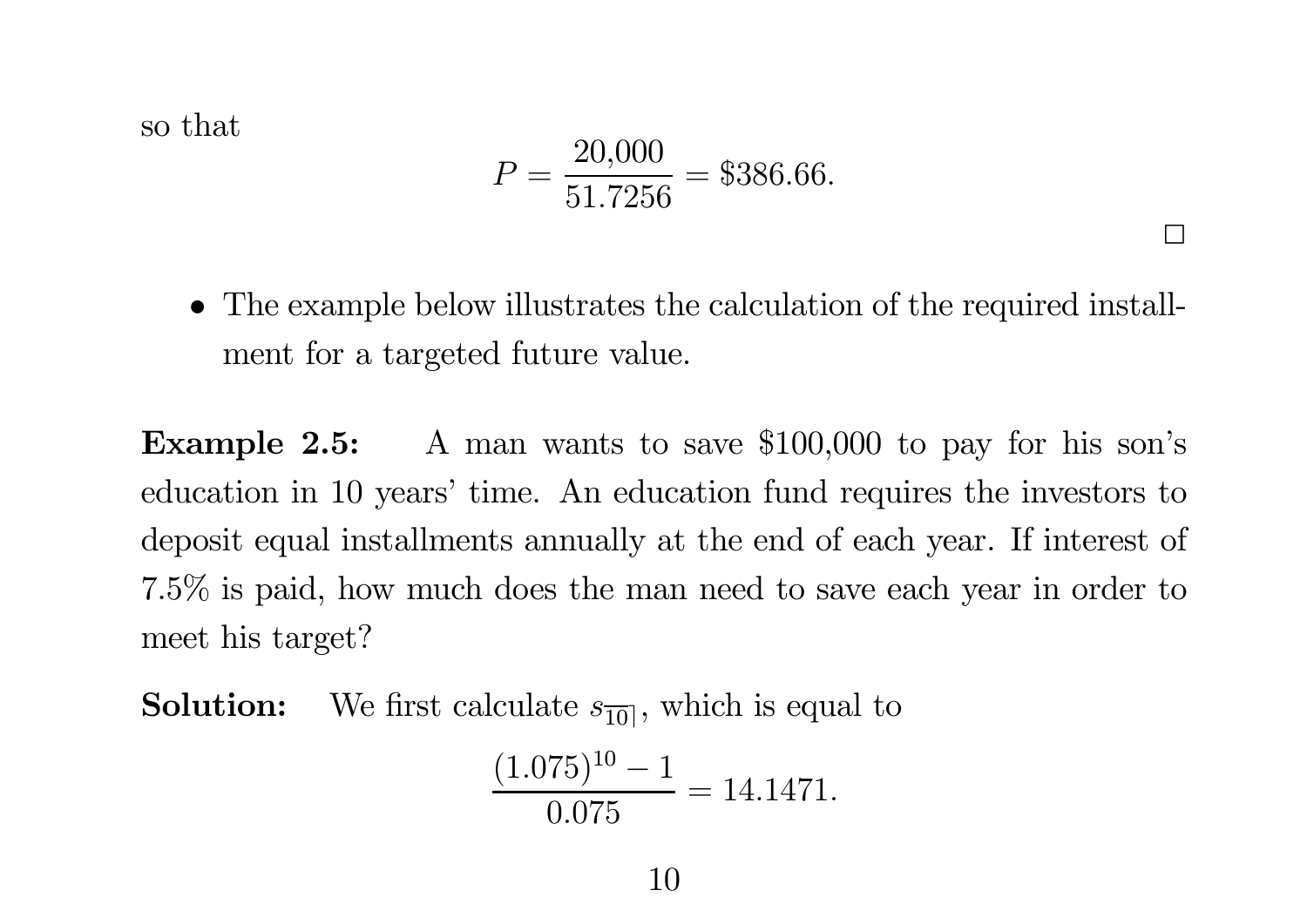Then the required amount of installment is

$$
P = \frac{100,000}{s_{\overline{10}|}} = \frac{100,000}{14.1471} = $7,068.59.
$$

 $\Box$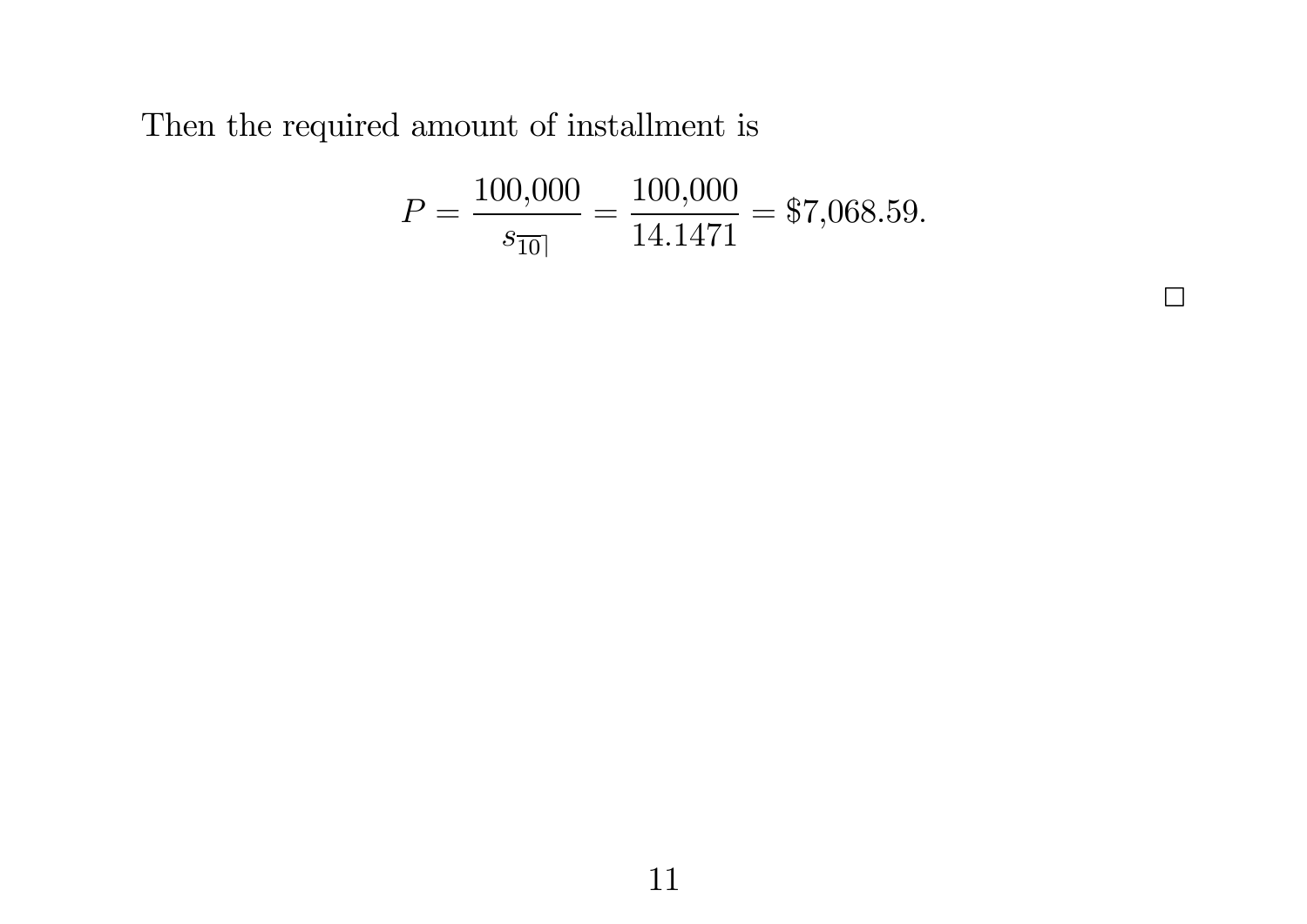#### 2.2 Annuity-Due

- An annuity-due is an annuity for which the payments are made at the beginning of the payment periods
- The first payment is made at time 0, and the last payment is made at time  $n-1$ .
- We denote the present value of the annuity-due at time 0 by  $\ddot{a}_{\overline{n}|i}$  (or  $\it a$ ¨ $\ddot{a}_{\overline{n}}$ ), and the future value of the annuity at time n by  $\ddot{s}_{\overline{n}|i}$  (or  $\ddot{s}_{\overline{n}|i}$ ).
- The formula for  $\ddot{a}_{\overline{n}|}$  can be derived as follows

$$
\ddot{a}_{\overline{n}|} = 1 + v + \dots + v^{n-1} \n= \frac{1 - v^n}{1 - v} \n= \frac{1 - v^n}{d}.
$$
\n(2.3)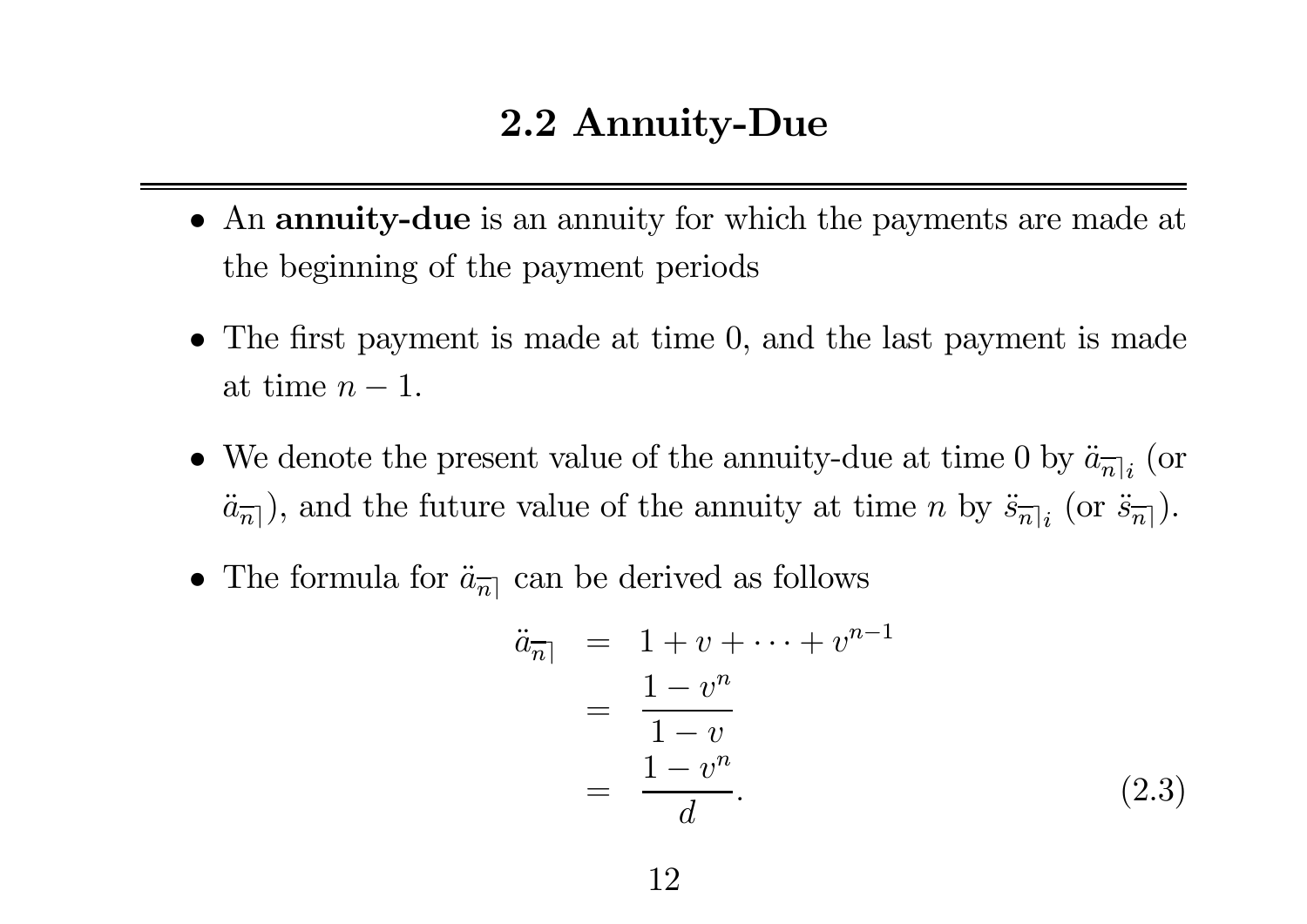

Figure 2.2: Time diagram of  $n$ -payment annuity-due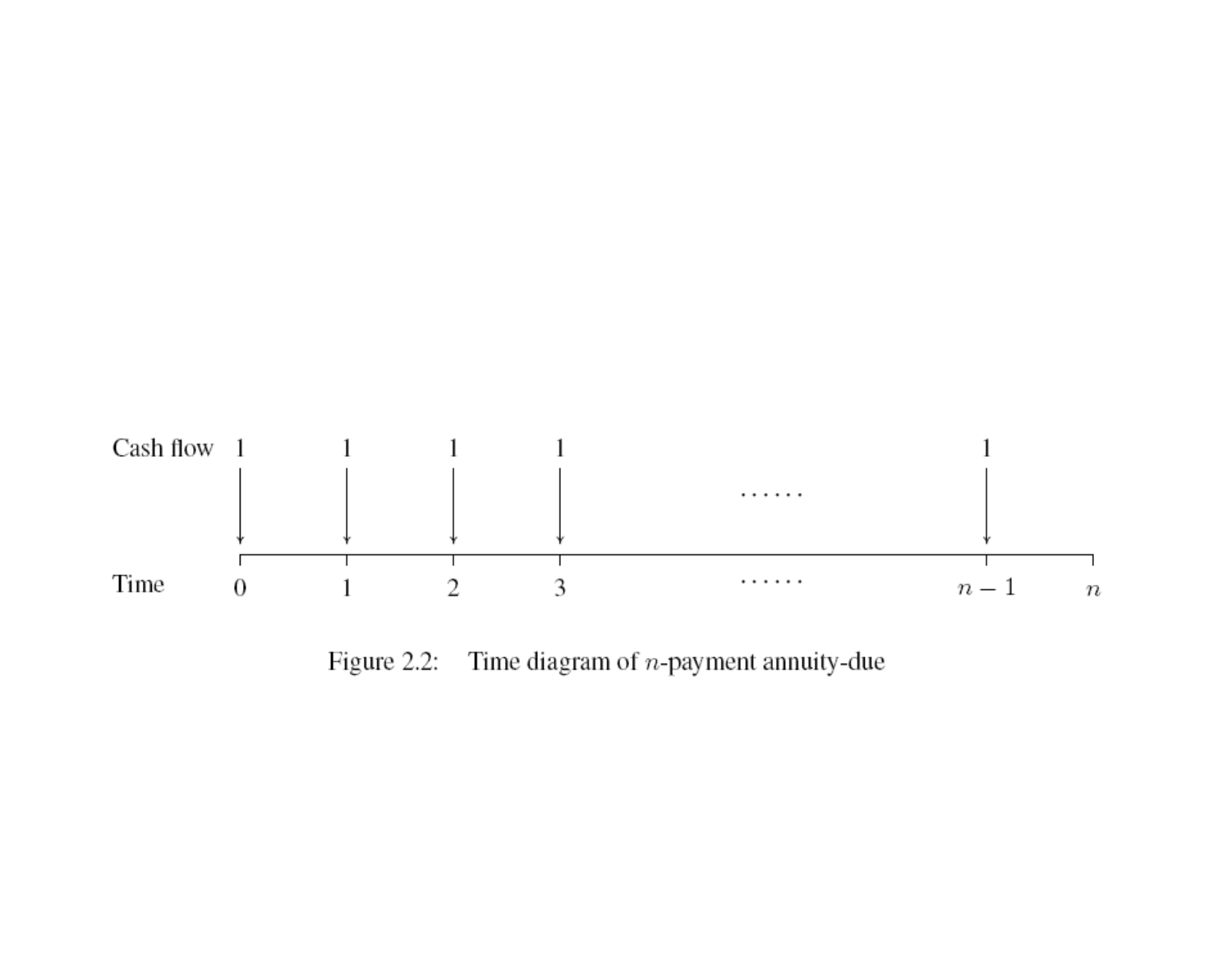• Also, we have

$$
\ddot{s}_{\overline{n}|} = \ddot{a}_{\overline{n}|} \times (1+i)^n \n= \frac{(1+i)^n - 1}{d}.
$$
\n(2.4)

• As each payment in an annuity-due is paid one period ahead of the corresponding payment of an annuity-immediate, the present value of each payment in an annuity-due is  $(1+i)$  times of the present value of the corresponding payment in an annuity-immediate. Hence,

$$
\ddot{a}_{\overline{n}|} = (1+i)a_{\overline{n}|} \tag{2.5}
$$

and, similarly,

$$
\ddot{s}_{\overline{n}|} = (1+i) s_{\overline{n}|}. \tag{2.6}
$$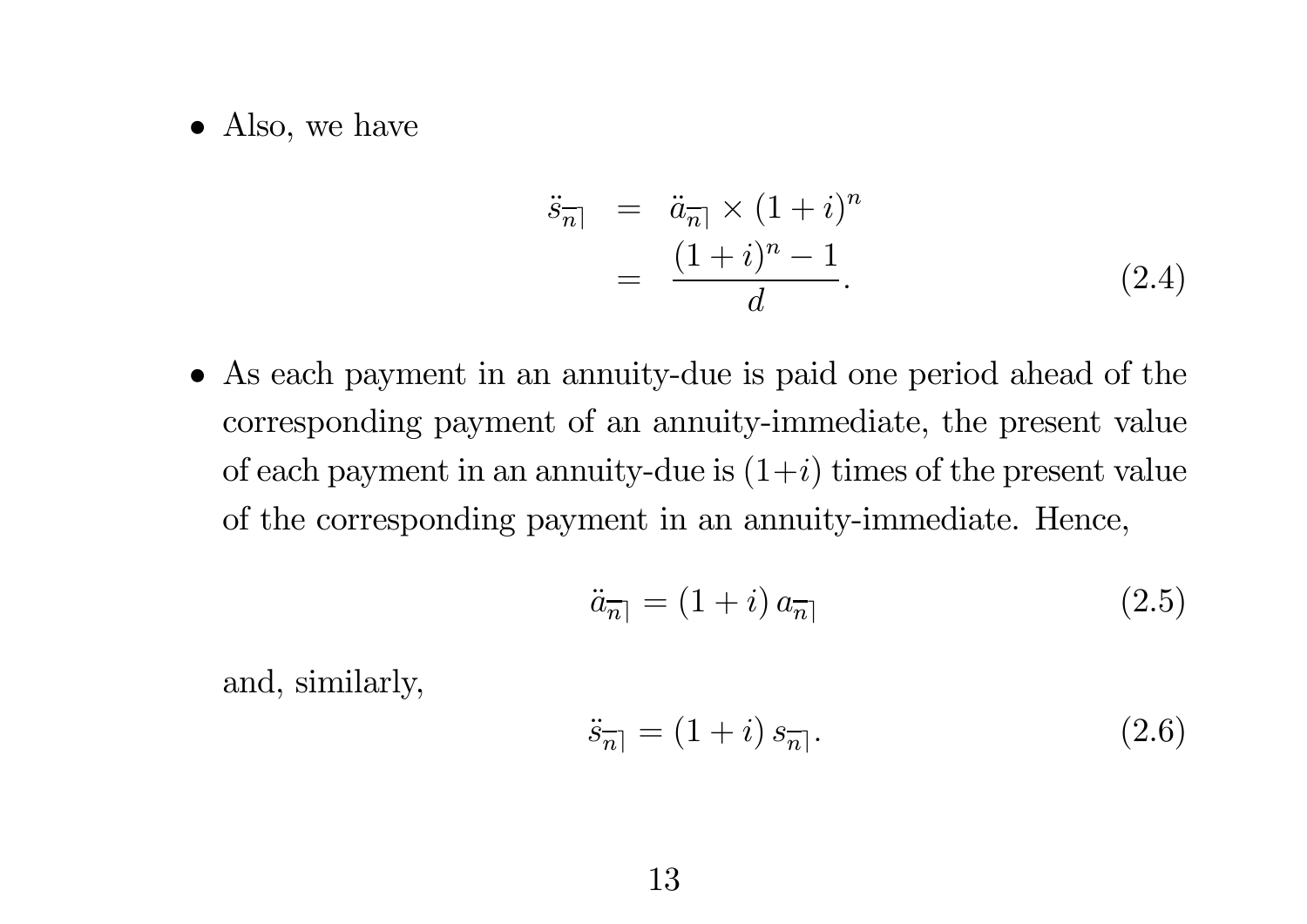• As an annuity-due of n payments consists of a payment at time  $0$ and an annuity-immediate of  $n-1$  payments, the first payment of which is to be made at time 1, we have

$$
\ddot{a}_{\overline{n}|} = 1 + a_{\overline{n-1}|}. \tag{2.7}
$$

• Similarly, if we consider an annuity-immediate with  $n+1$  payments at time 1, 2,  $\cdots$ ,  $n+1$  as an annuity-due of n payments starting at time 1 plus a final payment at time  $n + 1$ , we can conclude

$$
s_{\overline{n+1}} = \ddot{s}_{\overline{n}|} + 1. \tag{2.8}
$$

Example 2.6: A company wants to provide a retirement plan for an employee who is aged 55 now. The plan will provide her with an annuityimmediate of \$7,000 every year for 15 years upon her retirement at the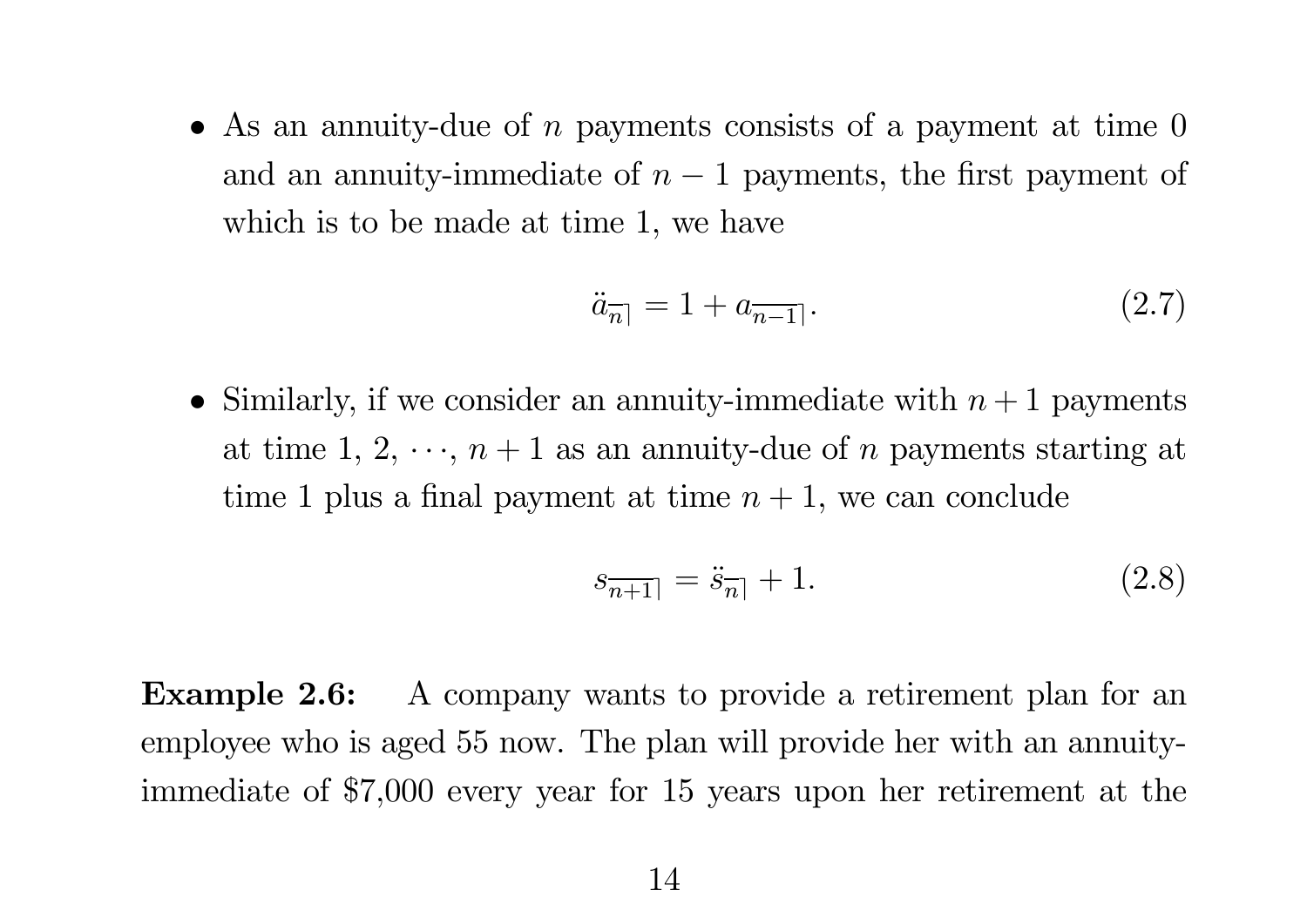age of 65. The company is funding this <sup>p</sup>lan with an annuity-due of 10 years. If the rate of interest is 5%, what is the amount of installment the company should pay?

Solution: We first calculate the present value of the retirement annuity. This is equal to

$$
7,000 a_{\overline{15}} = 7,000 \times \left[ \frac{1 - (1.05)^{-15}}{0.05} \right] = $72,657.61.
$$

This amount should be equal to the future value of the company's installments P, which is  $P\ddot{s}_{\overline{10}}$ . Now from  $(2.4)$ , we have

$$
\ddot{s}_{\overline{10}|} = \frac{(1.05)^{10} - 1}{1 - (1.05)^{-1}} = 13.2068,
$$

so that

$$
P = \frac{72,657.61}{13.2068} = $5,501.53.
$$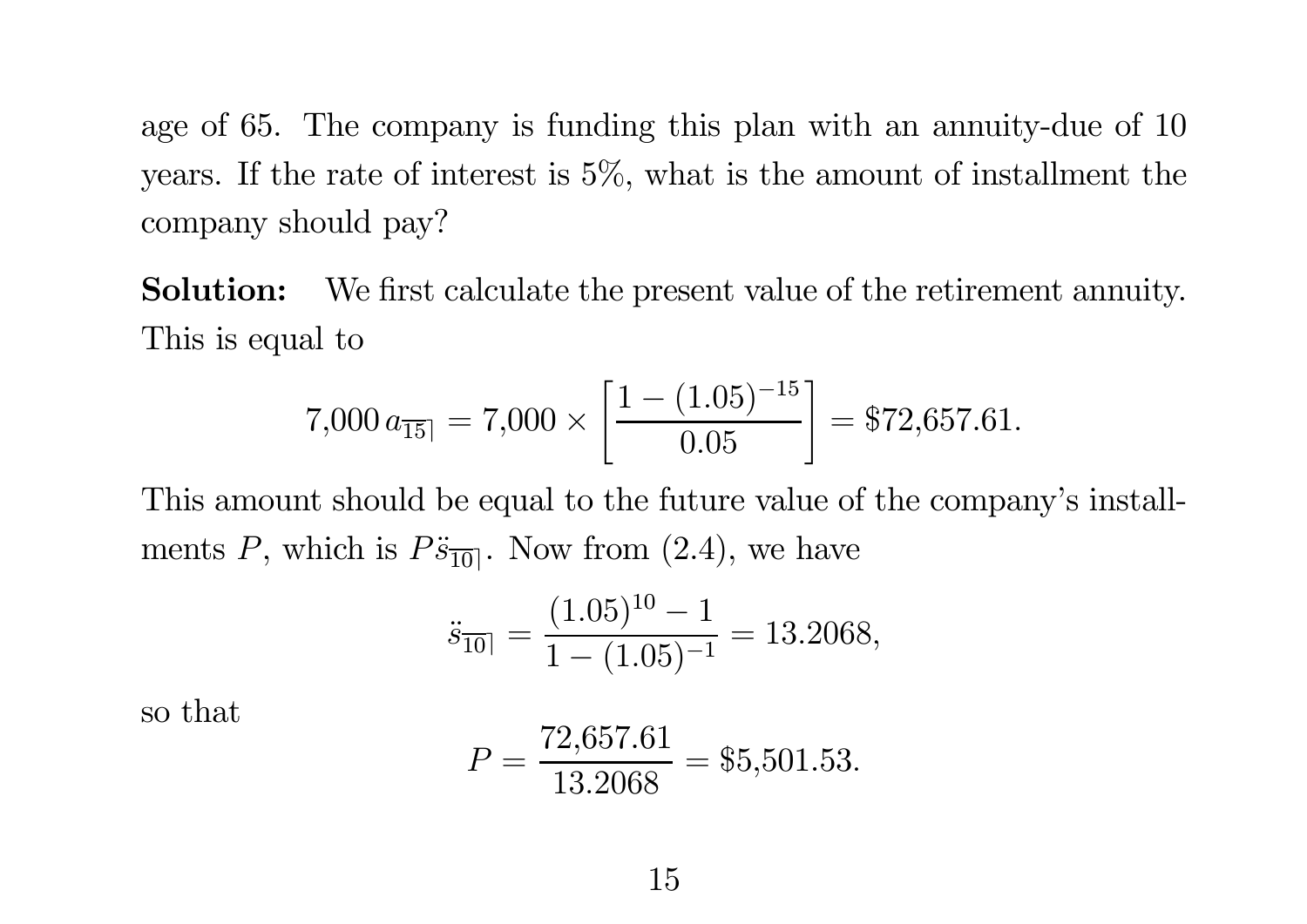#### 2.3 Perpetuity, Deferred Annuity and Annuity Values at Other Times

- A perpetuity is an annuity with no termination date, i.e.,  $n \to \infty$ .
- An example that resembles <sup>a</sup> perpetuity is the dividends of <sup>a</sup> preferred stock.
- To calculate the present value of a perpetuity, we note that, as  $v < 1$ ,  $v\,$  $n \to 0$  as  $n \to \infty$ . Thus, from  $(2.1)$ , we have

$$
a_{\overline{\infty}|} = \frac{1}{i}.\tag{2.9}
$$

• For the case when the first payment is made immediately, we have, from (2.3),

$$
\ddot{a}_{\overline{\infty}|} = \frac{1}{d}.\tag{2.10}
$$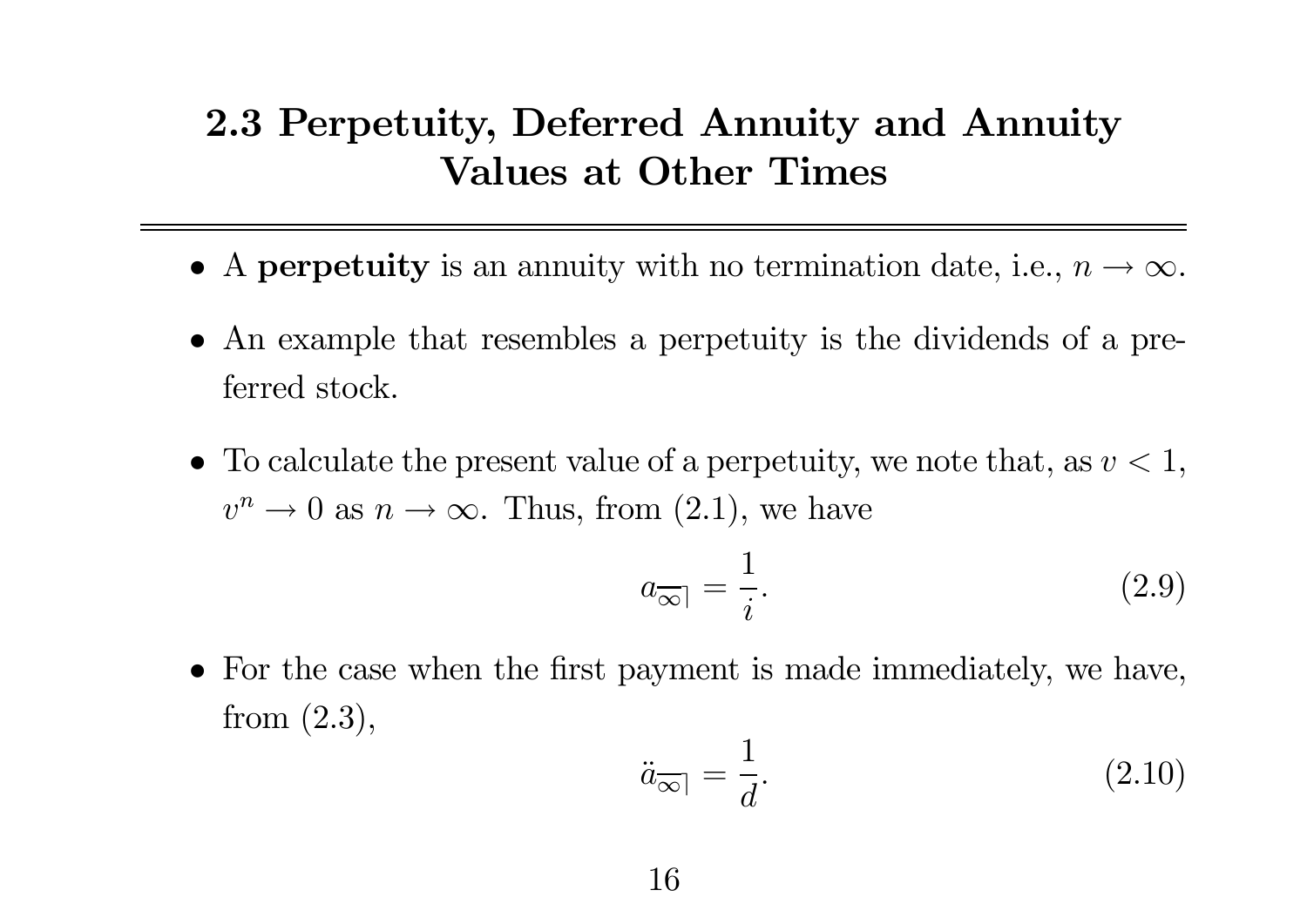- A deferred annuity is one for which the first payment starts some time in the future.
- Consider an annuity with  $n$  unit payments for which the first payment is due at time  $m+1$ .
- This can be regarded as an *n*-period annuity-immediate to start at time m, and its present value is denoted by  $_{m}$ <sub>[angre</sub>] (or  $_{m}$ <sub>[a<sub>ngre</sub>] for short).</sub> Thus, we have

$$
m|a_{\overline{n}|} = v^m a_{\overline{n}|}
$$
  
= 
$$
v^m \times \left[\frac{1 - v^n}{i}\right]
$$
  
= 
$$
\frac{v^m - v^{m+n}}{i}
$$
  
= 
$$
\frac{(1 - v^{m+n}) - (1 - v^m)}{i}
$$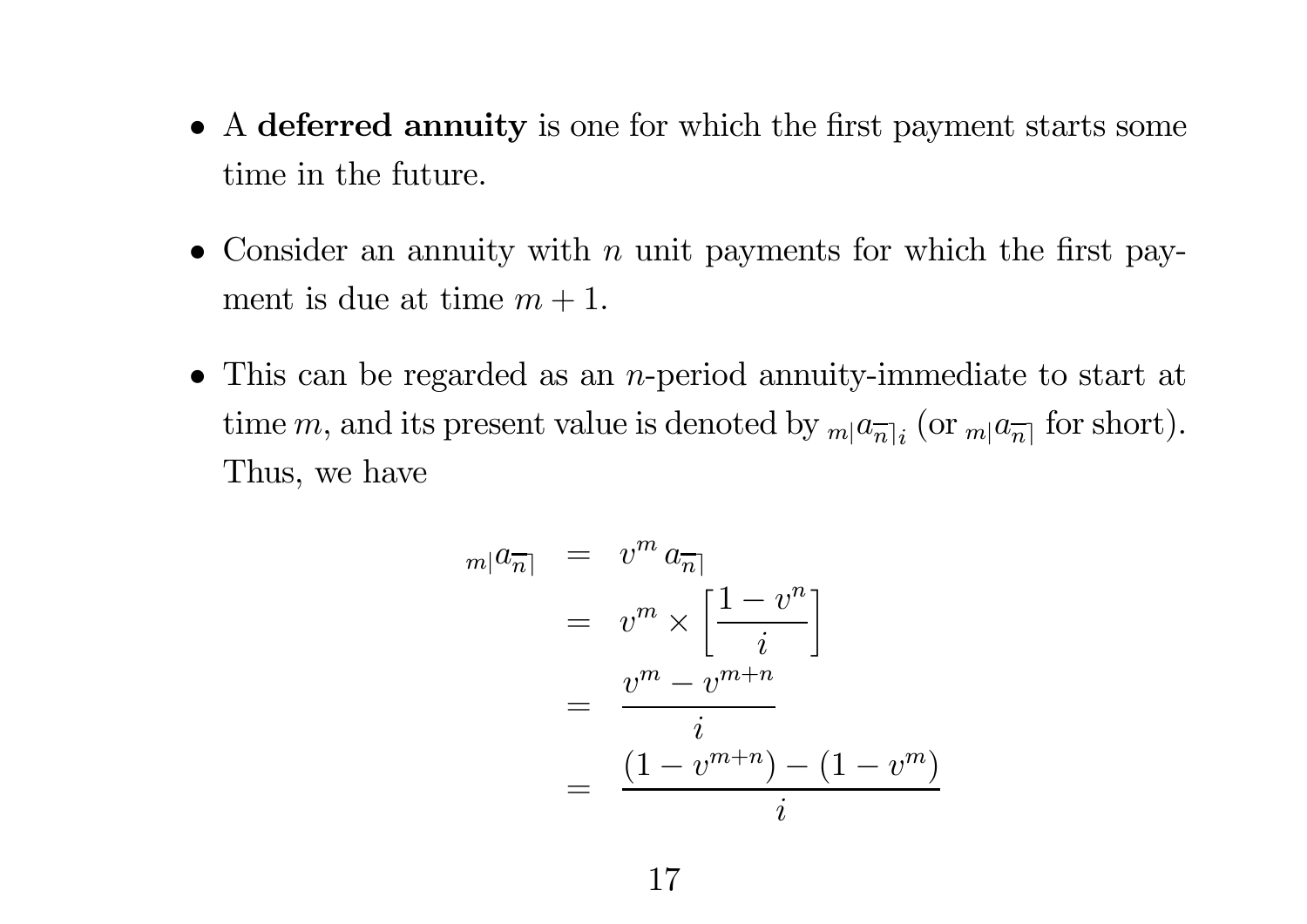$$
= a_{\overline{m+n}} - a_{\overline{m}}. \tag{2.11}
$$

- To understand the above equation, see Figure 2.3.
- From  $(2.11)$ , we have

$$
a_{\overline{m+n}} = a_{\overline{n}|} + v^m a_{\overline{n}|
$$
  
=  $a_{\overline{n}|} + v^n a_{\overline{m}|}.$  (2.12)

• Multiplying the above equations throughout by  $1 + i$ , we have

$$
\ddot{a}_{\overline{m+n}} = \ddot{a}_{\overline{m}} + v^m \ddot{a}_{\overline{n}} \n= \ddot{a}_{\overline{n}} + v^n \ddot{a}_{\overline{m}}.
$$
\n(2.13)

• We also denote  $v^m \ddot{a}_{\overline{n}|}$  as  $m|\ddot{a}_{\overline{n}|}$ , which is the present value of a npayment annuity of unit amounts due at time  $m, m+1, \dots, m+n-1$ .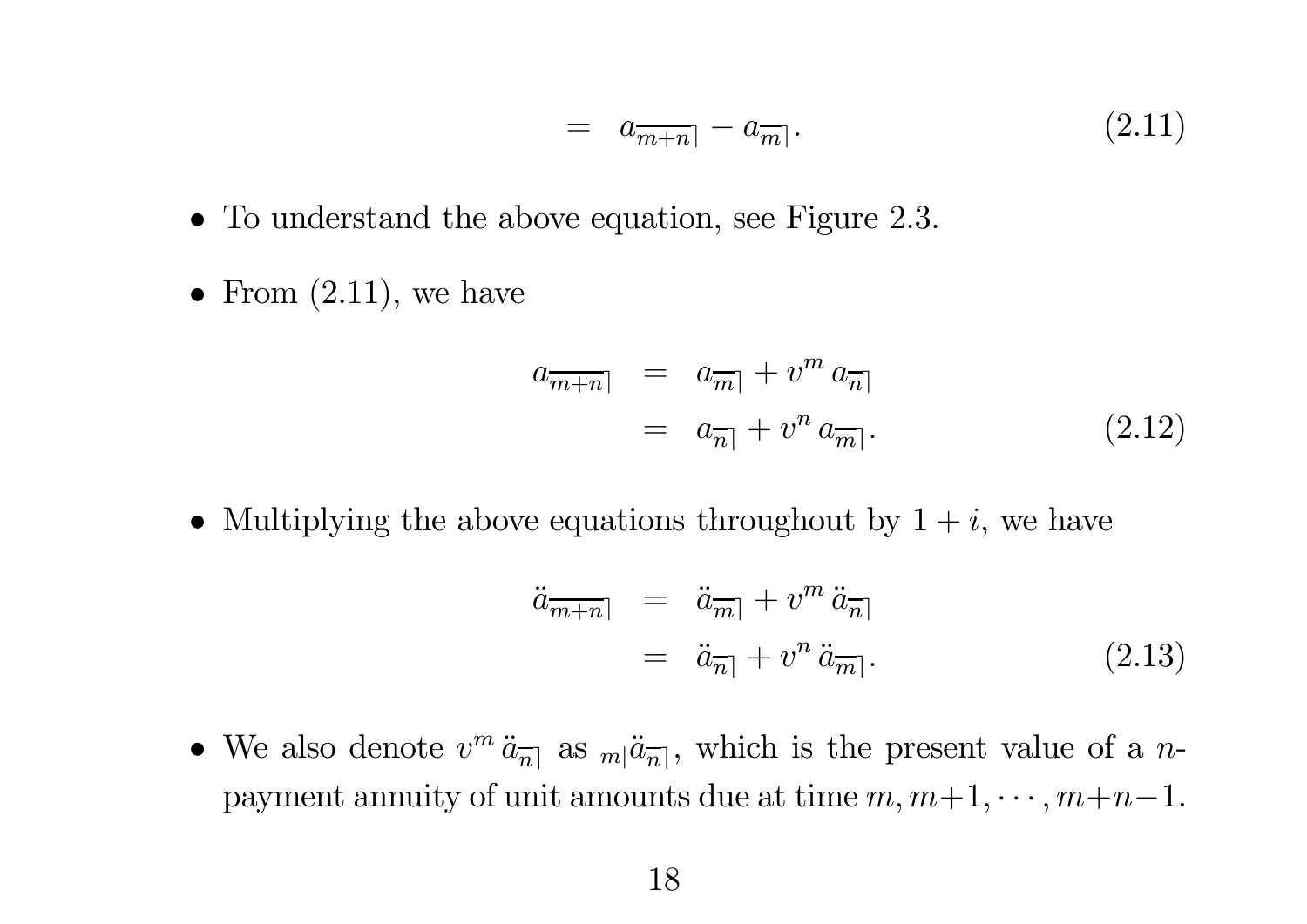

Figure 2.3: Illustration of equation (2.11)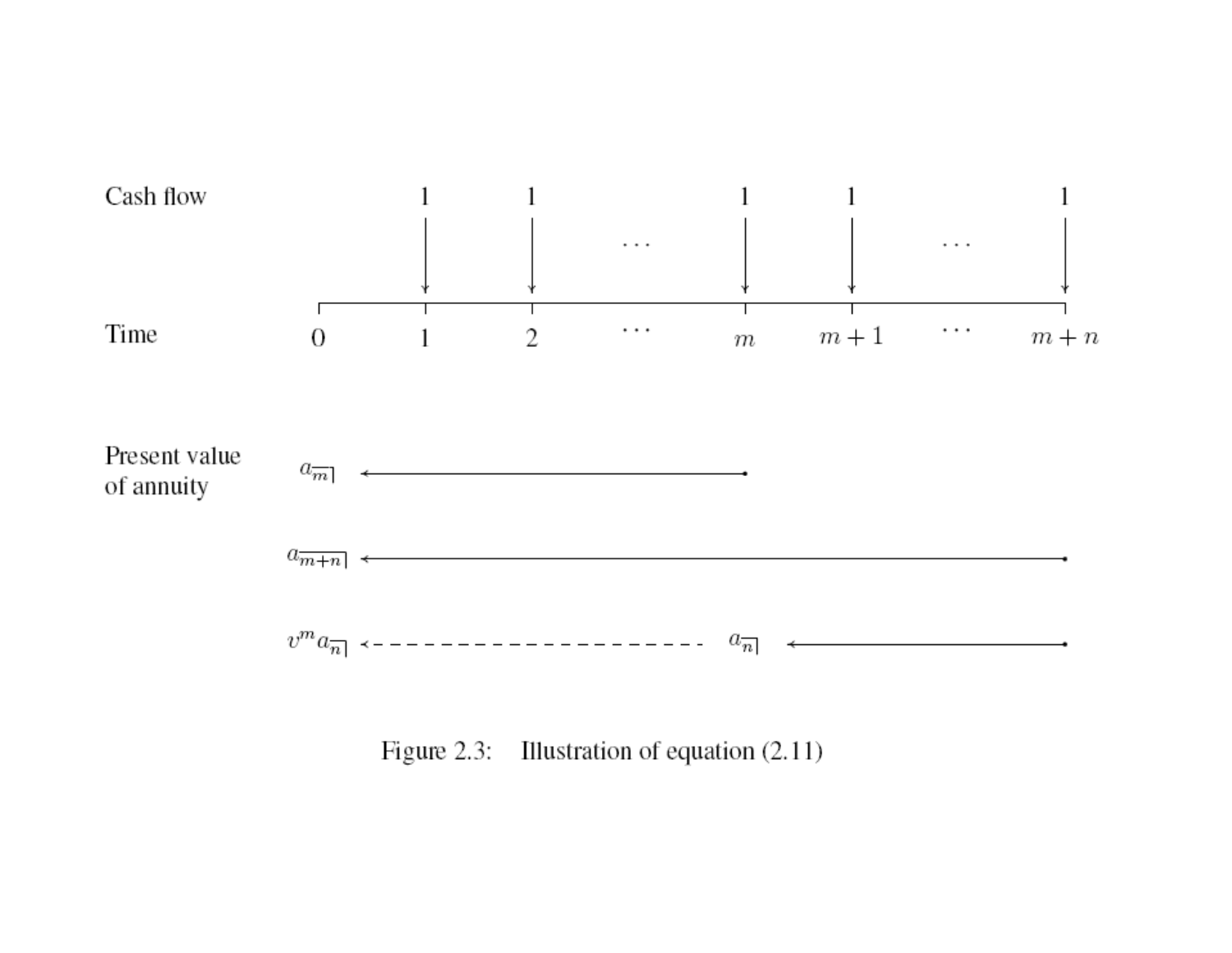• If we multiply the equations in (2.12) throughout by  $(1+i)^{m+n}$ , we obtain

$$
s_{\overline{m+n}} = (1+i)^n s_{\overline{m}} + s_{\overline{n}} = (1+i)^m s_{\overline{n}} + s_{\overline{m}}.
$$
 (2.14)

- See Figure 2.4 for illustration.
- It is also straightforward to see that

$$
\ddot{s}_{\overline{m+n}} = (1+i)^n \ddot{s}_{\overline{m}} + \ddot{s}_{\overline{n}} \n= (1+i)^m \ddot{s}_{\overline{n}} + \ddot{s}_{\overline{m}}.
$$
\n(2.15)

• We now return to  $(2.2)$  and write it as

$$
s_{\overline{m+n}} = (1+i)^{m+n} a_{\overline{m+n}},
$$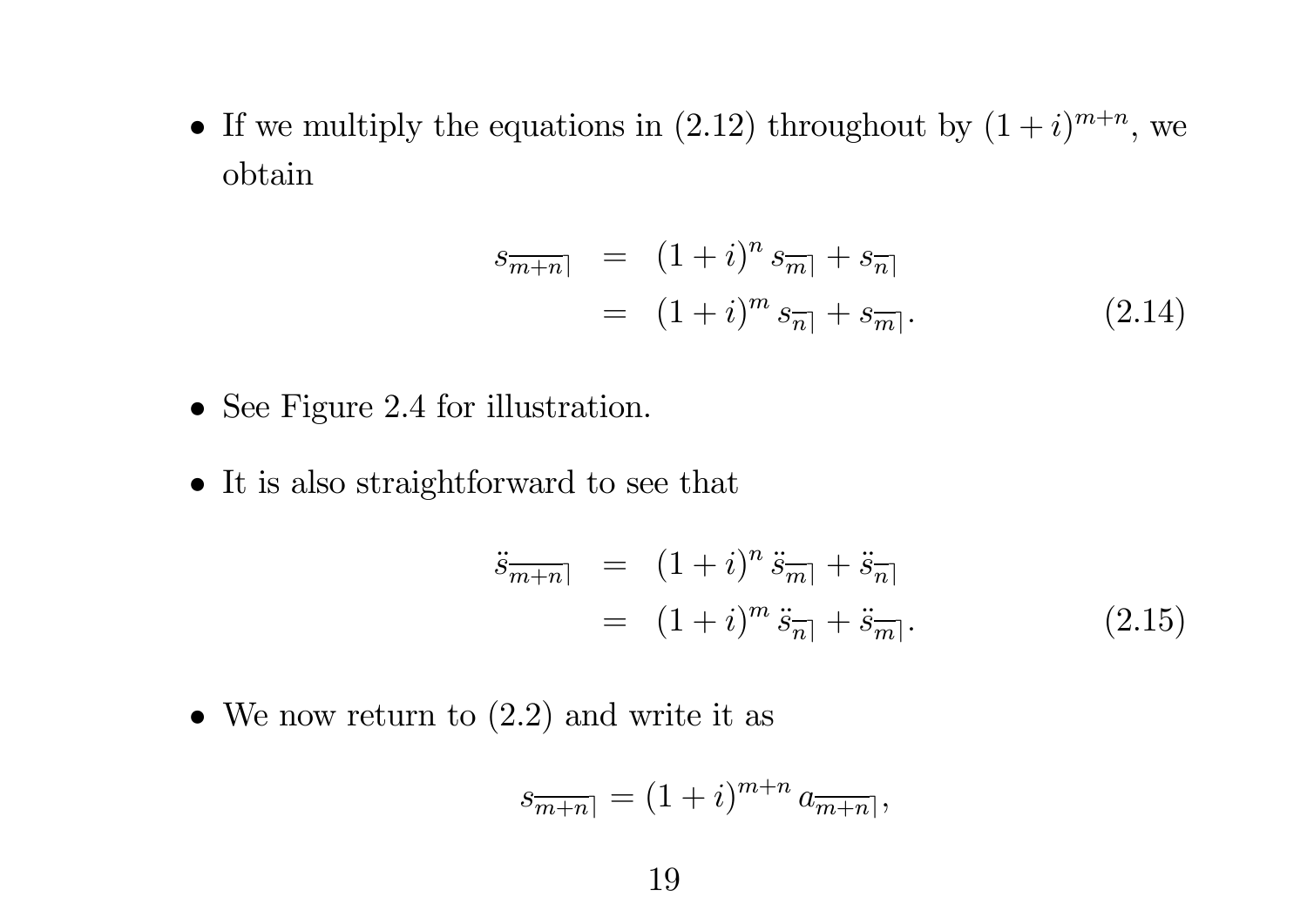

Figure 2.4: Illustration of equation (2.14)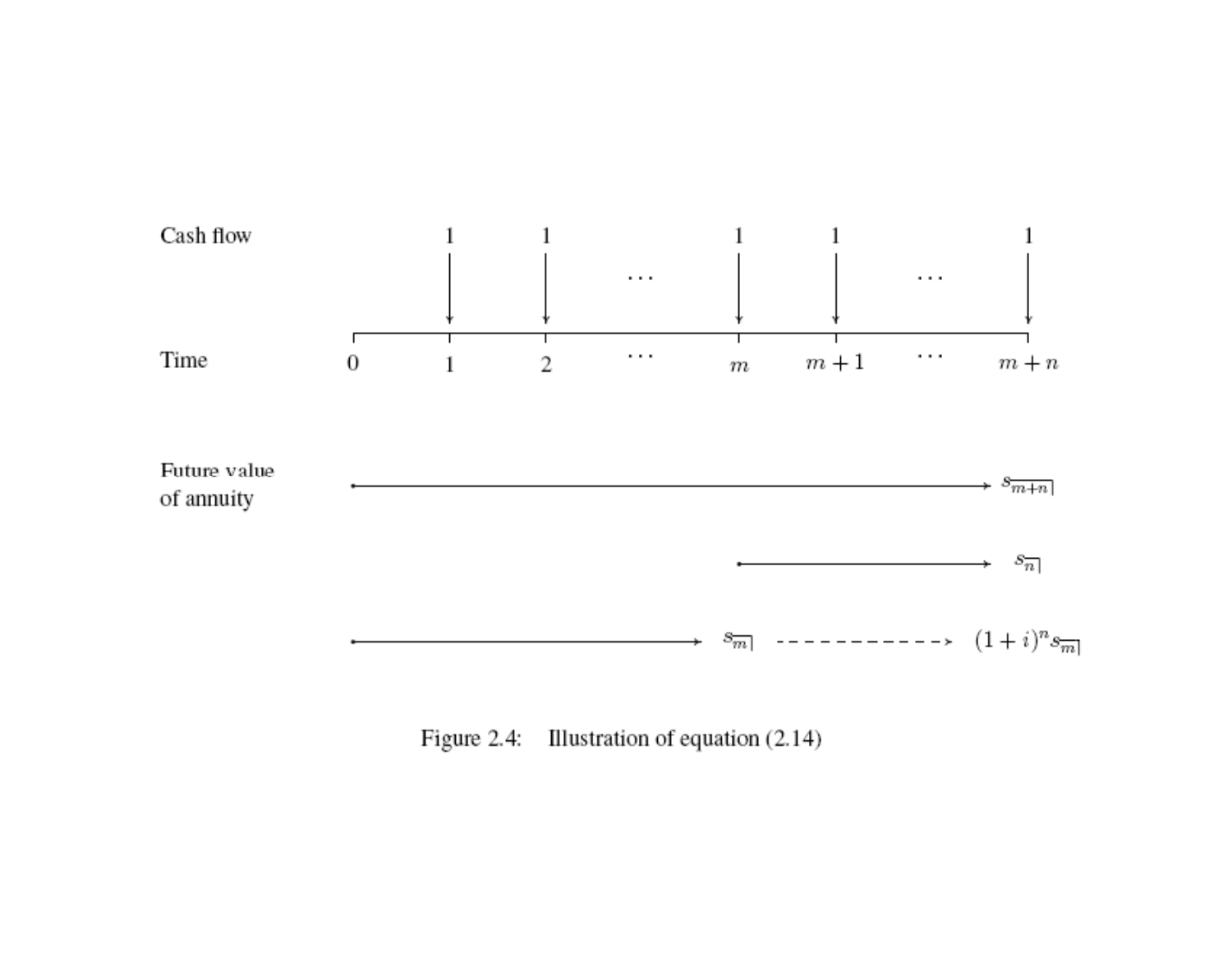so that

$$
v^m s_{\overline{m+n}} = (1+i)^n a_{\overline{m+n}}, \qquad (2.16)
$$

for arbitrary positive integers  $m$  and  $n$ .

 $\bullet$  How do you interpret this equation?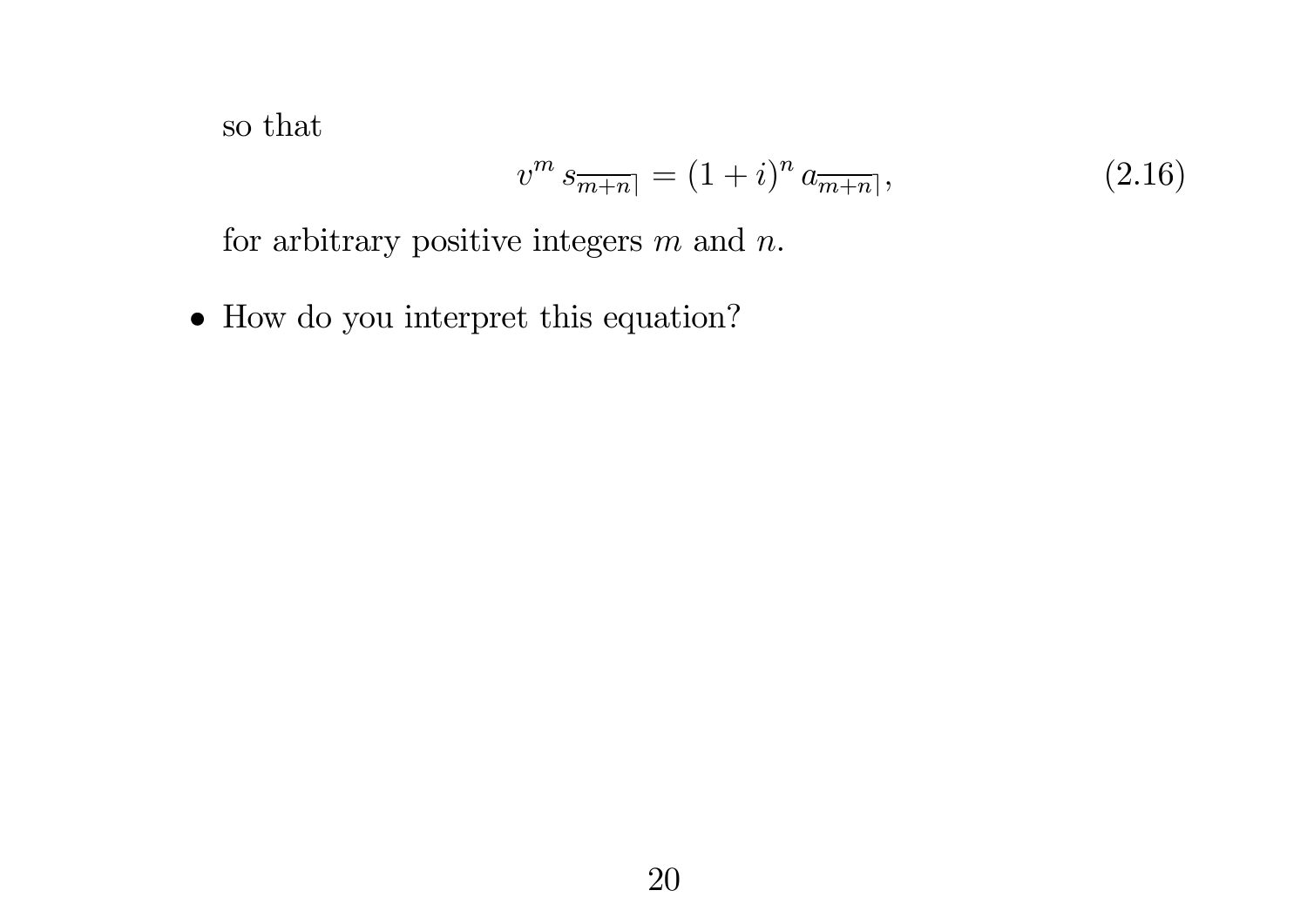

Figure 2.5: Illustration of equation (2.16)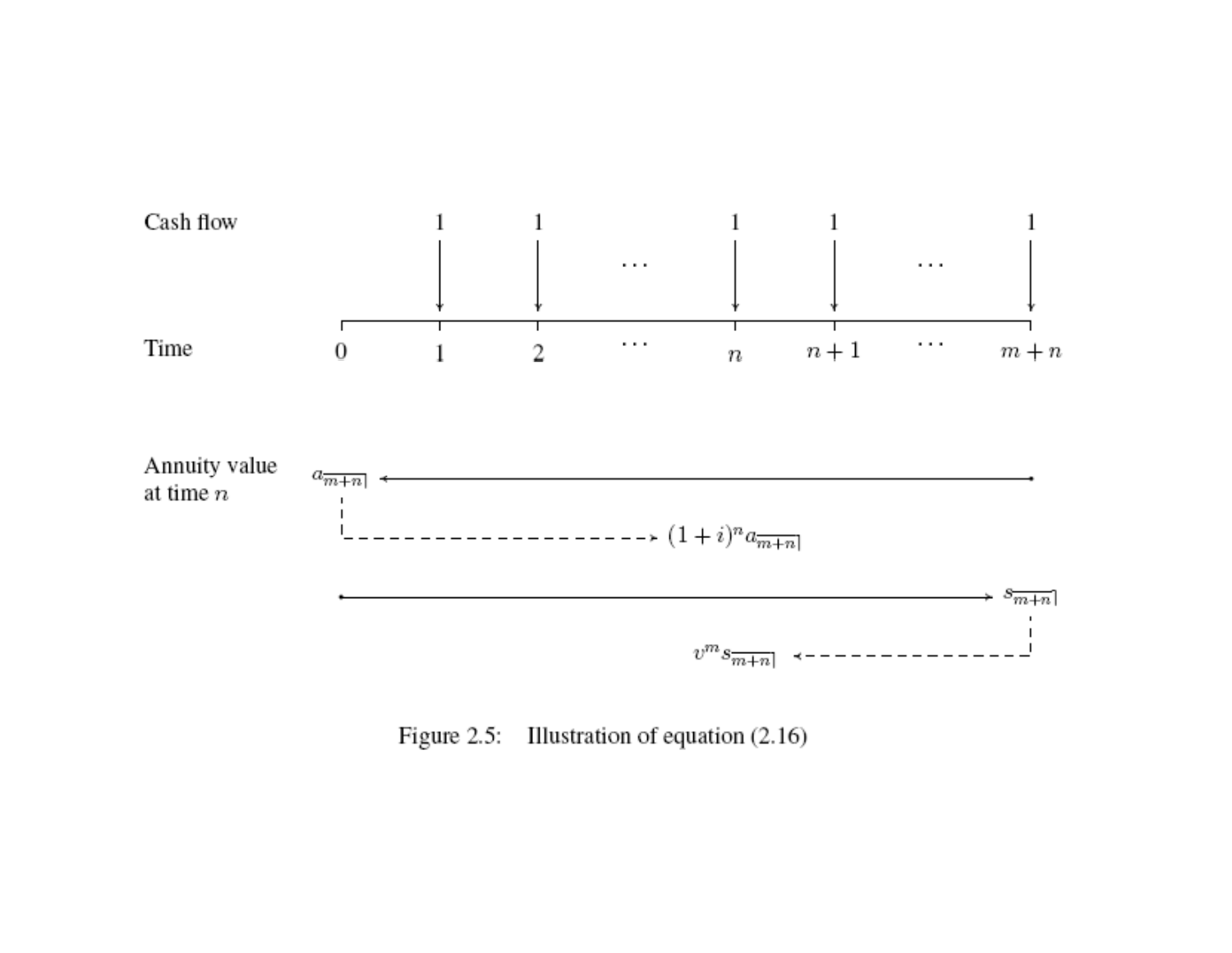#### 2.4 Annuities Under Other Accumulation Methods

- We have so far discussed the calculations of the present and future values of annuities assuming compound interest.
- We now extend our discussion to other interest-accumulation methods.
- We consider a general accumulation function  $a(\cdot)$  and assume that the function applies to any cash-flow transactions in the future.
- As stated in Section 1.7, any payment at time  $t > 0$  starts to accumulate interest according to  $a(\cdot)$  as a payment made at time 0.
- Given the accumulation function  $a(\cdot)$ , the present value of a unit payment due at time t is  $1/a(t)$ , so that the present value of a n-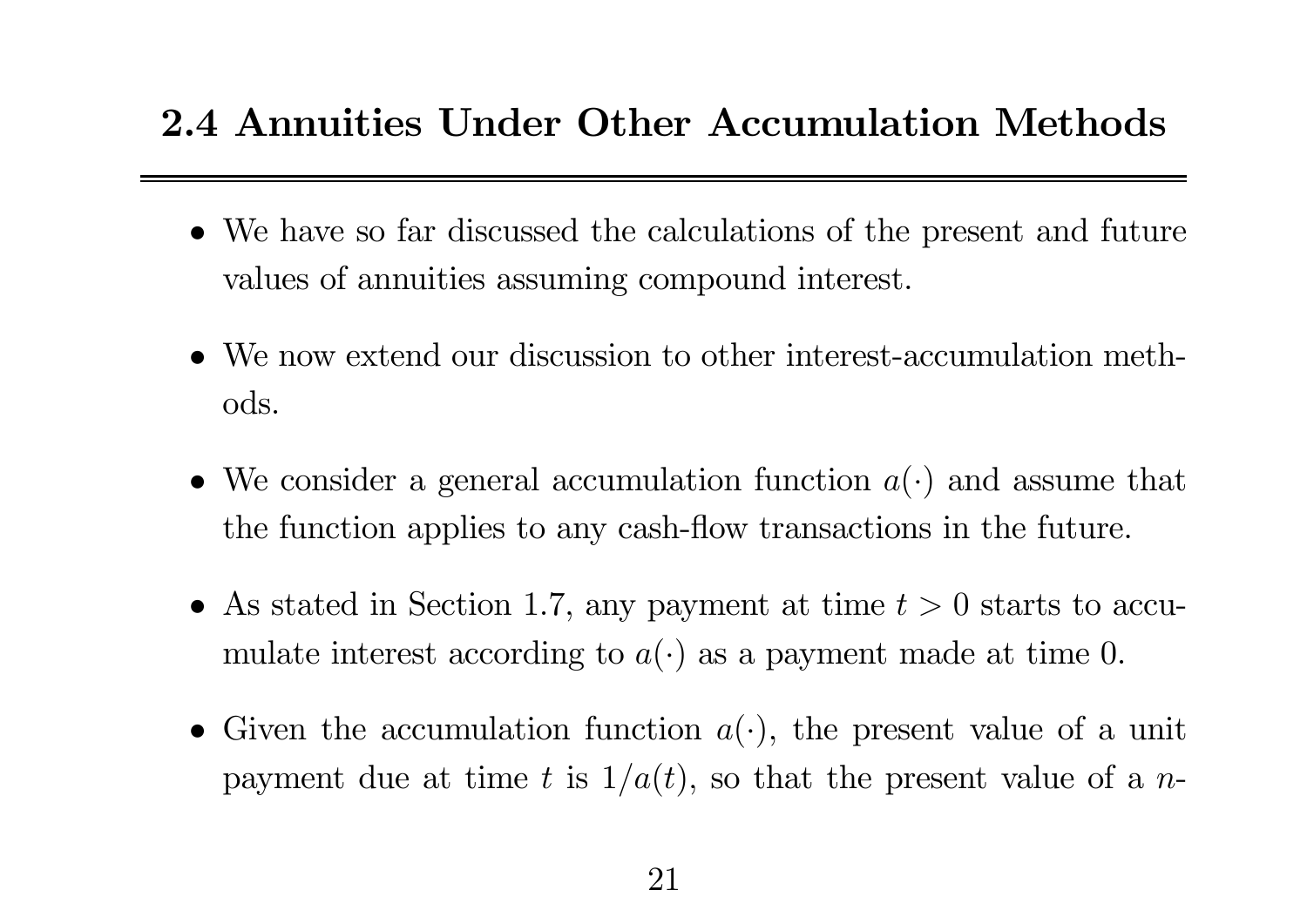period annuity-immediate of unit payments is

$$
a_{\overline{n}|} = \sum_{t=1}^{n} \frac{1}{a(t)}.\tag{2.17}
$$

• The future value at time n of a unit payment at time  $t < n$  is  $a(n-t)$ , so that the future value of a *n*-period annuity-immediate of unit payments is

$$
s_{\overline{n}|} = \sum_{t=1}^{n} a(n-t).
$$
 (2.18)

- If (1.35) is satisfied so that  $a(n-t) = a(n)/a(t)$  for  $n > t > 0$ , then  $s_{\overline{n}|}=\sum^{n}% \frac{1}{s_{n}}\sum^{n}}\left\vert s_{n}\right\vert ^{2}$  $t=1$  $a(n)$  $\frac{a(n)}{a(t)} = a(n) \sum_{t=1}^n$  $t=1$ 1  $\frac{1}{a(t)} = a(n) a$  $(2.19)$
- $\bullet$  This result is satis fied for the compound-interest method, but not the simple-interest method or other accumulation schemes for which equation (1.35) does not hold.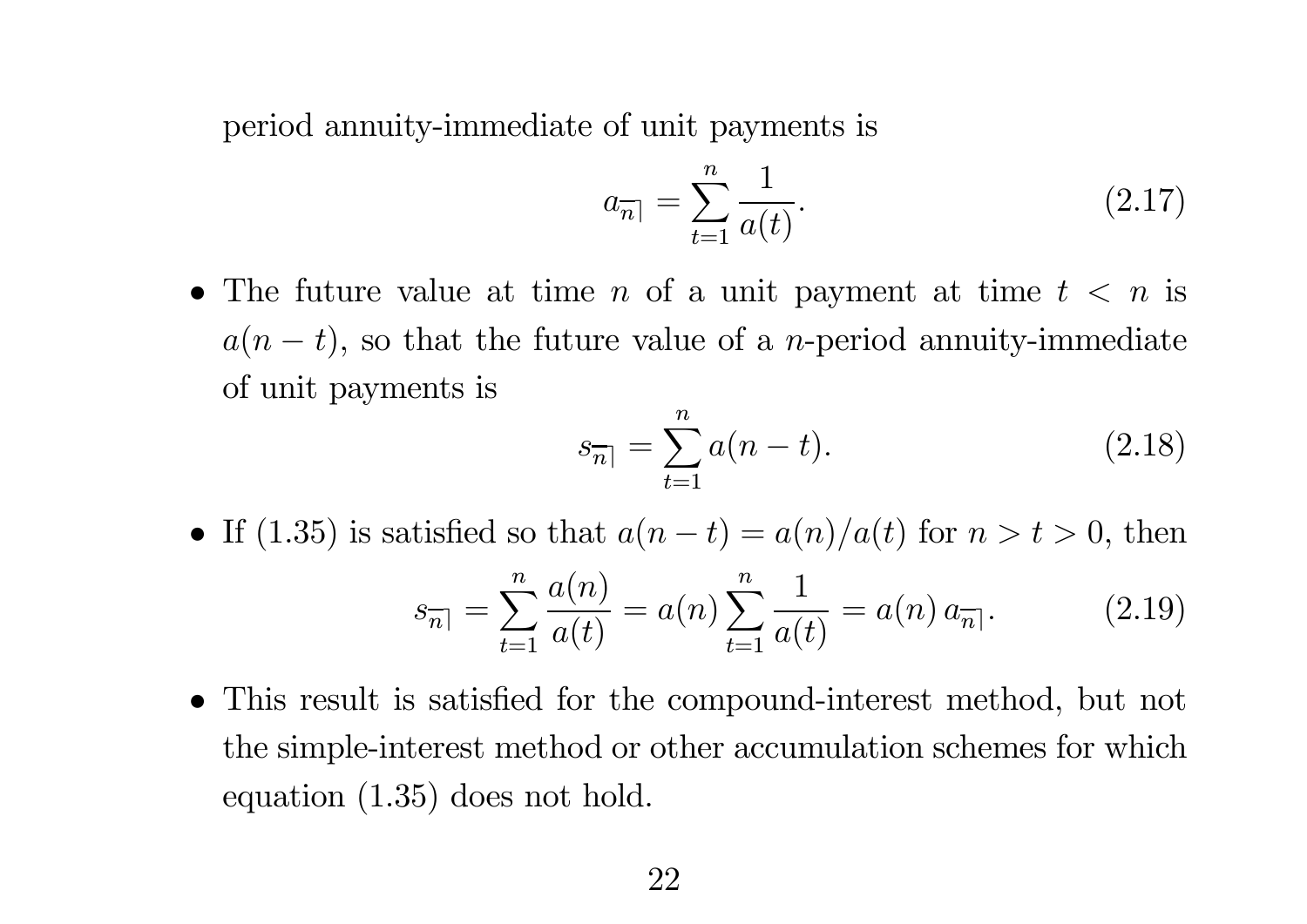**Example 2.7:** Suppose  $\delta(t)=0.02t$  for  $0 \le t \le 5$ , find  $a_{\overline{5}}$  and  $s_{\overline{5}}$ . Solution:We first calculate  $a(t)$ , which, from  $(1.26)$ , is

$$
a(t) = \exp\left(\int_0^t 0.02s \ ds\right)
$$
  
= 
$$
\exp(0.01t^2).
$$

Hence, from (2.17),

$$
a_{\overline{5}|} = \frac{1}{e^{0.01}} + \frac{1}{e^{0.04}} + \frac{1}{e^{0.09}} + \frac{1}{e^{0.16}} + \frac{1}{e^{0.25}} = 4.4957,
$$

and, from (2.18),

$$
s_{\overline{5}|} = 1 + e^{0.01} + e^{0.04} + e^{0.09} + e^{0.16} = 5.3185.
$$

Note that  $a(5) = e^{0.25} = 1.2840$ , so that

$$
a(5) a_{\overline{5}} = 1.2840 \times 4.4957 = 5.7724 \neq s_{\overline{5}}.
$$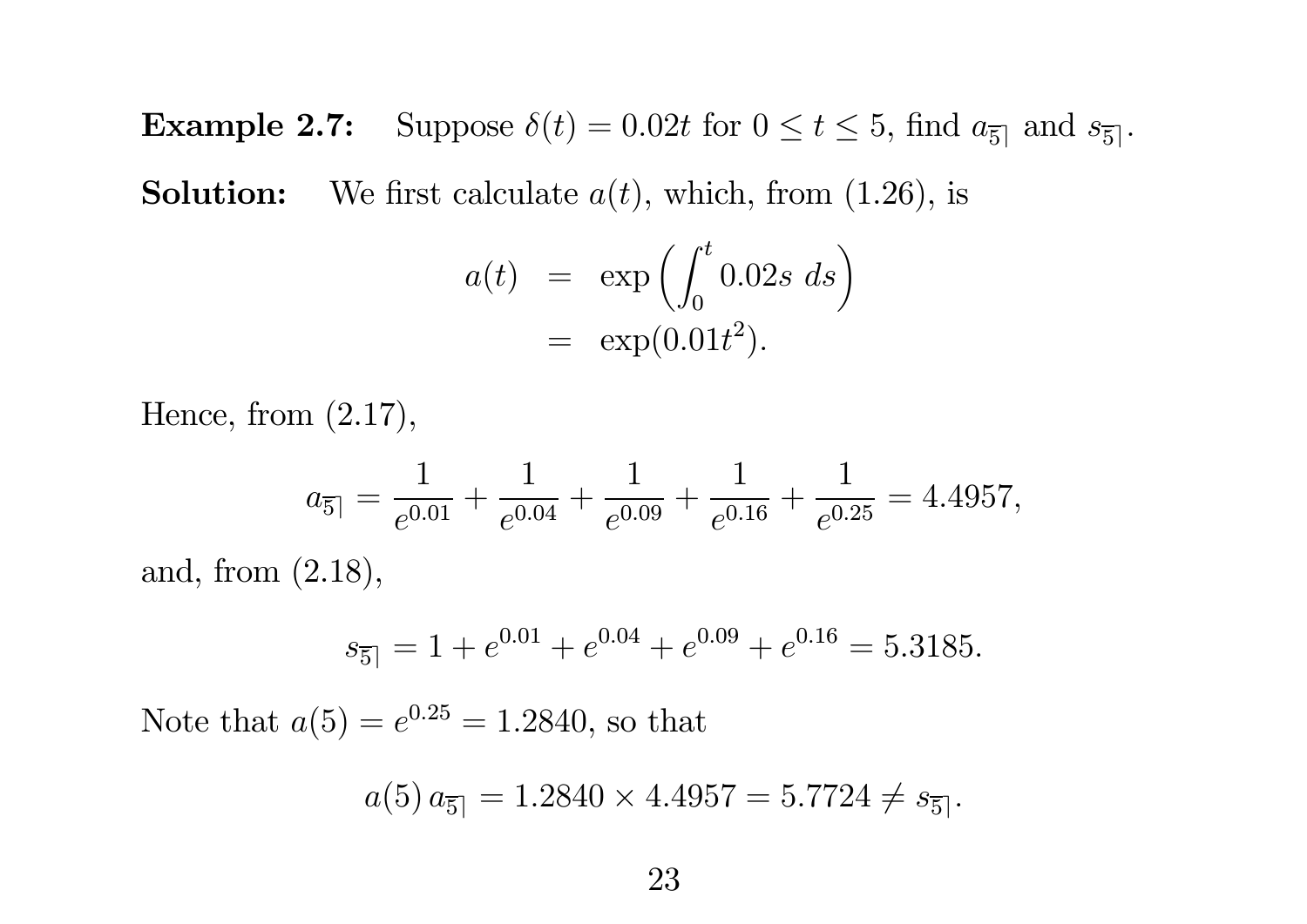$\Box$ 

• Note that in the above example,  $a(n-t) = \exp[0.01(n-t)^2]$  and

$$
\frac{a(n)}{a(t)} = \exp[0.01(n^2 - t^2)],
$$

so that  $a(n-t) \neq a(n)/a(t)$  and (2.19) does not hold.

**Example 2.8:** Calculate  $a_{\overline{3}}$  and  $s_{\overline{3}}$  if the nominal rate of interest is 5% per annum, assuming (a) compound interest, and (b) simple interest.

Solution:(a) Assuming compound interest, we have

$$
a_{\overline{3}|} = \frac{1 - (1.05)^{-3}}{0.05} = 2.723,
$$

and

$$
s_{\overline{3}} = (1.05)^3 \times 2.72 = 3.153.
$$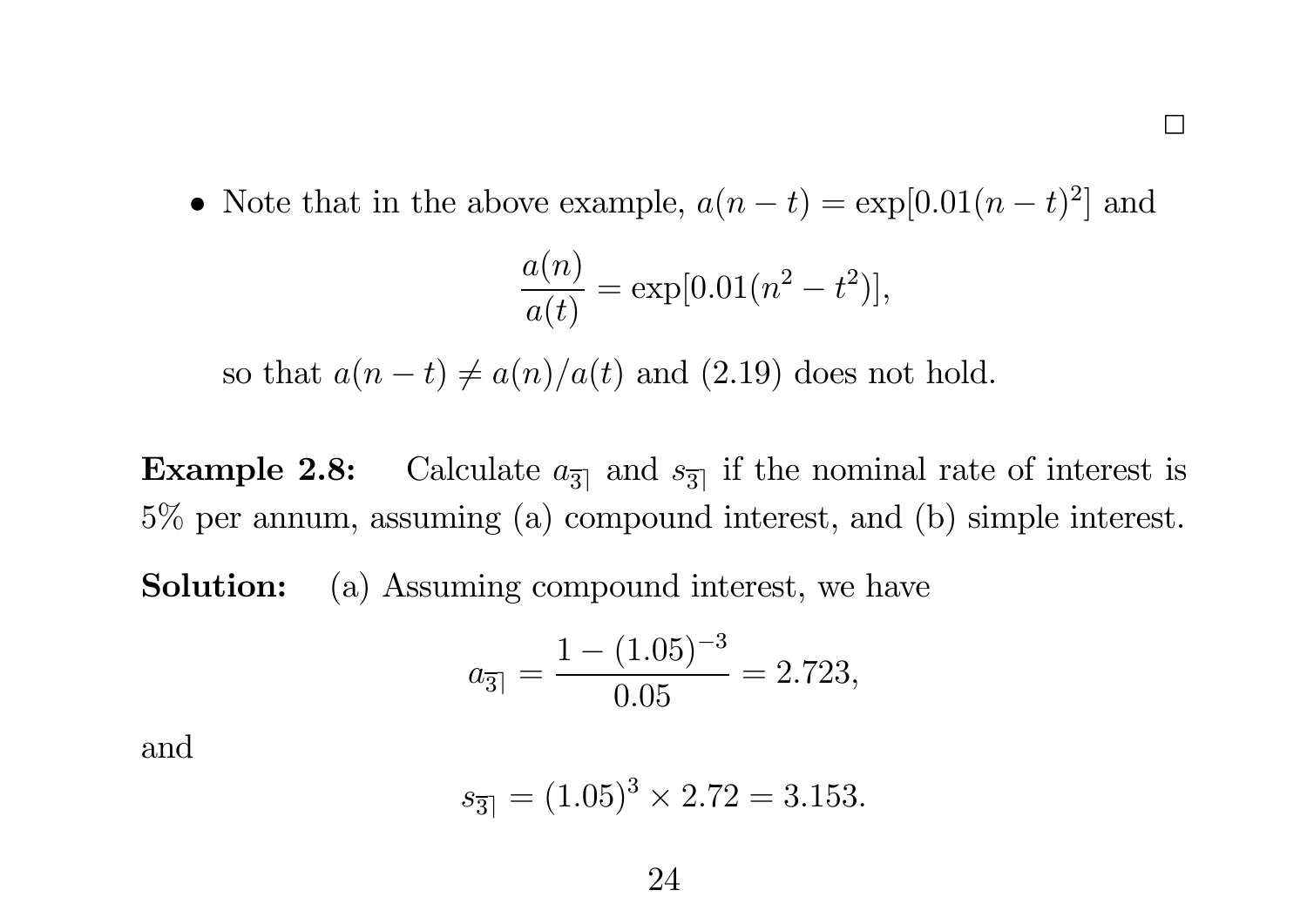(b) For simple interest, the present value is

$$
a_{\overline{3}|} = \sum_{t=1}^{3} \frac{1}{a(t)} = \sum_{t=1}^{3} \frac{1}{1+rt} = \frac{1}{1.05} + \frac{1}{1.1} + \frac{1}{1.15} = 2.731,
$$

and the future value at time 3 is

$$
s_{\overline{3}} = \sum_{t=1}^{3} a(3-t) = \sum_{t=1}^{3} (1 + r(3-t)) = 1.10 + 1.05 + 1.0 = 3.150.
$$

At the same nominal rate of interest, the compound-interest method generates higher interest than the simple-interest method. Therefore, the future value under the compound-interest method is higher, while its present value is lower. Also, note that for the simple-interest method,  $a(3) a_{\overline{3}} = 1.15 \times 2.731 = 3.141$ , which is different from  $s_{\overline{3}} = 3.150$ .  $\Box$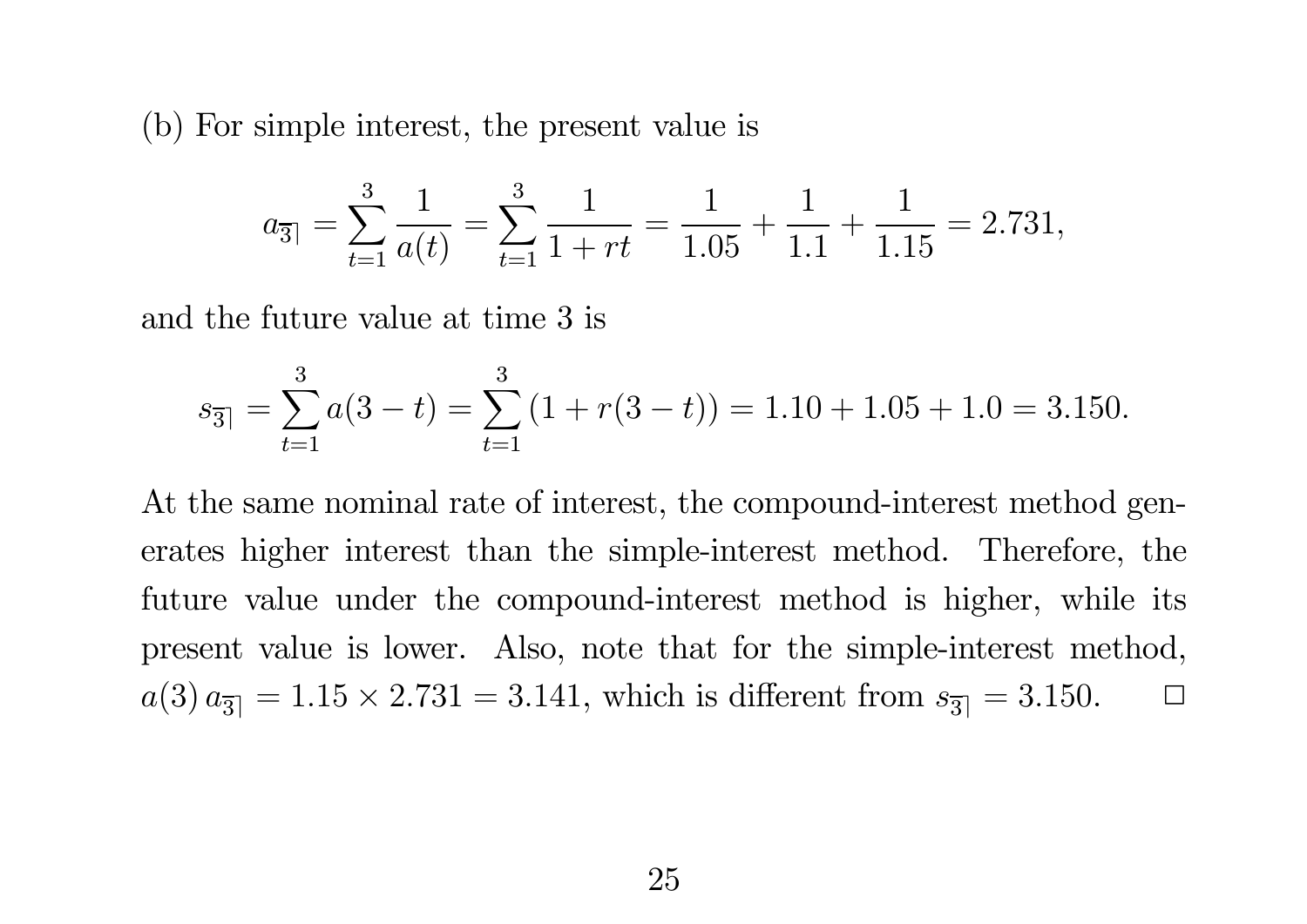### 2.5 Payment Periods, Compounding Periods and Continuous Annuities

• We now consider the case where the payment period differs from the interest-conversion period.

**Example 2.9:** Find the present value of an annuity-due of \$200 per quarter for 2 years, if interest is compounded monthly at the nominal rate of 8%.

Solution: This is the situation where the payments are made less frequently than interest is converted. We first calculate the <sup>e</sup> ffective rate of interest per quarter, which is

$$
\[1 + \frac{0.08}{12}\]^{3} - 1 = 2.01\%.
$$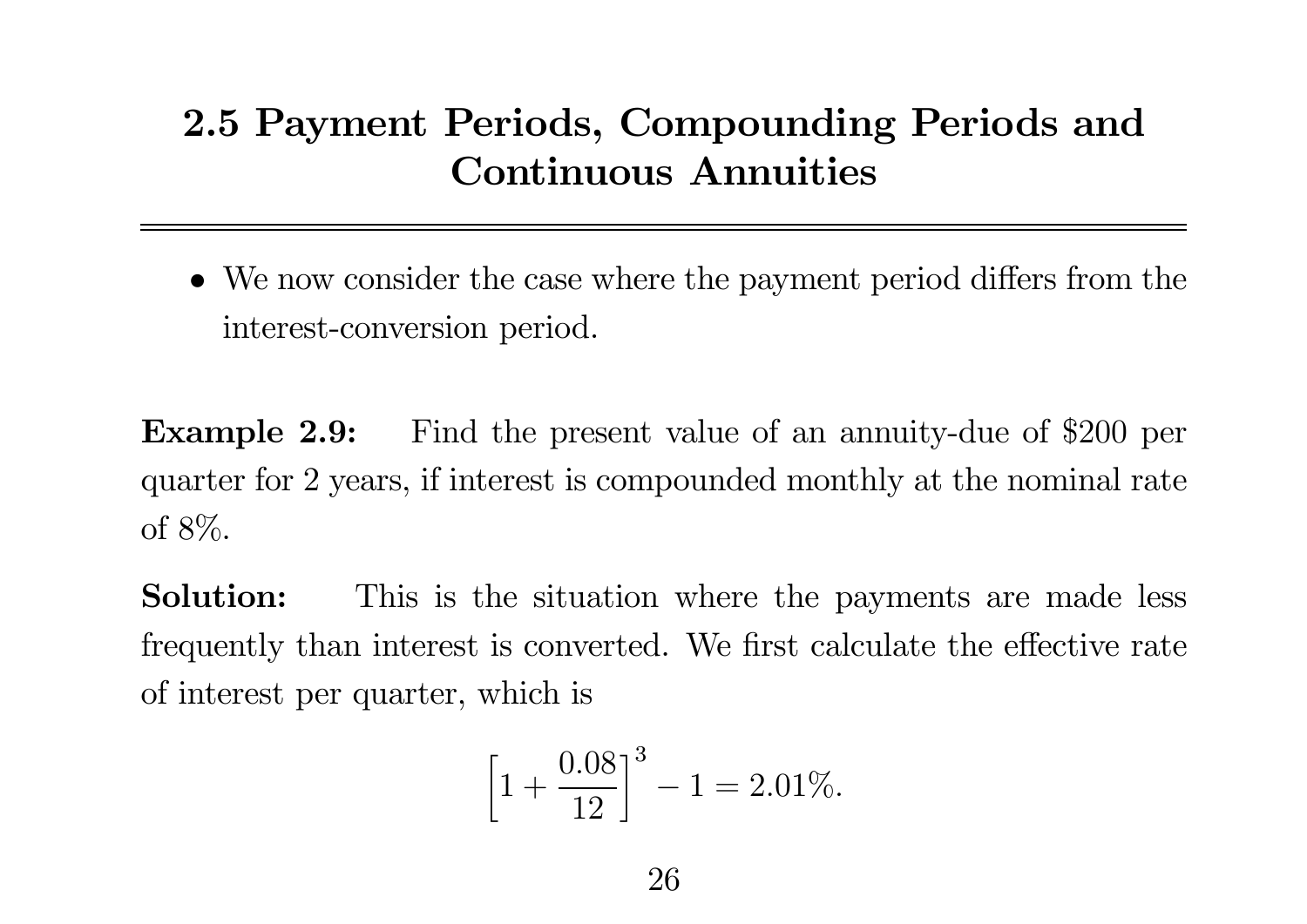As there are  $n = 8$  payments, the required present value is

$$
200 \ddot{a}_{\overline{8}\vert 0.0201} = 200 \times \left[ \frac{1 - (1.0201)^{-8}}{1 - (1.0201)^{-1}} \right] = $1,493.90.
$$

 $\Box$ 

Example 2.10: Find the present value of an annuity-immediate of \$100 per quarter for 4 years, if interest is compounded semiannually at the nominal rate of 6%.

Solution: This is the situation where payments are made more frequently than interest is converted. We first calculate the <sup>e</sup>ffective rate of interest per quarter, which is

$$
\[1 + \frac{0.06}{2}\]^{1/2} - 1 = 1.49\%.
$$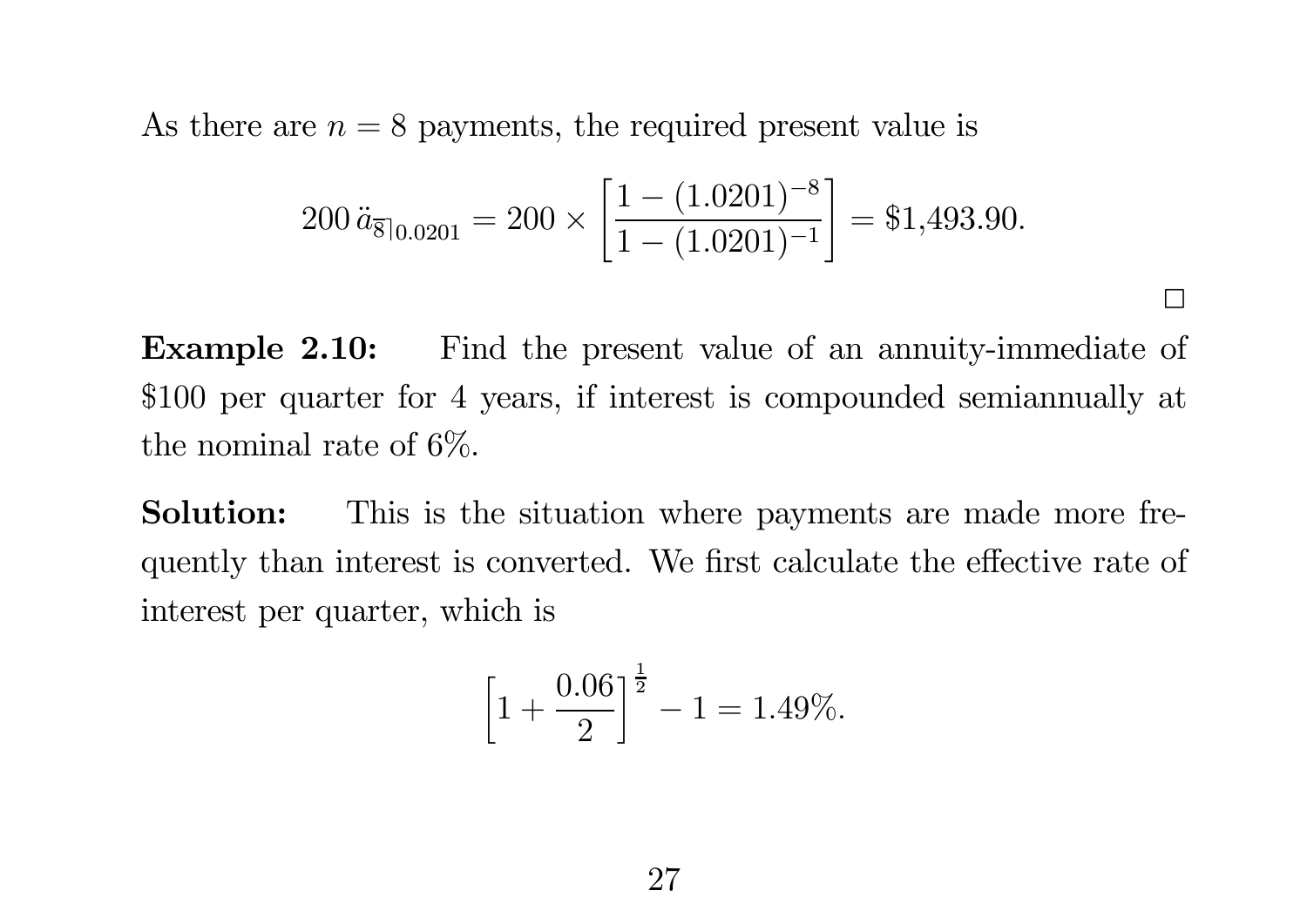Thus, the required present value is

$$
100 a_{\overline{16}|0.0149} = 100 \times \left[ \frac{1 - (1.0149)^{-16}}{0.0149} \right] = $1,414.27.
$$

2

- It is possible to derive algebraic formulas to compute the present and future values of annuities for which the period of installment is di fferent from the period of compounding.
- We first consider the case where payments are made less frequently than interest conversion, which occurs at time  $1, 2, \dots$ , etc.
- Let *i* denote the effective rate of interest per interest-conversion period. Suppose a *m*-payment annuity-immediate consists of unit payments at time k,  $2k, \dots, mk$ . We denote  $n = mk$ , which is the number of interest-conversion periods for the annuity.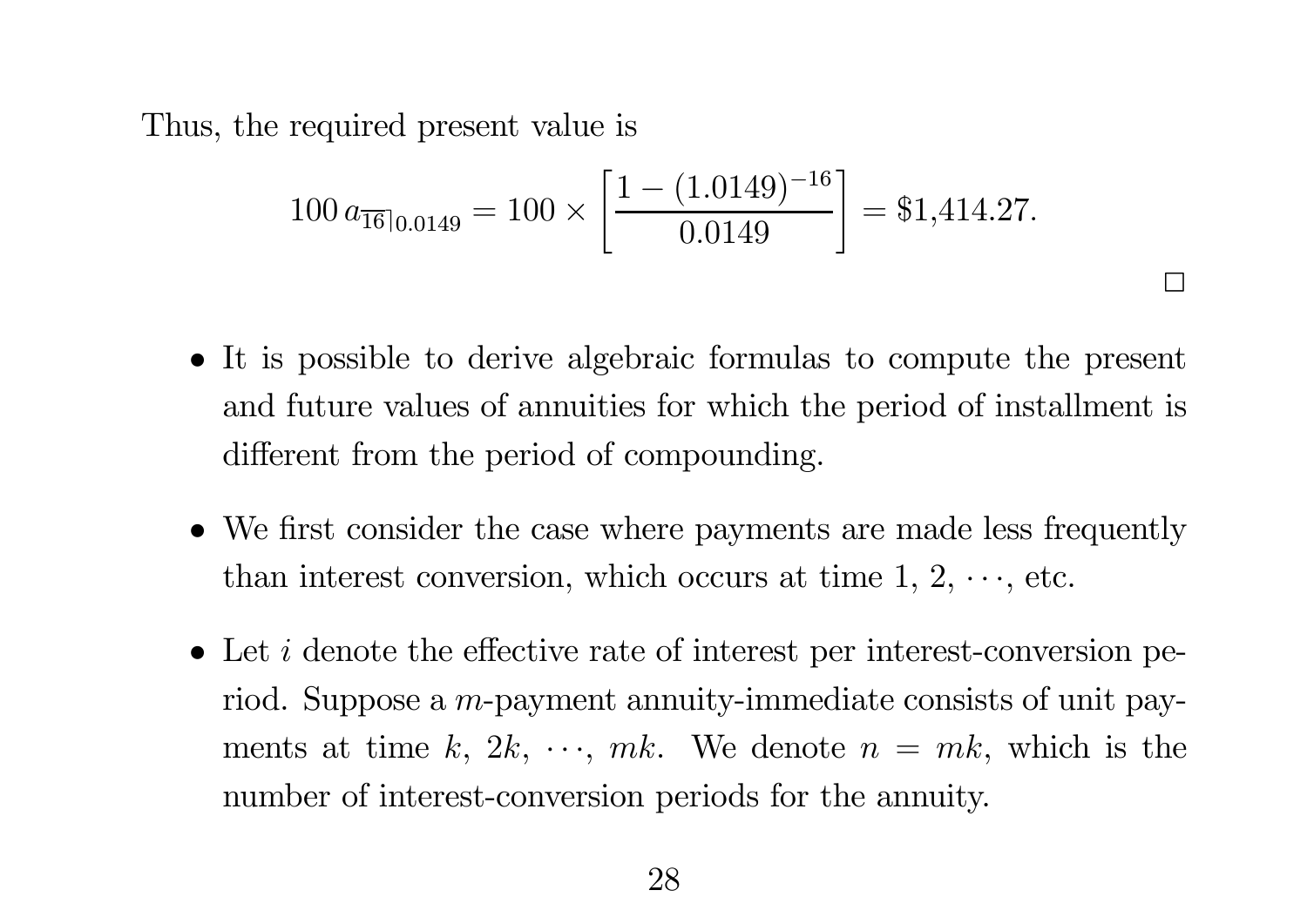- Figure 2.6 illustrates the cash flows for the case of  $k = 2$ .
- The present value of the above annuity-immediate is (we let  $w = v^k$ )

$$
v^{k} + v^{2k} + \dots + v^{mk} = w + w^{2} + \dots + w^{m}
$$

$$
= w \times \left[\frac{1 - w^{m}}{1 - w}\right]
$$

$$
= v^{k} \times \left[\frac{1 - v^{n}}{1 - v^{k}}\right]
$$

$$
= \frac{1 - v^{n}}{(1 + i)^{k} - 1}
$$

$$
= \frac{a_{\overline{n}}}{s_{\overline{k}}}
$$
(2.20)

and the future value of the annuity is

$$
(1+i)^n \frac{a_{\overline{n}|}}{s_{\overline{k}|}} = \frac{s_{\overline{n}|}}{s_{\overline{k}|}}.\tag{2.21}
$$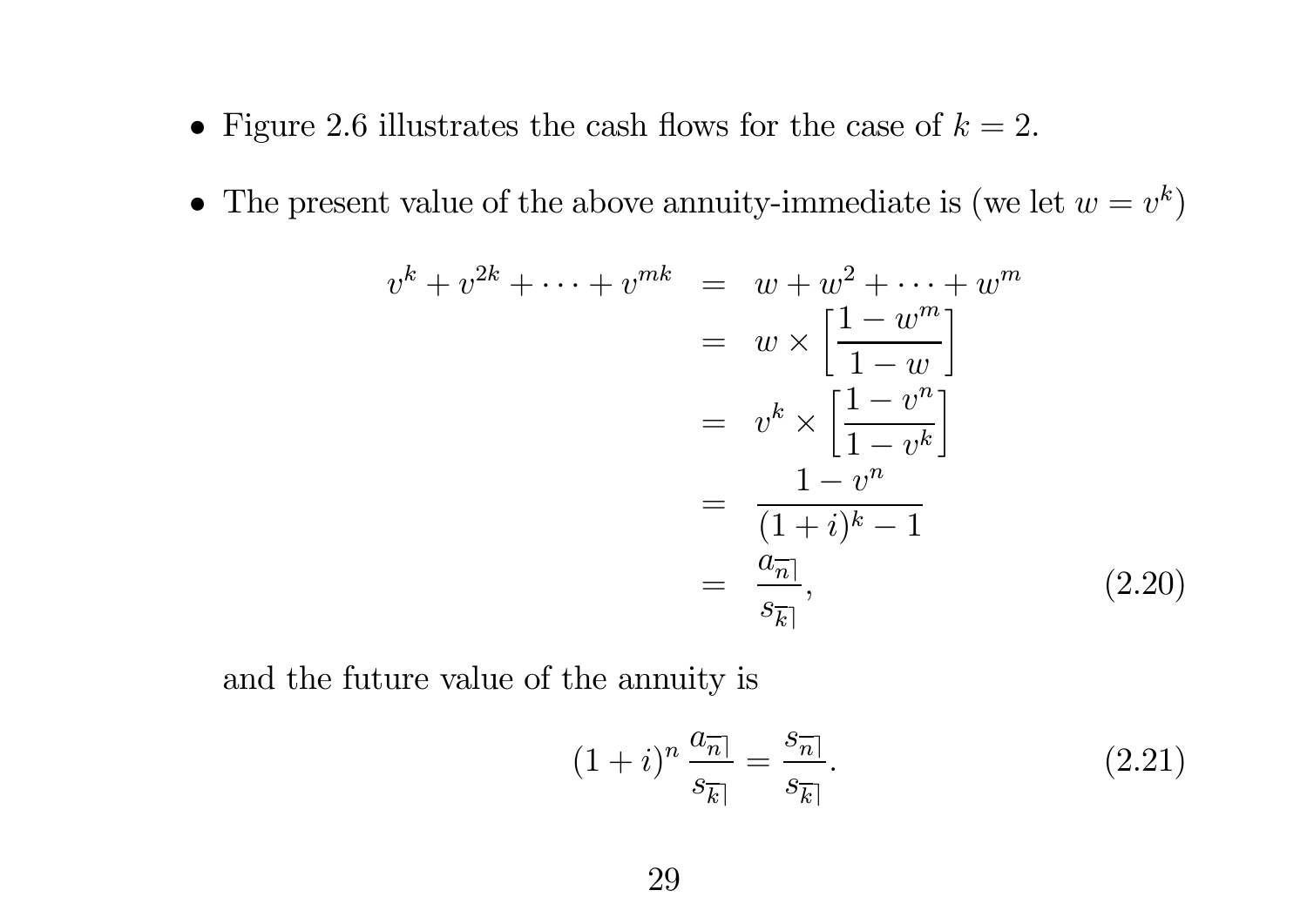

Figure 2.6: Payments less frequent than interest conversion  $(k = 2)$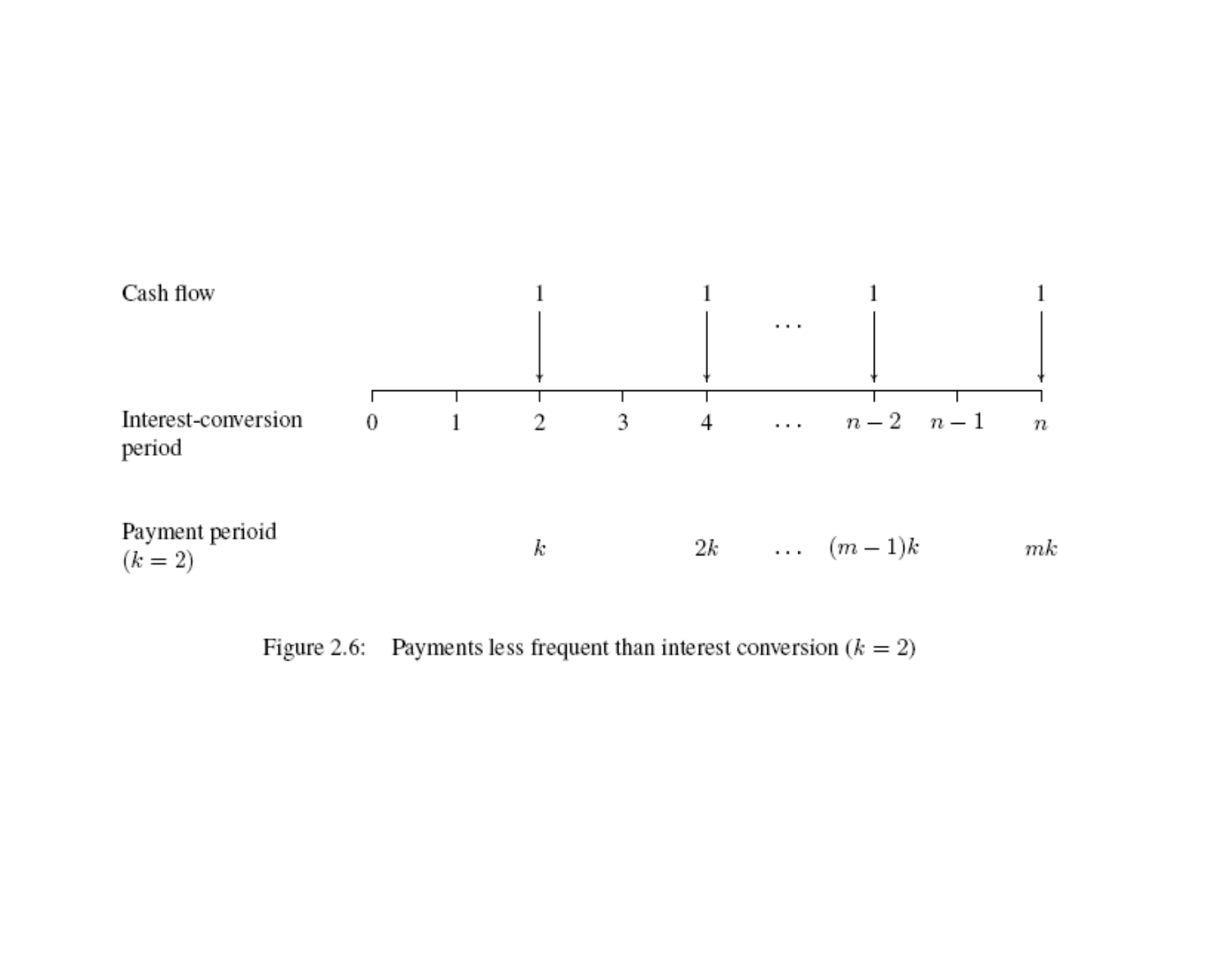- We now consider the case where the payments are made more frequently than interest conversion.
- Let there be  $mn$  payments for an annuity-immediate occurring at time  $1/m, 2/m, \dots, 1, 1+1/m, \dots, 2, \dots, n$ , and let i be the effective rate of interest per interest-conversion period. Thus, there are  $mn$ payments over <sup>n</sup> interest-conversion periods.
- Suppose each payment is of the amount  $1/m$ , so that there is a nominal amount of unit payment in each interest-conversion period.
- Figure 2.7 illustrates the cash flows for the case of  $m = 4$ .
- •• We denote the present value of this annuity at time 0 by  $a_{\overline{n}|i}^{(m)}$ , which can be computed as follows (we let  $w = v^{\frac{1}{m}}$ )

$$
a_{\overline{n}|i}^{(m)} = \frac{1}{m} \left( v^{\frac{1}{m}} + v^{\frac{2}{m}} + \cdots + v + v^{1 + \frac{1}{m}} + \cdots + v^{n} \right)
$$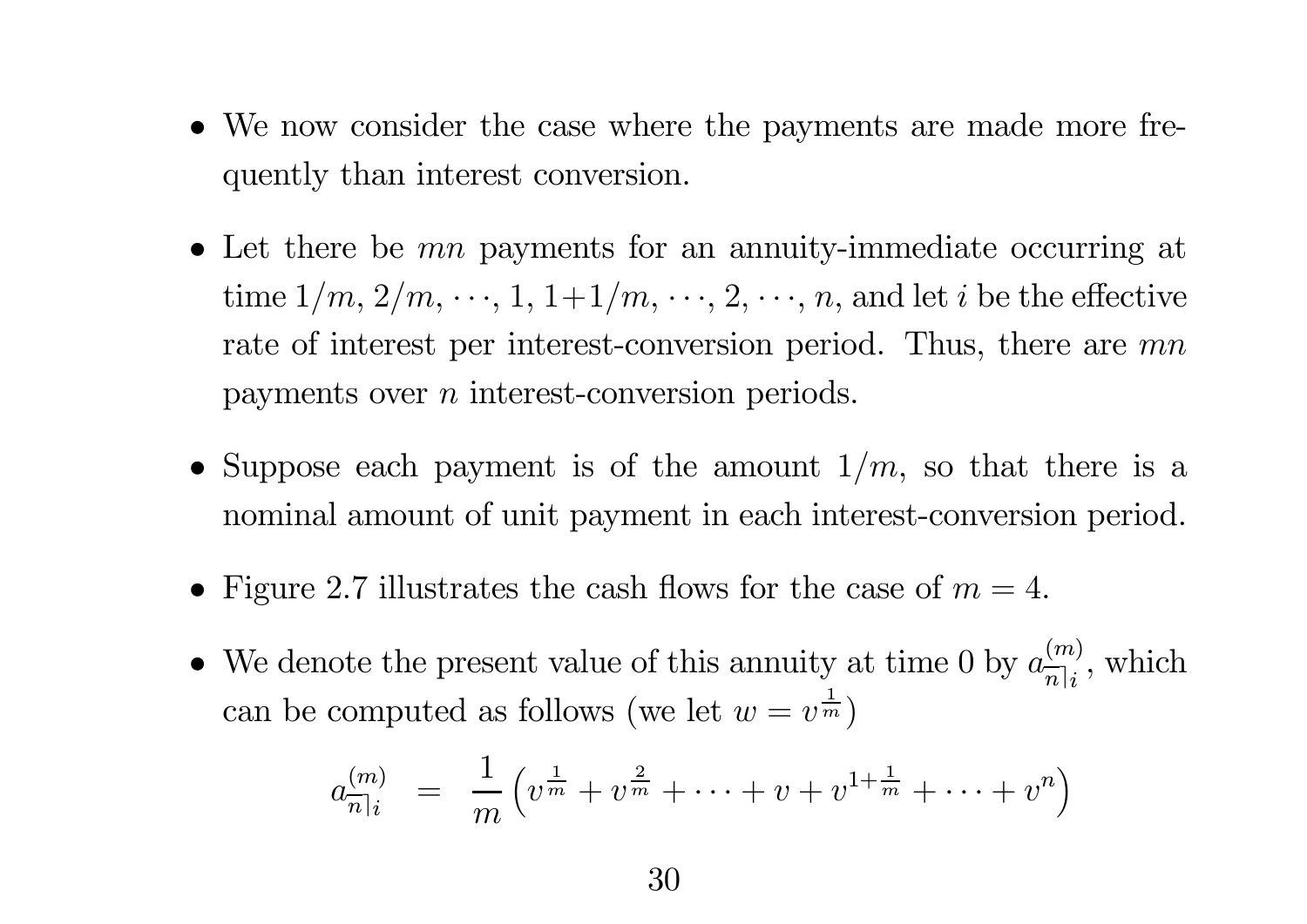

Figure 2.7: Payments more frequent than interest conversion  $(m = 4)$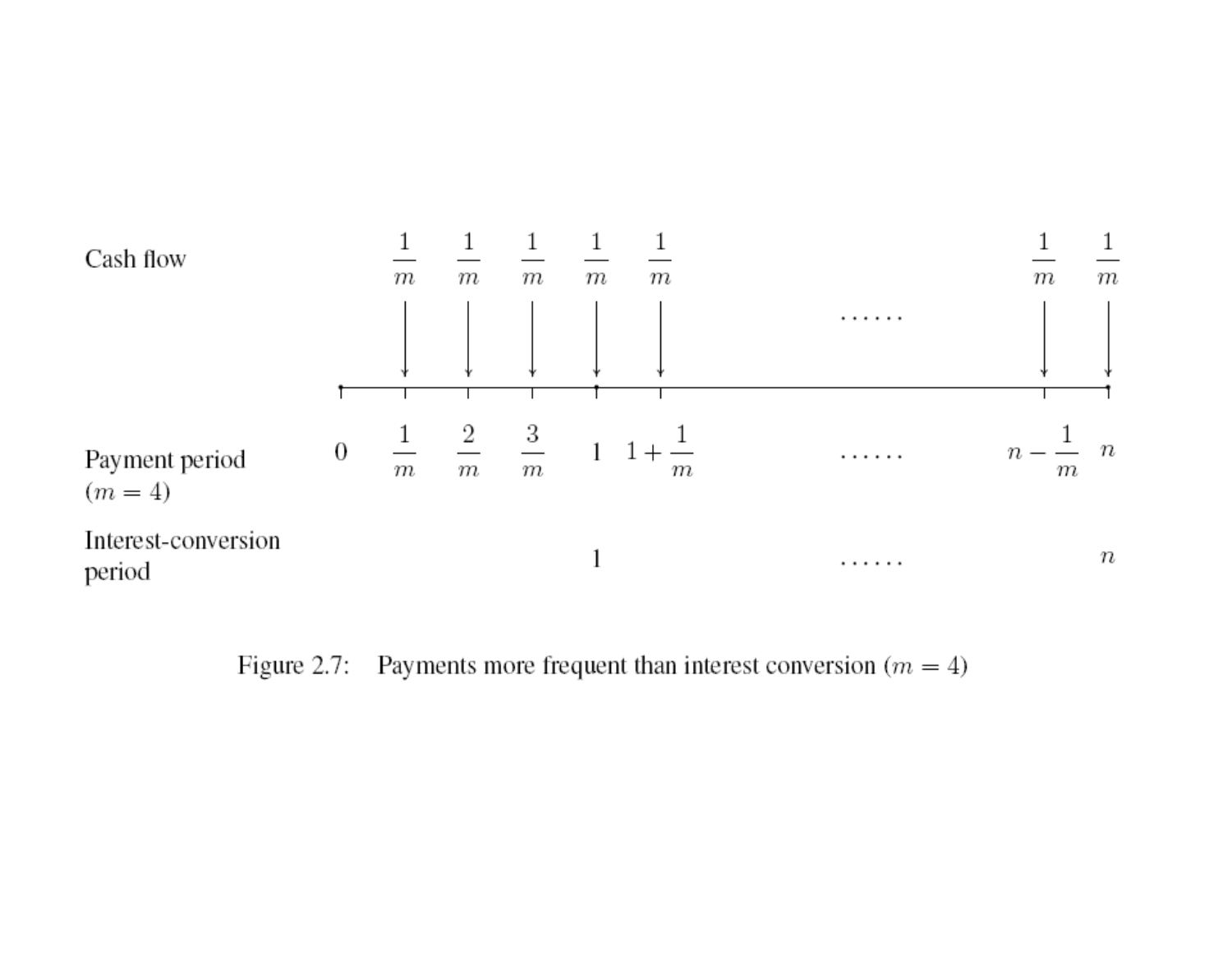$$
= \frac{1}{m}(w+w^{2}+\cdots+w^{mn})
$$
  
\n
$$
= \frac{1}{m}\left[w \times \frac{1-w^{mn}}{1-w}\right]
$$
  
\n
$$
= \frac{1}{m}\left[v^{\frac{1}{m}} \times \frac{1-v^{n}}{1-v^{\frac{1}{m}}}\right]
$$
  
\n
$$
= \frac{1}{m}\left[\frac{1-v^{n}}{(1+i)^{\frac{1}{m}}-1}\right]
$$
  
\n
$$
= \frac{1-v^{n}}{r^{(m)}}, \qquad (2.22)
$$

where

$$
r^{(m)} = m\left[ (1+i)^{\frac{1}{m}} - 1 \right] \tag{2.23}
$$

is the equivalent nominal rate of interest compounded  $m$  times per interest-conversion period (see (1.19)).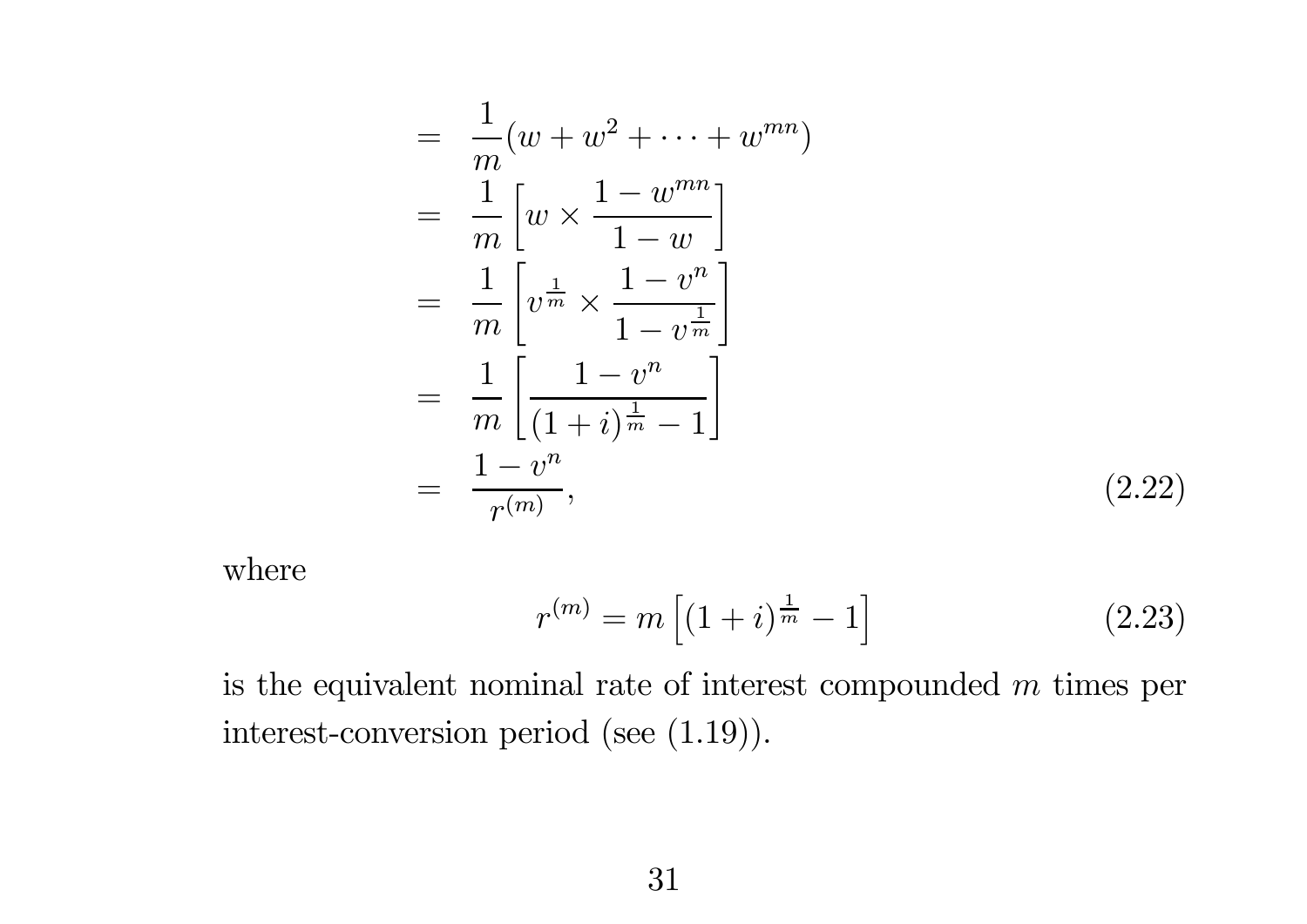• The future value of the annuity-immediate is

$$
s_{\overline{n}|i}^{(m)} = (1+i)^n a_{\overline{n}|i}^{(m)}
$$
  
= 
$$
\frac{(1+i)^n - 1}{r^{(m)}}
$$
  
= 
$$
\frac{i}{r^{(m)}} s_{\overline{n}|}.
$$
 (2.24)

• The above equation parallels (2.22), which can also be written as

$$
a_{\overline{n}|i}^{(m)}=\frac{i}{r^{(m)}}\,a_{\overline{n}|}.
$$

• If the mn-payment annuity is due at time  $0, 1/m, 2/m, \dots, n-1/m$ , we denote its present value at time 0 by  $\ddot{a}_{\overline{n|}}^{(m)}$ , which is given by

$$
\ddot{a}_{\overline{n}|}^{(m)} = (1+i)^{\frac{1}{m}} a_{\overline{n}|}^{(m)} = (1+i)^{\frac{1}{m}} \times \left[ \frac{1-v^n}{r^{(m)}} \right]. \tag{2.25}
$$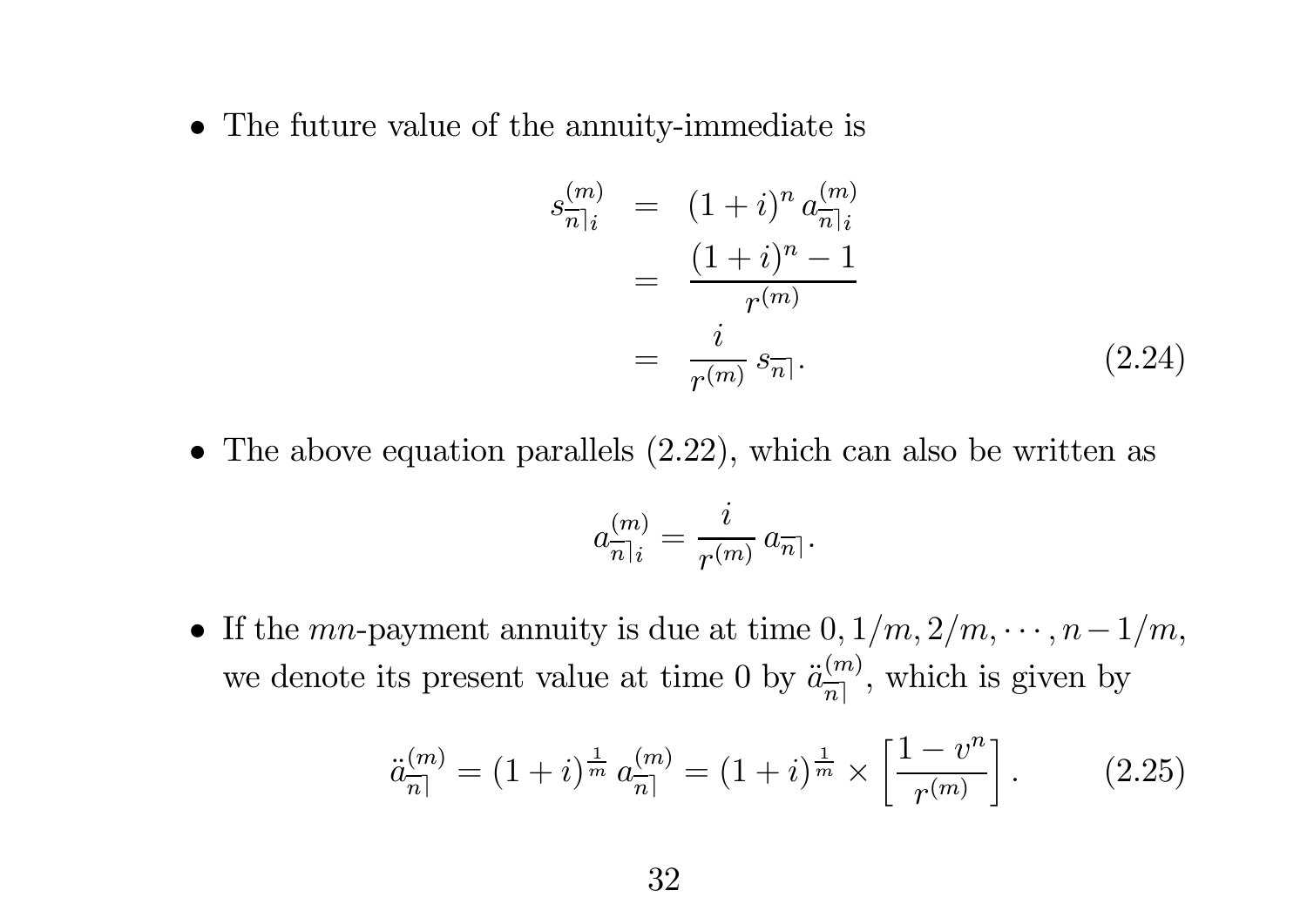• Thus, from  $(1.22)$  we conclude

$$
\ddot{a}_{\overline{n}|}^{(m)} = \frac{1 - v^n}{d^{(m)}} = \frac{d}{d^{(m)}} \ddot{a}_{\overline{n}|}. \tag{2.26}
$$

• The future value of this annuity at time  $n$  is

$$
\ddot{s}_{\overline{n}|}^{(m)} = (1+i)^n \ddot{a}_{\overline{n}|}^{(m)} = \frac{d}{d^{(m)}} \ddot{s}_{\overline{n}|}. \tag{2.27}
$$

• For deferred annuities, the following results apply

$$
q|a_{\overline{n}|}^{(m)} = v^q a_{\overline{n}|}^{(m)},\tag{2.28}
$$

and

$$
q|\ddot{a}_{\overline{n}|}^{(m)} = v^q \ddot{a}_{\overline{n}|}^{(m)}.
$$
\n(2.29)

Example 2.11: Solve the problem in Example 2.9 using  $(2.20)$ .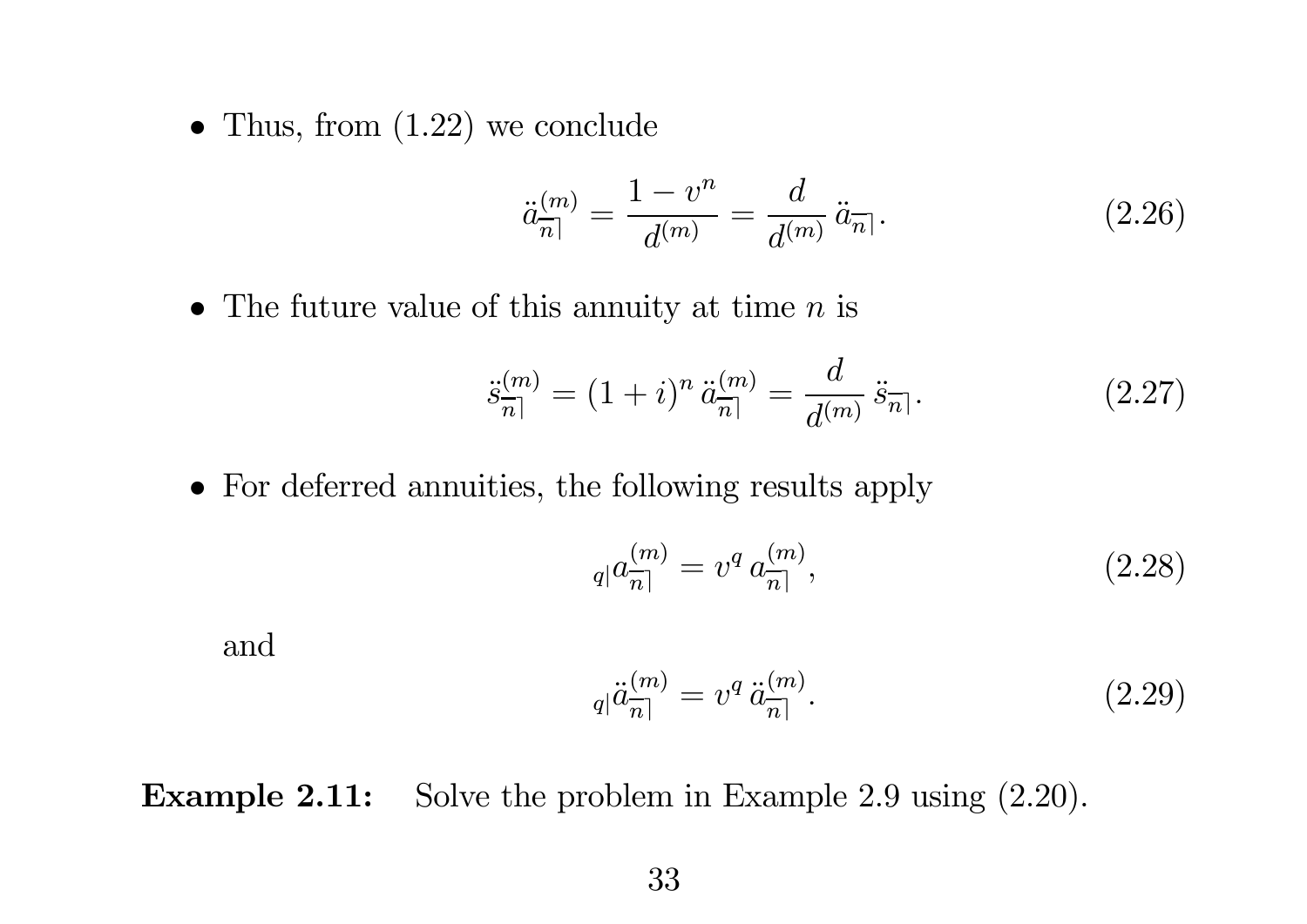Solution:We first note that  $i = 0.08/12 = 0.0067$ . Now  $k = 3$  and  $n = 24$  so that from  $(2.20)$ , the present value of the annuity-immediate is

$$
200 \times \frac{a_{\overline{24}|0.0067}}{s_{\overline{3}|0.0067}} = 200 \times \left[ \frac{1 - (1.0067)^{-24}}{(1.0067)^3 - 1} \right]
$$
  
= \$1,464.27.

Finally, the present value of the annuity-due is

 $(1.0067)^3 \times 1,464.27 = $1,493.90.$ 

Example 2.12: Solve the problem in Example 2.10 using (2.22) and  $(2.23).$ 

 $\Box$ 

Solution: $\therefore$  Note that  $m = 2$  and  $n = 8$ . With  $i = 0.03$ , we have, from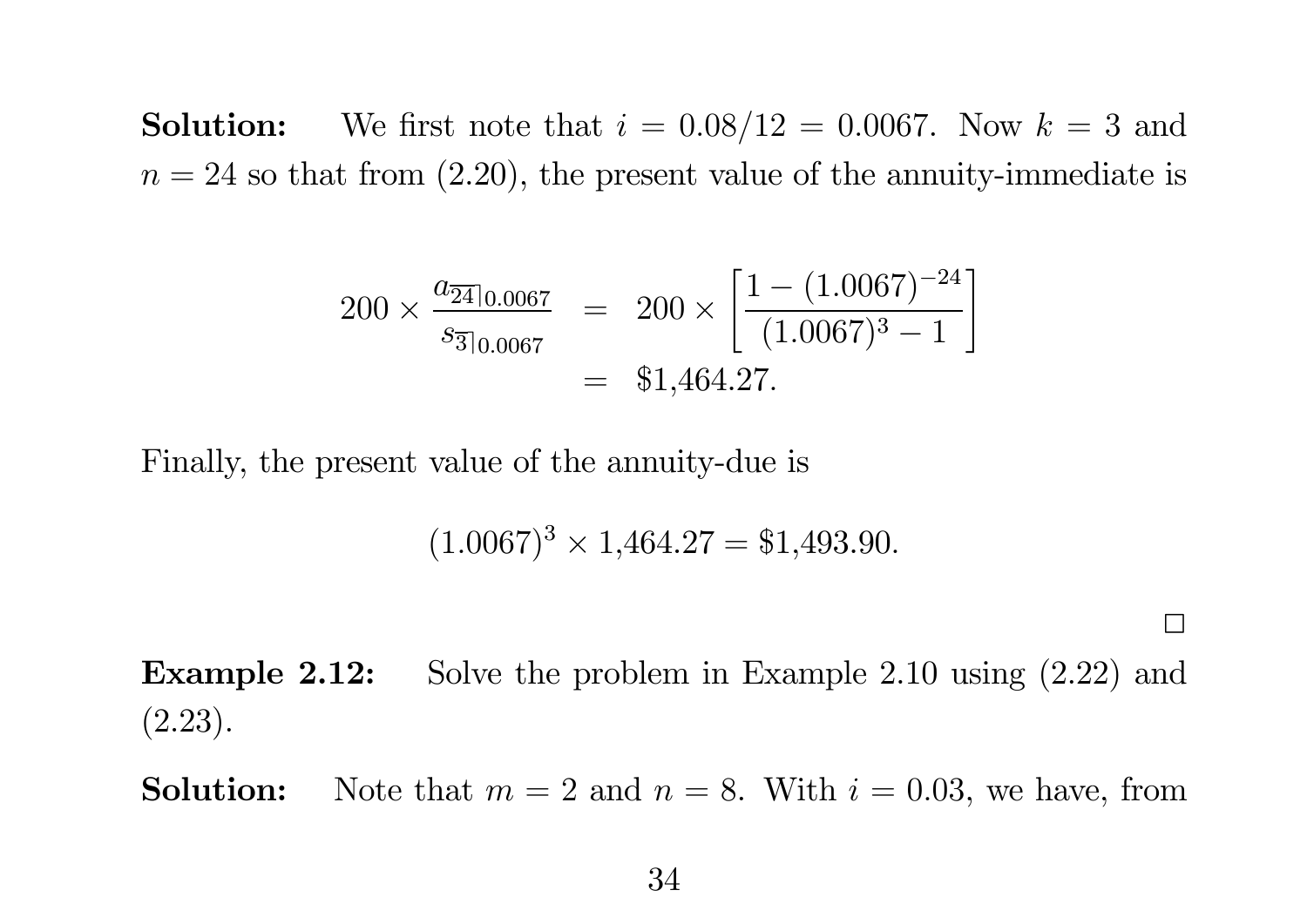(2.23)

$$
r^{(2)} = 2 \times \left[ \sqrt{1.03} - 1 \right] = 0.0298.
$$

Therefore, from (2.22), we have

$$
a_{\overline{8}\vert 0.03}^{(2)} = \frac{1 - (1.03)^{-8}}{0.0298} = 7.0720.
$$

As the total payment in each interest-conversion period is \$200, the required present value is

$$
200 \times 7.0720 = $1,414.27.
$$

• Now we consider  $(2.22)$  again. Suppose the annuities are paid continuously at the rate of 1 unit per interest-conversion period over n periods. Thus,  $m \to \infty$  and we denote the present value of this continuous annuity by  $\bar{a}_{\overline{n}}$ .

 $\Box$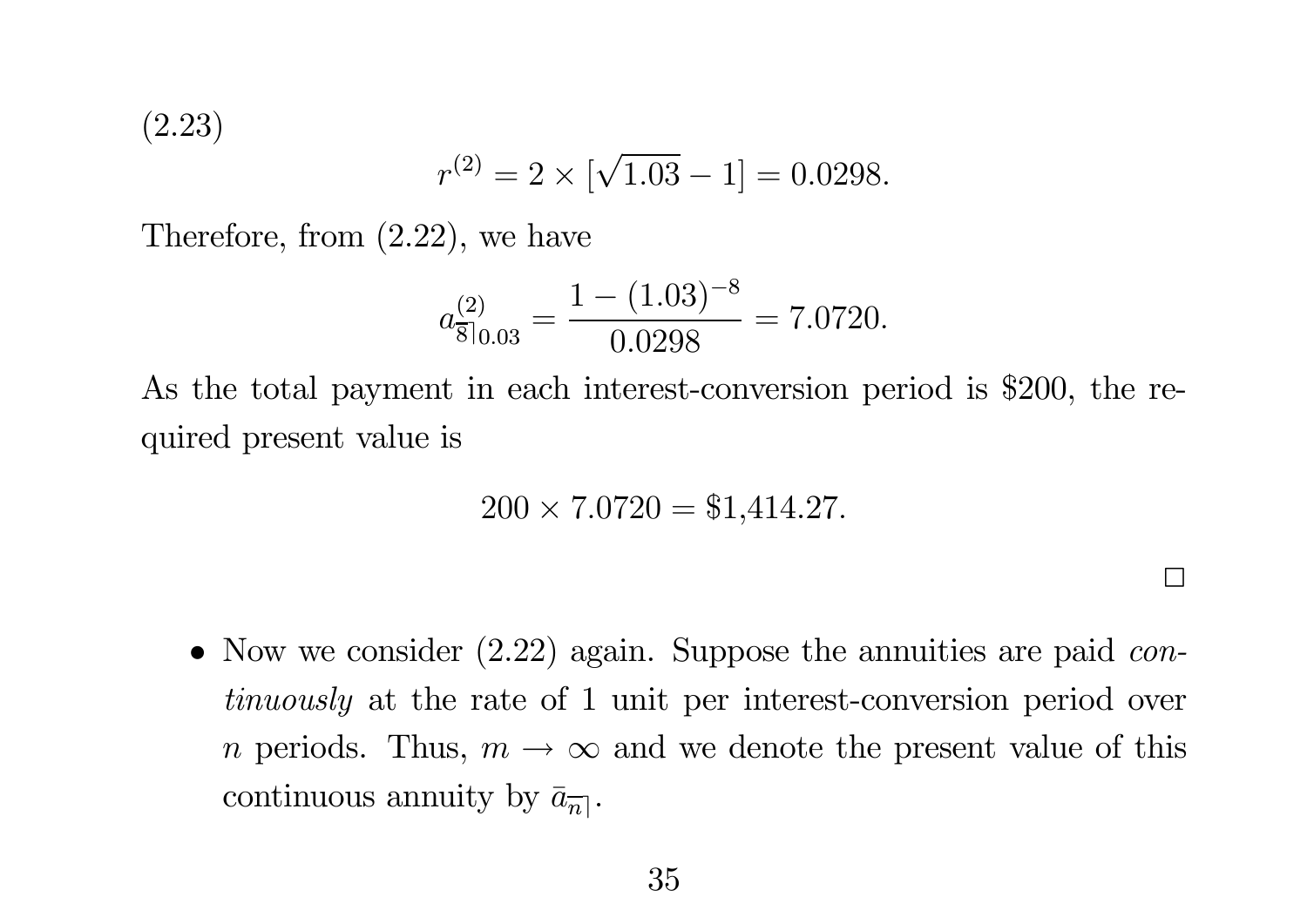• As  $\lim_{m\to\infty} r^{(m)} = \delta$ , we have, from  $(2.22)$ ,

$$
\bar{a}_{\overline{n}|} = \frac{1 - v^n}{\delta} = \frac{1 - v^n}{\ln(1 + i)} = \frac{i}{\delta} a_{\overline{n}|}.
$$
 (2.30)

• The present value of a *n*-period continuous annuity of unit payment per period with a deferred period of  $q$  is given by

$$
_{q\vert}\bar{a}_{\overline{n}\vert} = v^q \,\bar{a}_{\overline{n}\vert} = \bar{a}_{\overline{q+n}\vert} - \bar{a}_{\overline{q}\vert}.
$$

• To compute the future value of <sup>a</sup> continuous annuity of unit payment per period over <sup>n</sup> periods, we use the following formula

$$
\bar{s}_{\overline{n}|} = (1+i)^n \,\bar{a}_{\overline{n}|} = \frac{(1+i)^n - 1}{\ln(1+i)} = \frac{i}{\delta} \, s_{\overline{n}|}. \tag{2.32}
$$

• We now generalize the above results to the case of <sup>a</sup> general accumulation function  $a(\cdot)$ . The present value of a continuous annuity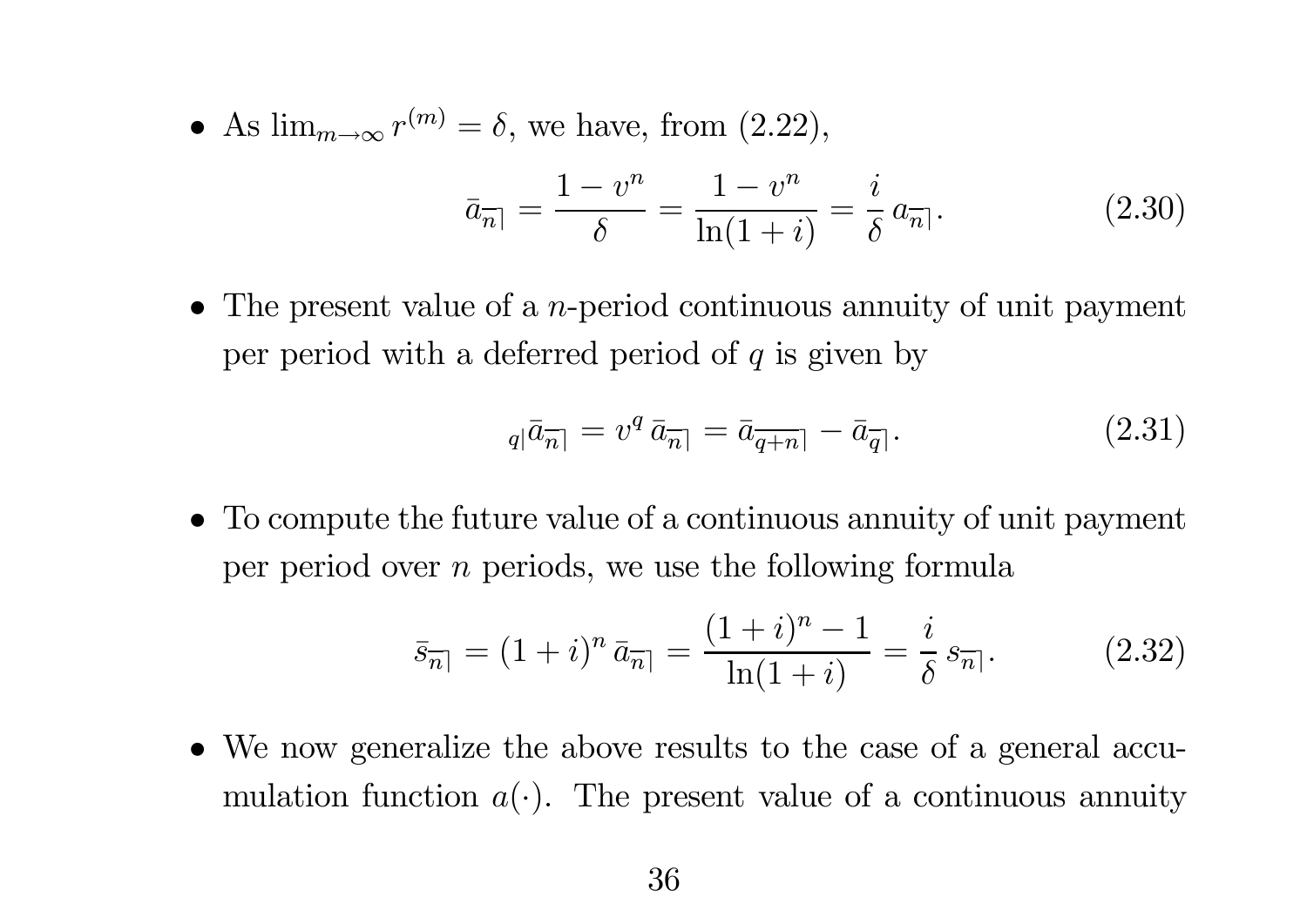of unit payment per period over  $n$  periods is

$$
\bar{a}_{\overline{n}|} = \int_0^n v(t) dt = \int_0^n \exp\left(-\int_0^t \delta(s) ds\right) dt. \tag{2.33}
$$

- To compute the future value of the annuity at time  $n$ , we assume that, as in Section 1.7, a unit payment at time  $t$  accumulates to  $a(n-t)$  at time n, for  $n > t \geq 0$ .
- Thus, the future value of the annuity at time  $n$  is

$$
\bar{s}_{\overline{n}|} = \int_0^n a(n-t) \, dt = \int_0^n \exp\left(\int_0^{n-t} \delta(s) \, ds\right) dt. \tag{2.34}
$$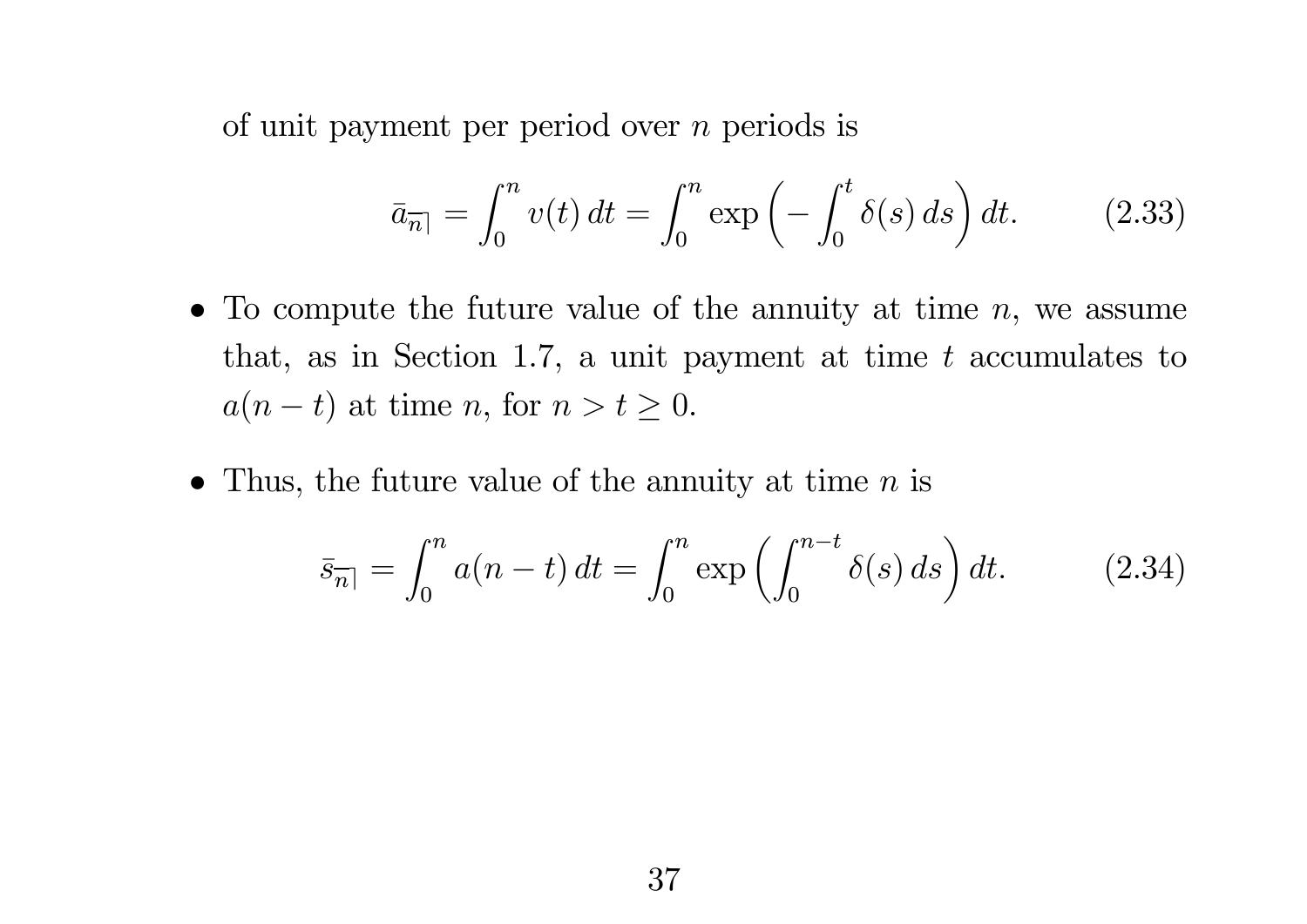#### 2.6 Varying Annuities

- We consider annuities the payments of which vary according to an arithmetic progression.
- Thus, we consider an annuity-immediate and assume the initial payment is P, with subsequent payments  $P + D$ ,  $P + 2D$ ,  $\cdots$ , etc., so that the *j*th payment is  $P + (j$ − $-1)D.$
- We allow  $D$  to be negative so that the annuity can be either stepping up or stepping down.
- However, for a *n*-payment annuity,  $P + (n -1$ ) D must be positive so that negative cash flow is ruled out.
- We can see that the annuity can be regarded as the sum of the following annuities: (a) a *n*-period annuity-immediate with constant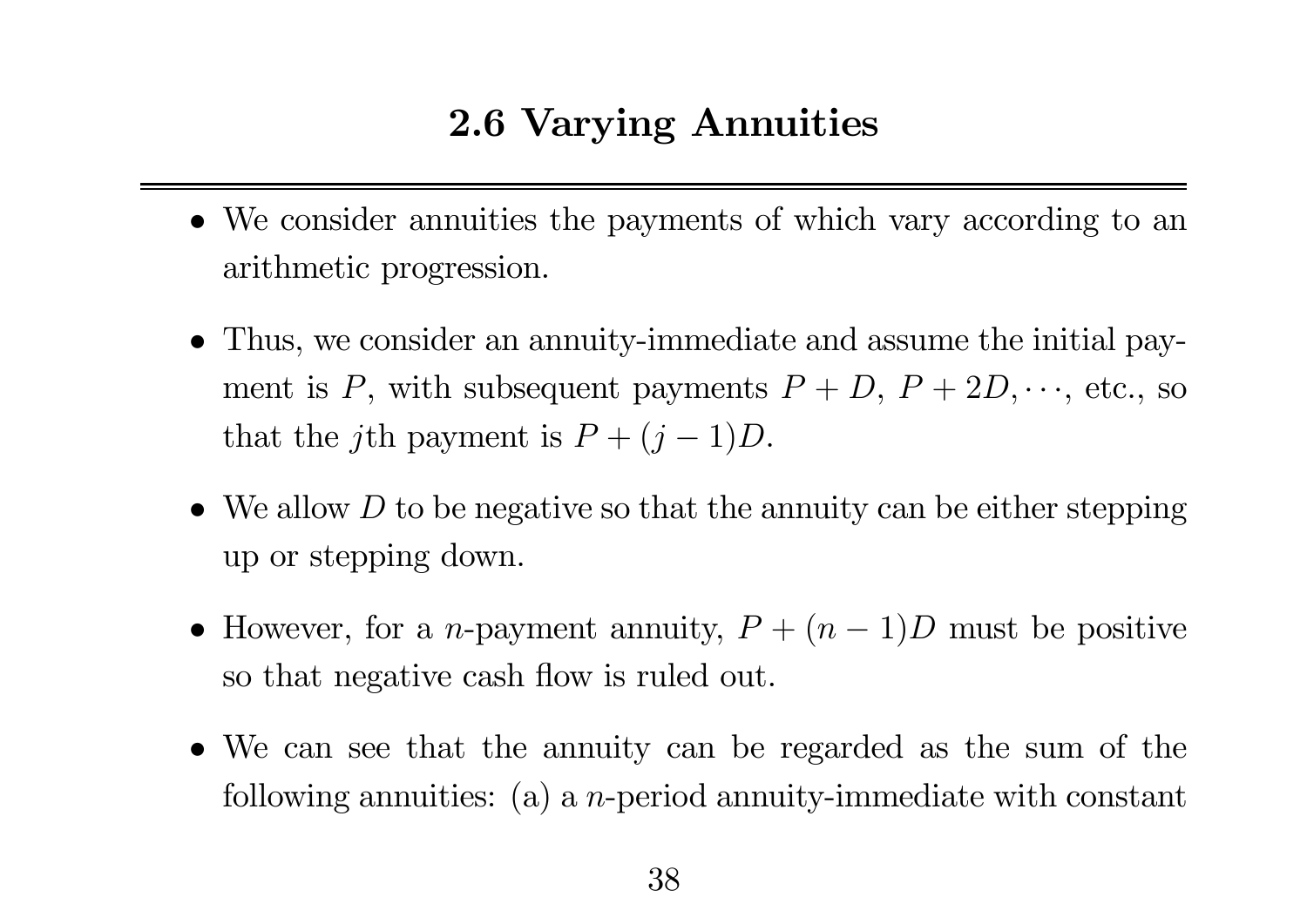amount P, and (b)  $n-1$  deferred annuities, where the jth deferred annuity is a  $(n - j)$ -period annuity-immediate with level amount D to start at time j, for  $j = 1, \dots, n - 1$ .

• Thus, the present value of the varying annuity is

$$
Pa_{\overline{n}|} + D\left[\sum_{j=1}^{n-1} v^j a_{\overline{n-j}|}\right] = Pa_{\overline{n}|} + D\left[\sum_{j=1}^{n-1} v^j \frac{(1-v^{n-j})}{i}\right]
$$

$$
= Pa_{\overline{n}|} + D\left[\frac{\left(\sum_{j=1}^{n-1} v^j\right) - (n-1)v^n}{i}\right]
$$

$$
= Pa_{\overline{n}|} + D\left[\frac{\left(\sum_{j=1}^{n} v^j\right) - nv^n}{i}\right]
$$

$$
= Pa_{\overline{n}|} + D\left[\frac{a_{\overline{n}|} - nv^n}{i}\right].
$$
(2.35)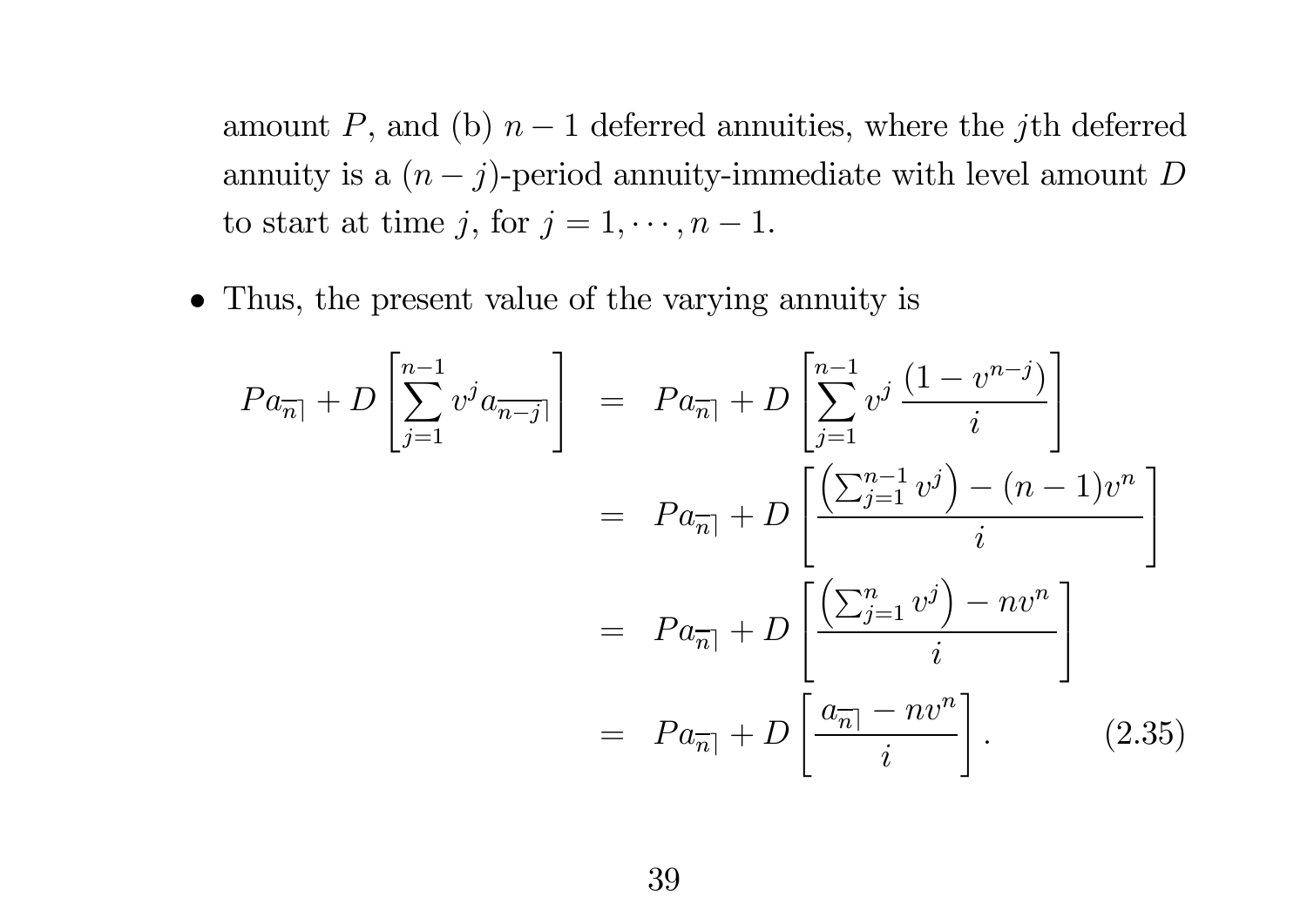

Figure 2.8: Increasing annuity-immediate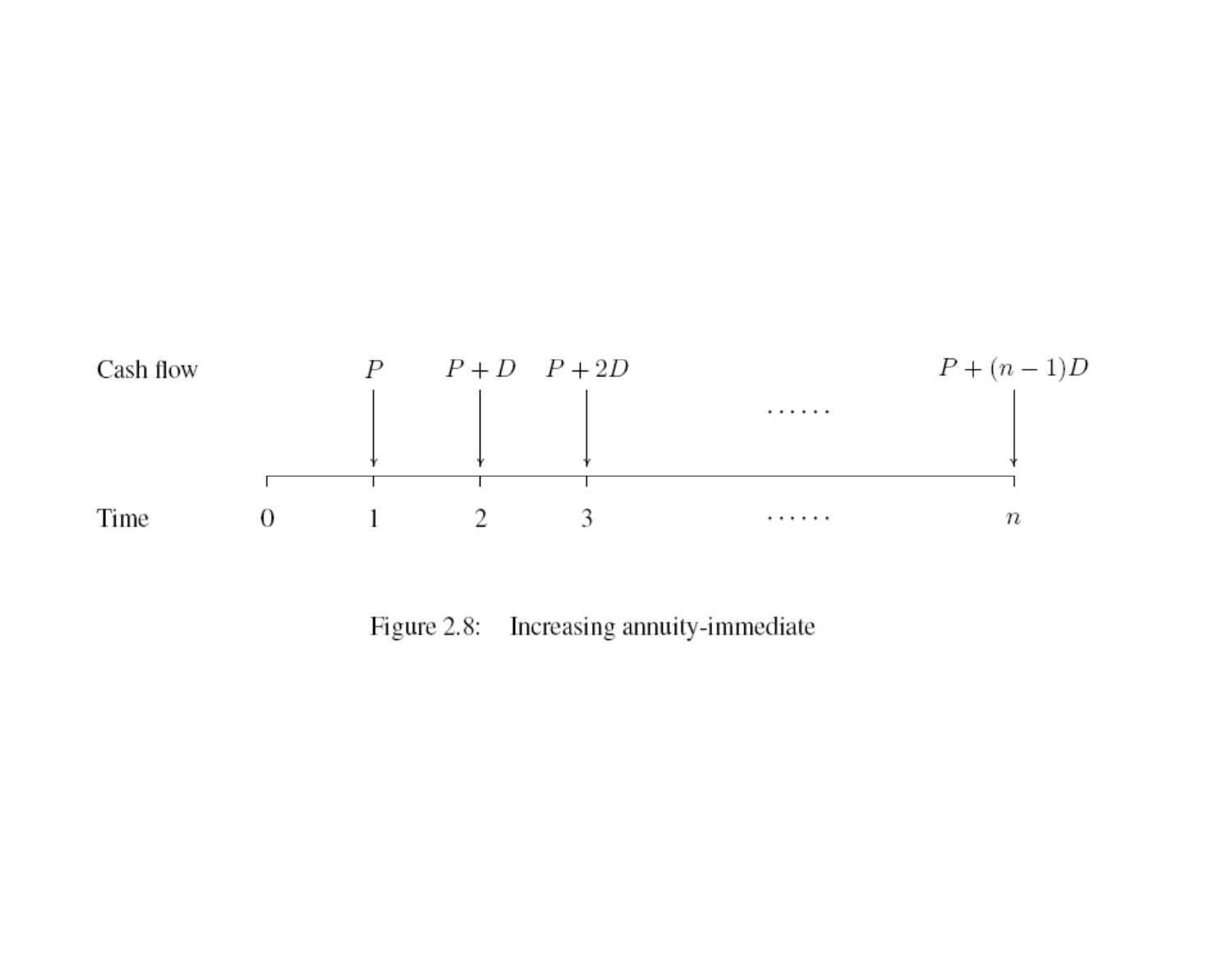- For a *n*-period *increasing* annuity with  $P = D = 1$ , we denote its present and future values by  $(Ia)_{\overline{n}|}$  and  $(Is)_{\overline{n}|}$ , respectively.
- It can be shown that

$$
(Ia)_{\overline{n}|} = \frac{\ddot{a}_{\overline{n}|} - nv^n}{i} \tag{2.36}
$$

and

$$
(Is)_{\overline{n}|} = \frac{s_{\overline{n+1}|} - (n+1)}{i} = \frac{\ddot{s}_{\overline{n}|} - n}{i}.
$$
 (2.37)

• For an increasing *n*-payment annuity-due with payments of  $1, 2, \cdots, n$ at time  $0, 1, \dots, n-1$ , the present value of the annuity is

$$
(I\ddot{a})_{\overline{n}|} = (1+i)(Ia)_{\overline{n}|}. \tag{2.38}
$$

• This is the sum of a *n*-period level annuity-due of unit payments and a  $(n-1)$ -payment increasing annuity-immediate with starting and incremental payments of 1.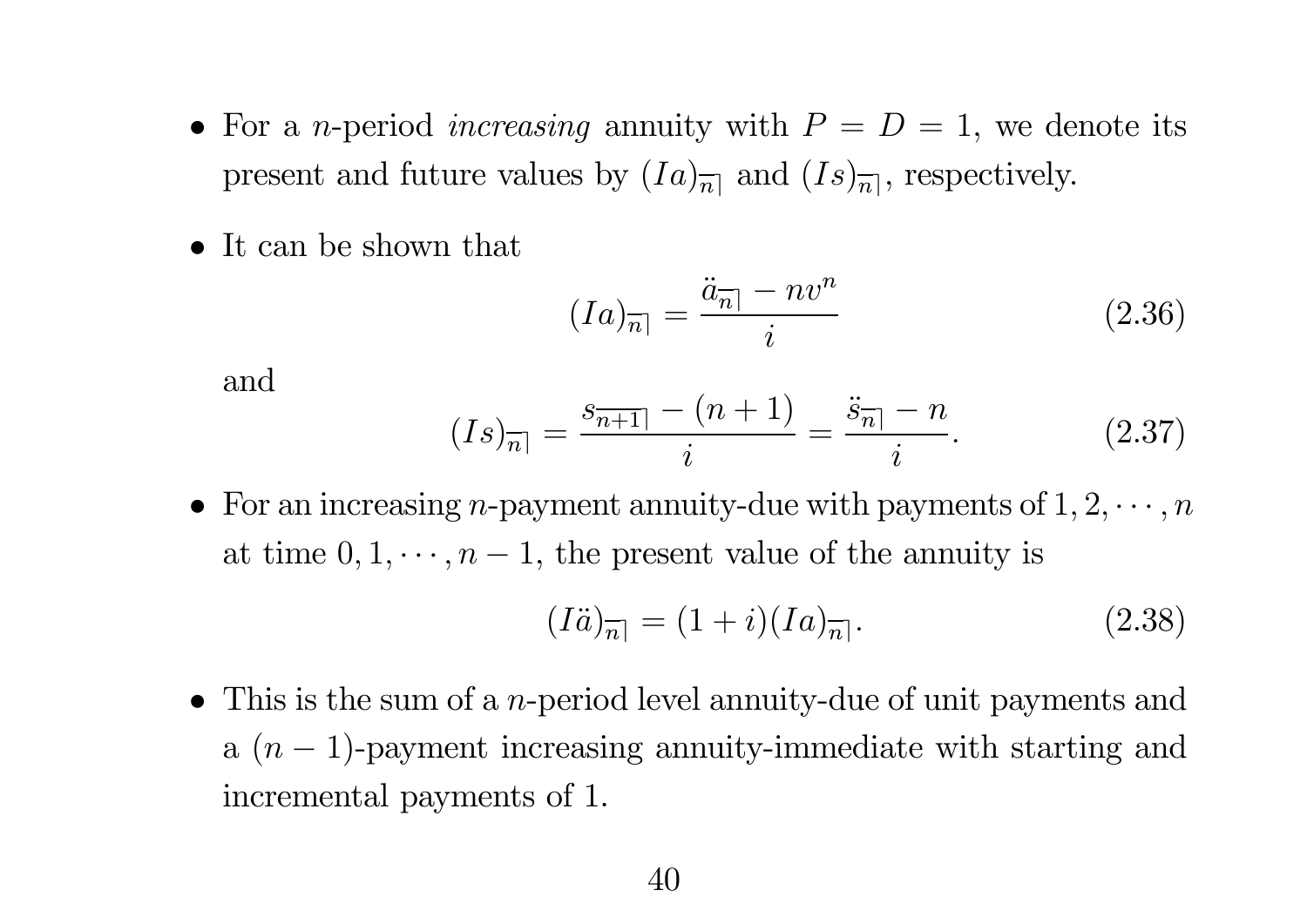• Thus, we have

$$
(I\ddot{a})_{\overline{n}|} = \ddot{a}_{\overline{n}|} + (Ia)_{\overline{n-1}|}. \tag{2.39}
$$

- For the case of a *n*-period *decreasing* annuity with  $P = n$  and  $D =$ −1, we denote its present and future values by  $(Da)_{\overline{n}}$  and  $(Ds)_{\overline{n}}$ , respectively.
- Figure 2.9 presents the time diagram of this annuity.
- It can be shown that

$$
(Da)_{\overline{n}|} = \frac{n - a_{\overline{n}|}}{i} \tag{2.40}
$$

and

$$
(Ds)_{\overline{n}|} = \frac{n(1+i)^n - s_{\overline{n}|}}{i}.
$$
 (2.41)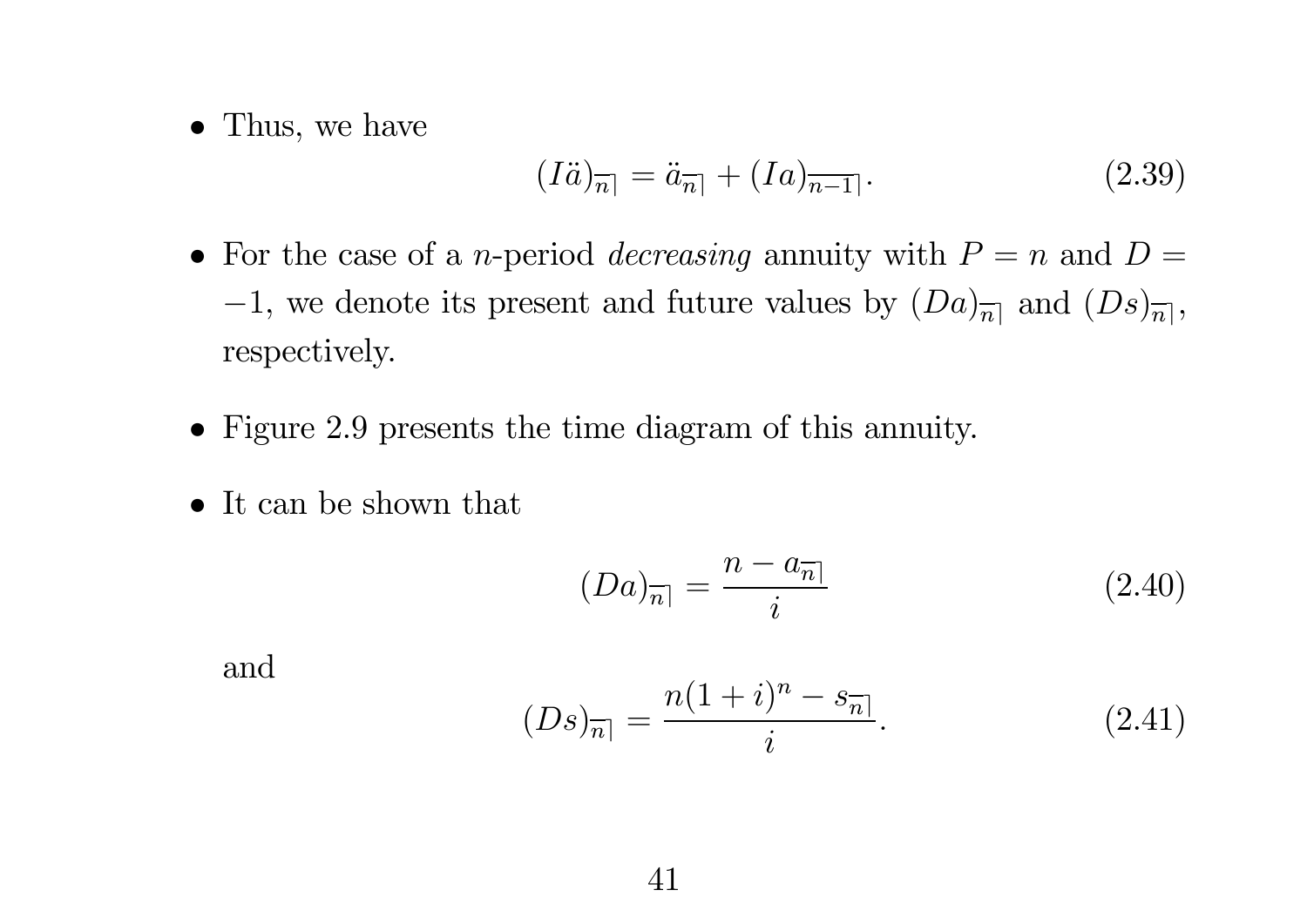

Figure 2.9: Decreasing annuity-immediate with  $P = n$  and  $D = -1$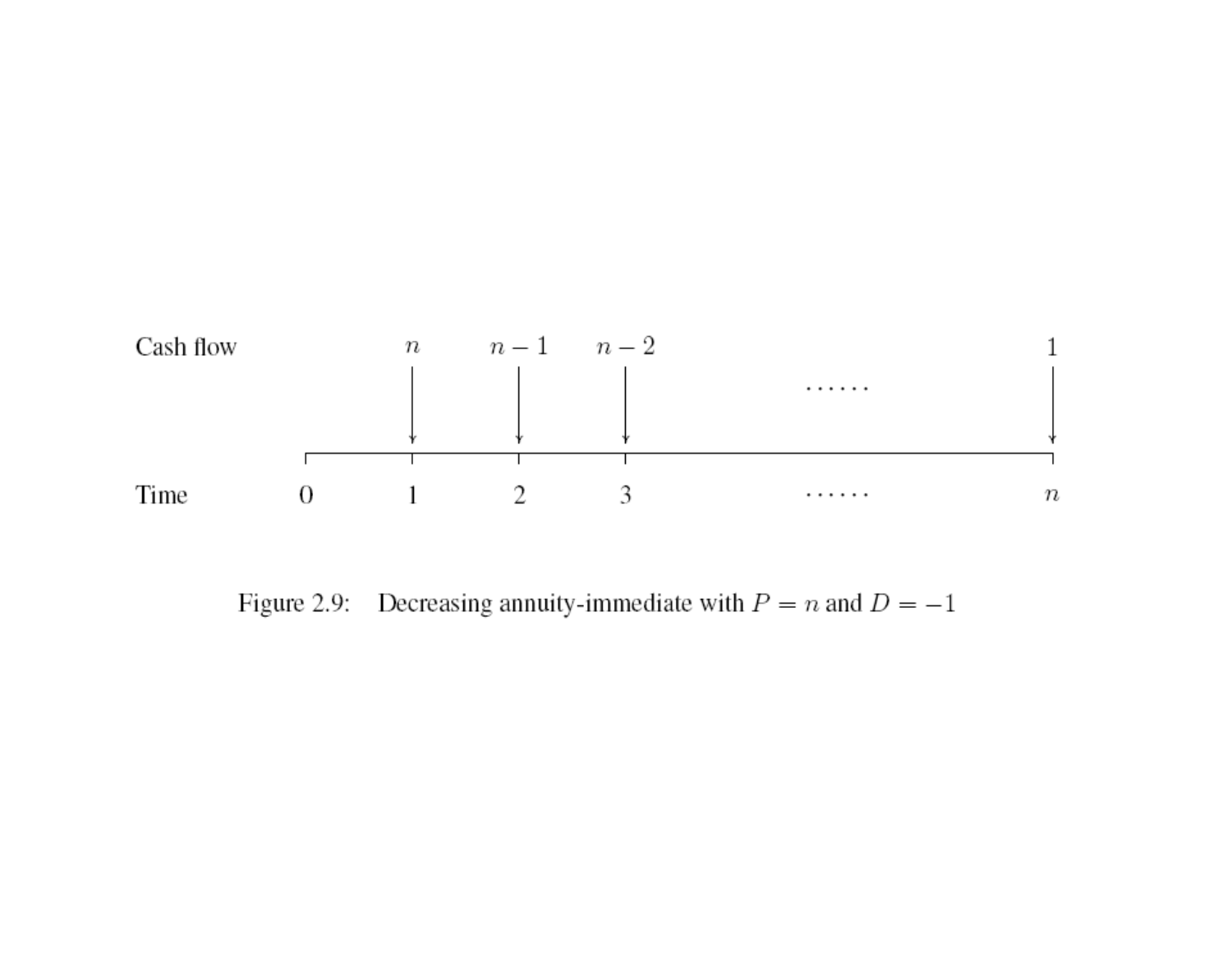- We consider two types of increasing continuous annuities. First, we consider the case of a continuous *n*-period annuity with level payment (i.e., at a constant rate) of  $\tau$  units from time  $\tau - 1$  through  $\textrm{time}$   $\tau.$
- We denote the present value of this annuity by  $(I\bar{a})_{\overline{n}}$ , which is given by

$$
(I\bar{a})_{\overline{n}|} = \sum_{\tau=1}^{n} \tau \int_{\tau-1}^{\tau} v^s \, ds = \sum_{\tau=1}^{n} \tau \int_{\tau-1}^{\tau} e^{-\delta s} \, ds. \tag{2.42}
$$

• The above equation can be simplified to

$$
(I\bar{a})_{\overline{n}|} = \frac{\ddot{a}_{\overline{n}|} - nv^n}{\delta}.
$$
\n(2.43)

• Second, we may consider a continuous *n*-period annuity for which the payment in the interval t to  $t + \Delta t$  is  $t\Delta t$ , i.e., the instantaneous rate of payment at time  $t$  is  $t$ .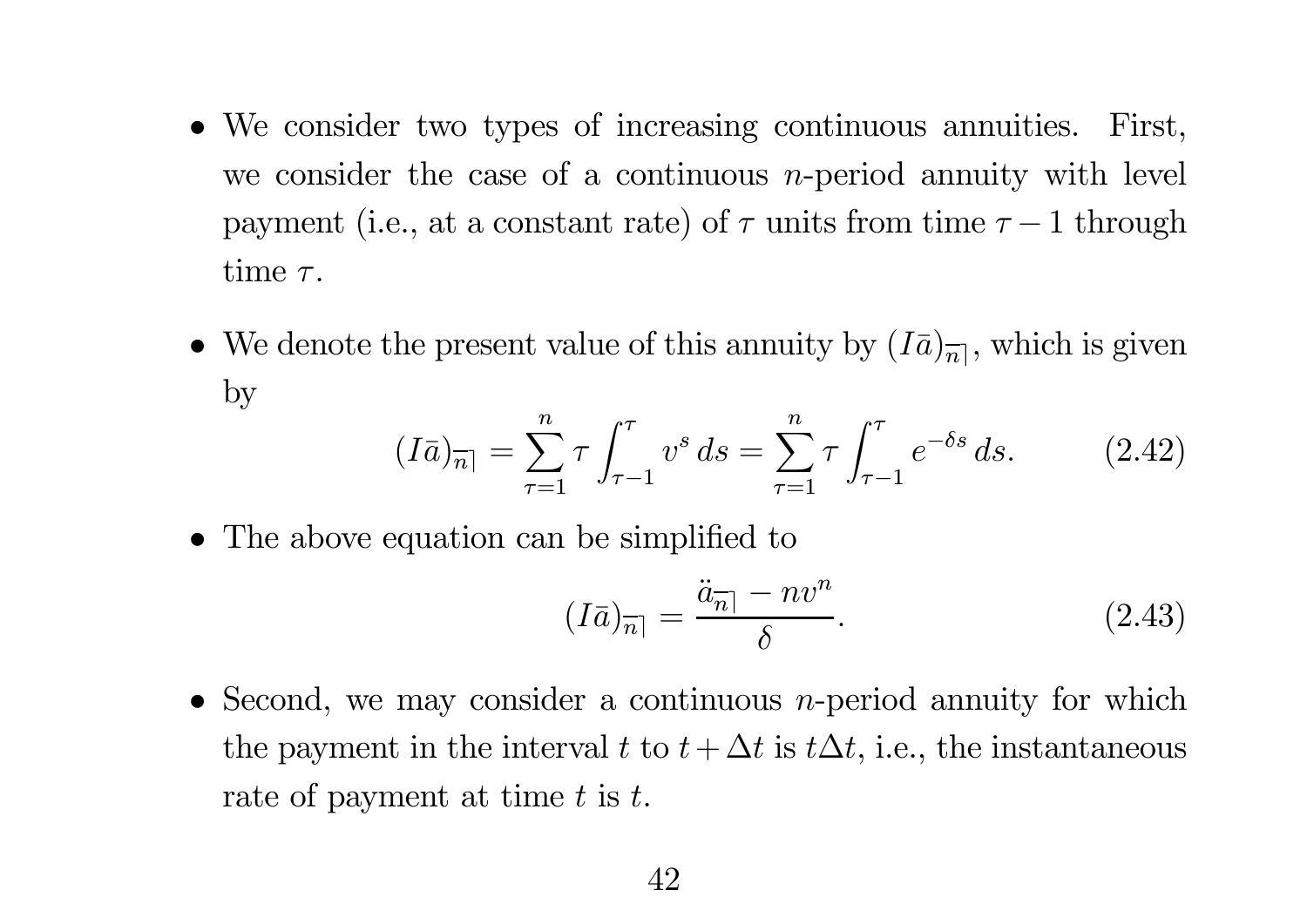• We denote the present value of this annuity by  $(\bar{I})$  $I\bar{a})_{\overline{n}|},$  which is given by

$$
(\bar{I}\bar{a})_{\bar{n}|} = \int_0^n tv^t \, dt = \int_0^n t e^{-\delta t} \, dt = \frac{\bar{a}_{\bar{n}|} - nv^n}{\delta}.
$$
 (2.44)

- We now consider an annuity-immediate with payments following <sup>a</sup> geometric progression.
- Let the first payment be 1, with subsequent payments being  $1 + k$ times the previous one. Thus, the present value of an annuity with *n* payments is (for  $k \neq i$ )

$$
v + v^{2}(1 + k) + \dots + v^{n}(1 + k)^{n-1} = v \sum_{t=0}^{n-1} [v(1 + k)]^{t}
$$
  
= 
$$
v \sum_{t=0}^{n-1} \left[ \frac{1 + k}{1 + i} \right]^{t}
$$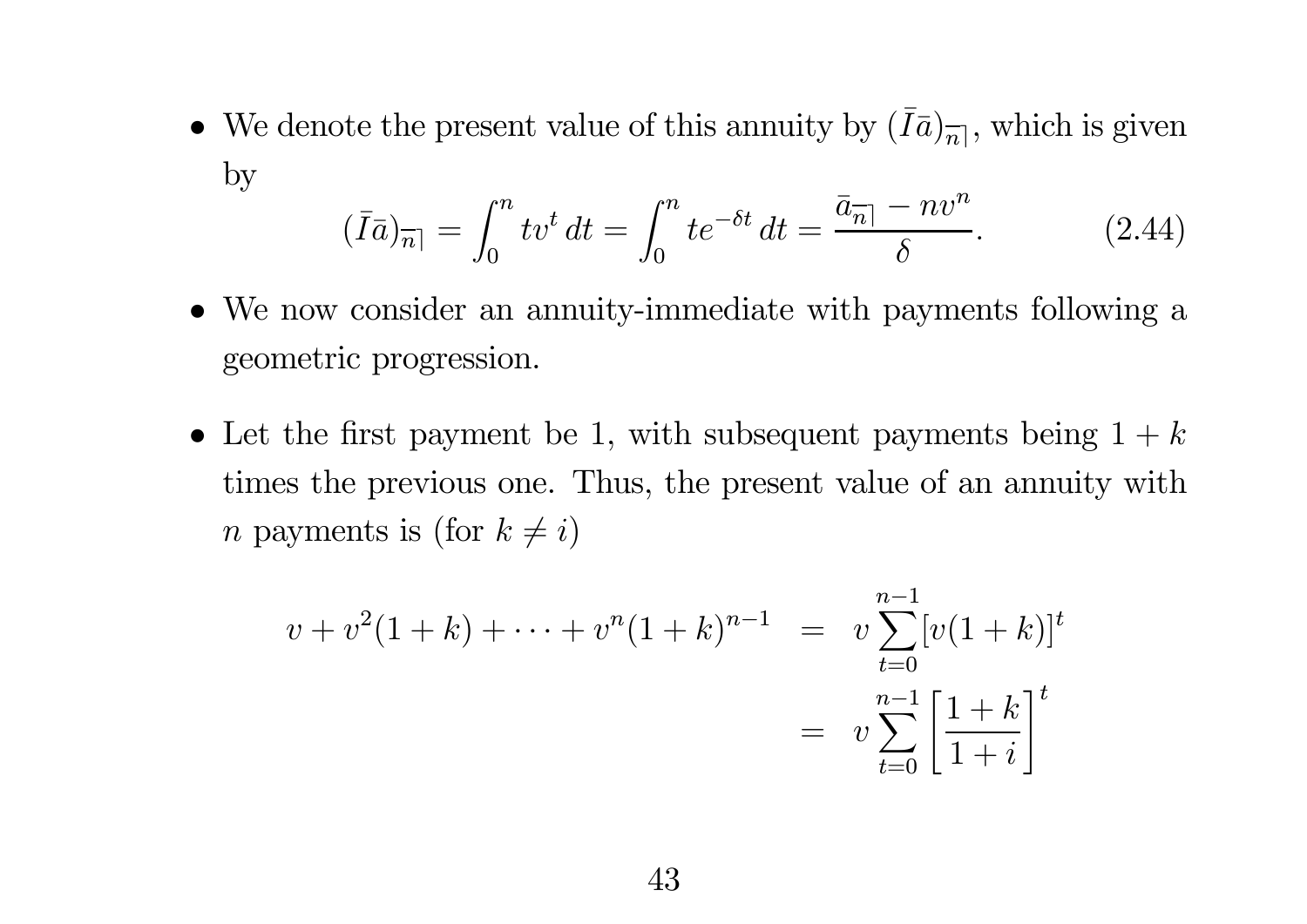

**Example 2.13:** An annuity-immediate consists of a first payment of \$100, with subsequent payments increased by 10\% over the previous one until the 10th payment, after which subsequent payments decreases by 5% over the previous one. If the <sup>e</sup>ffective rate of interest is 10% per payment period, what is the present value of this annuity with 20 payments?

Solution:The present value of the first <sup>10</sup> payments is (use the second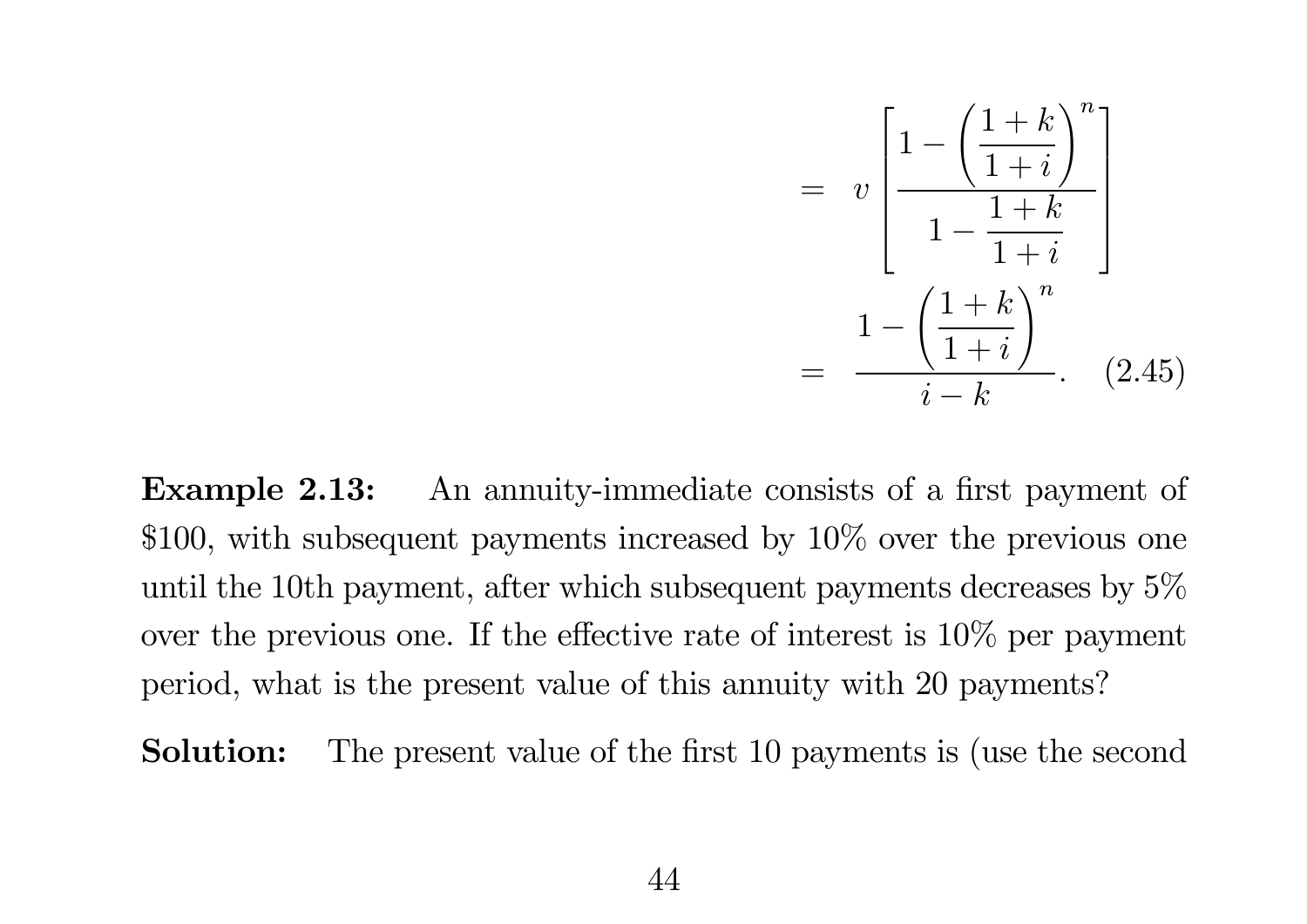line of  $(2.45)$ 

$$
100 \times 10(1.1)^{-1} = $909.09.
$$

For the next 10 payments,  $k = -0.05$  and their present value at time 10 is

$$
100(1.10)^9(0.95) \times \frac{1 - \left(\frac{0.95}{1.1}\right)^{10}}{0.1 + 0.05} = 1,148.64.
$$

Hence, the present value of the 20 payments is

$$
909.09 + 1,148.64(1.10)^{-10} = $1,351.94.
$$

 $\Box$ 

Example 2.14: An investor wishes to accumulate \$1,000 at the end of year 5. He makes level deposits at the beginning of each year for 5 years. The deposits earn <sup>a</sup> 6% annual <sup>e</sup>ffective rate of interest, which is credited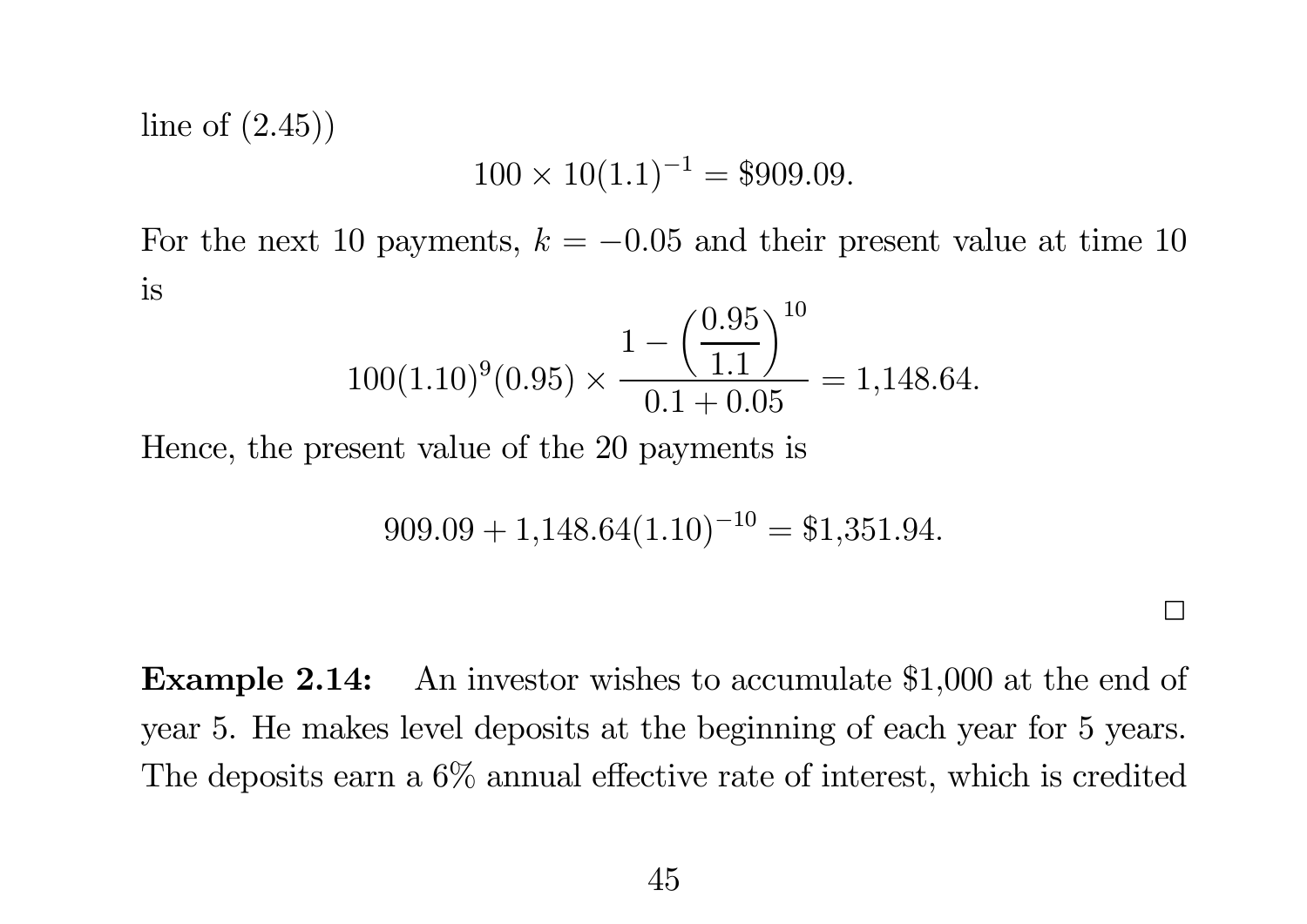at the end of each year. The interests on the deposits earn 5% <sup>e</sup> ffective interest rate annually. How much does he have to deposit each year?

Solution: Let the level annual deposit be A. The interest received at the end of year 1 is 0.06A, which increases by  $0.06A$  annually to  $5 \times 0.06A$ at the end of year 5. Thus, the interest is <sup>a</sup> 5-payment increasing annuity with  $P = D = 0.06A$ , earning annual interest of 5%. Hence, we have the equation

 $1{,}000=5A+0{.}06A(Is)_{\overline{5}\mid 0.05}.$ 

From  $(2.37)$  we obtain  $(Is)_{\overline{5}\vert_{0.05}} = 16.0383$ , so that

$$
A = \frac{1,000}{5 + 0.06 \times 16.0383} = $167.7206.
$$

 $\perp$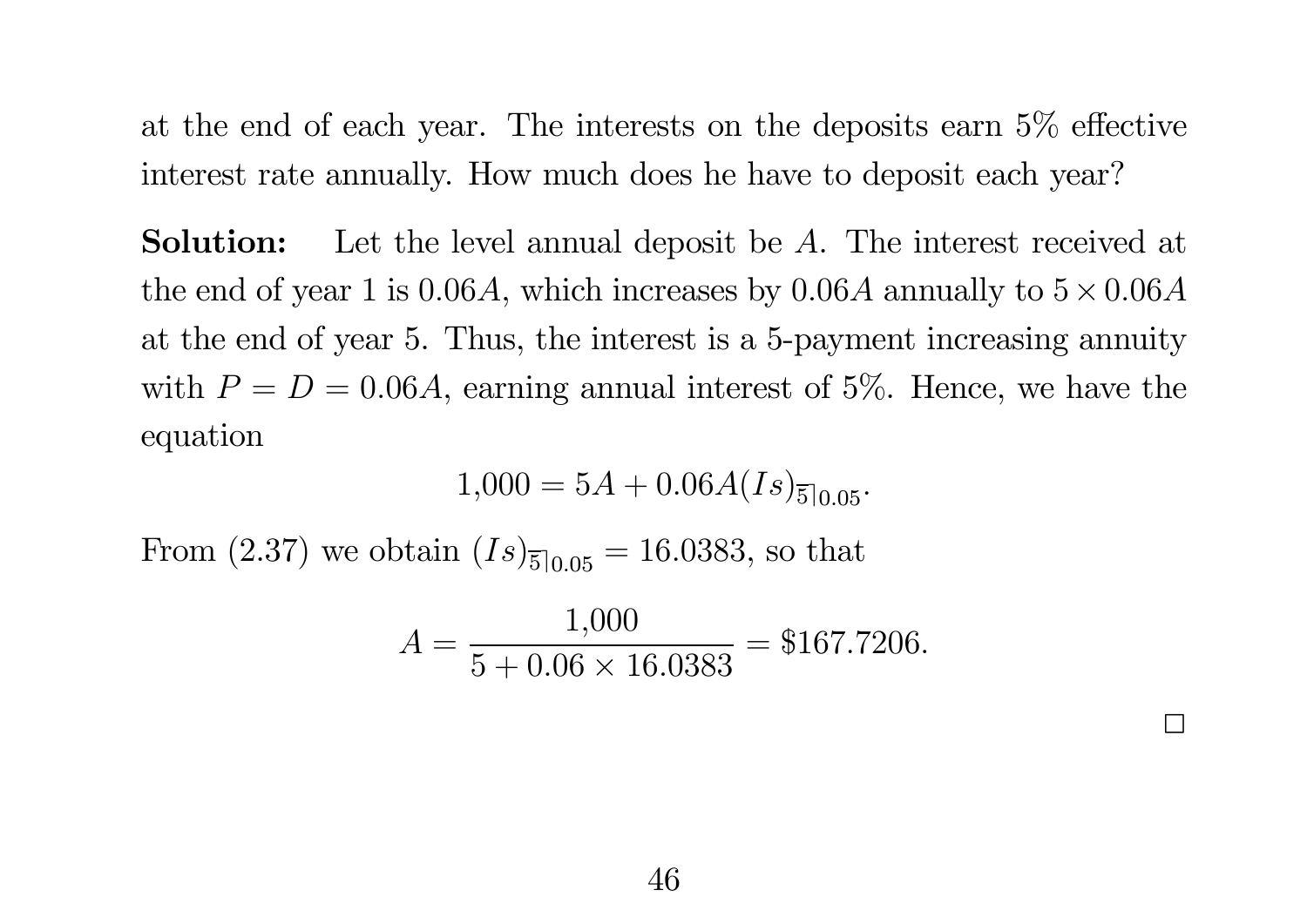#### 2.7 Term of Annuity

• We now consider the case where the annuity period may not be an integer. We consider  $a_{\overline{n+k}}$ , where *n* is an integer and  $0 < k < 1$ . We note that

$$
a_{\overline{n+k}} = \frac{1 - v^{n+k}}{i}
$$
  
= 
$$
\frac{(1 - v^n) + (v^n - v^{n+k})}{i}
$$
  
= 
$$
a_{\overline{n}|} + v^{n+k} \left[ \frac{(1 + i)^k - 1}{i} \right]
$$
  
= 
$$
a_{\overline{n}|} + v^{n+k} s_{\overline{k}|}.
$$
 (2.46)

• Thus,  $a_{\overline{n+k}}$  is the sum of the present value of a *n*-period annuityimmediate with unit amount and the present value of an amount  $s_{\overline{k}\rceil}$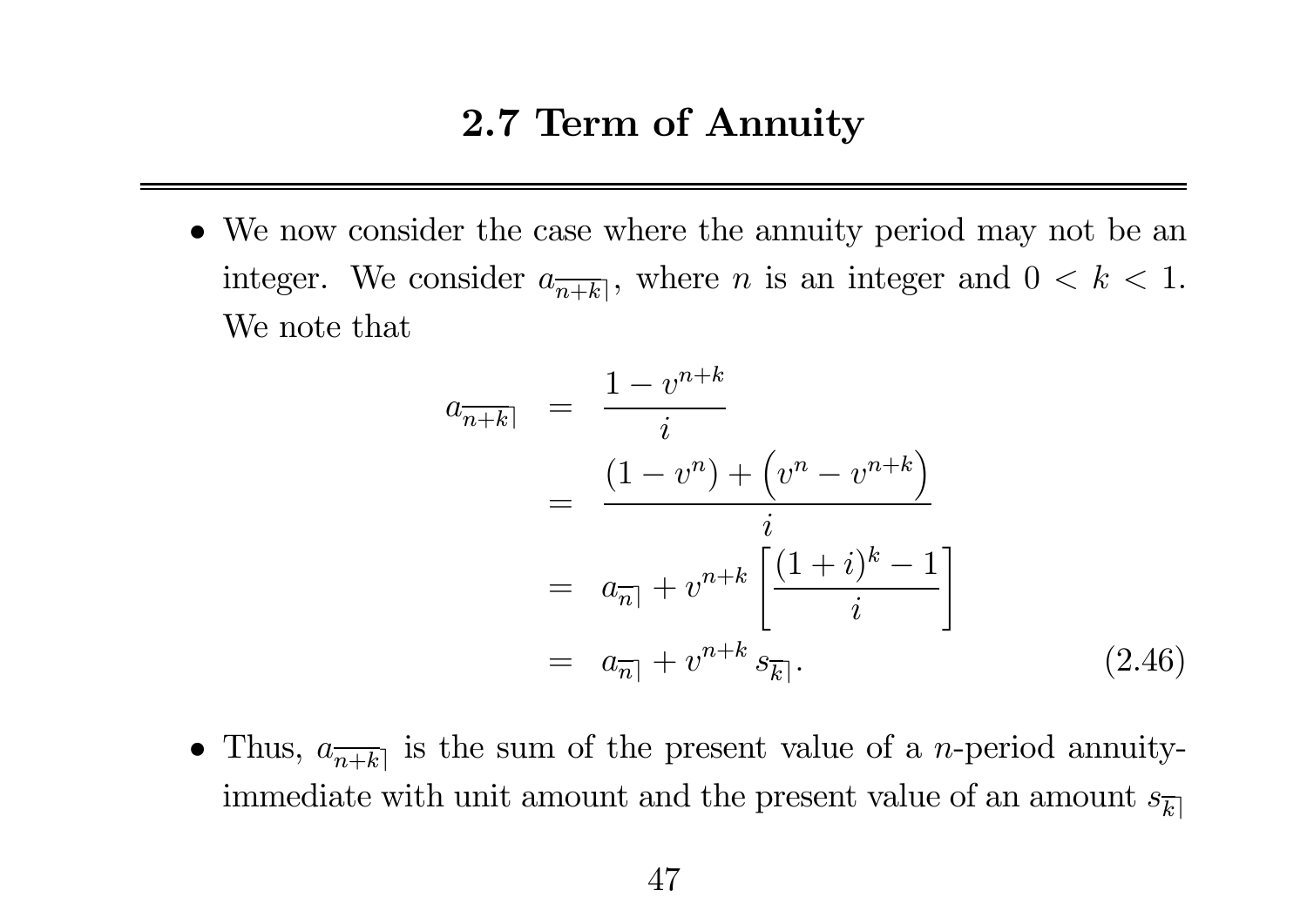paid at time  $n + k$ .

Example 2.15: A principal of \$5,000 generates income of \$500 at the end of every year at an <sup>e</sup>ffective rate of interest of 4.5% for as long as possible. Calculate the term of the annuity and discuss the possibilities of settling the last payment.

Solution:The equation of value

 $500\, a_{\overline{n}|0.045} = 5,\!000$ 

implies  $a_{\overline{n}|0.045} = 10$ . As  $a_{\overline{13}|0.045} = 9.68$  and  $a_{\overline{14}|0.045} = 10.22$ , the principal can generate 13 regular payments. The investment may be paid <sup>o</sup>ff with an additional amount  $A$  at the end of year 13, in which case

$$
500 s_{\overline{13}|0.045} + A = 5{,}000 (1.045)^{13},
$$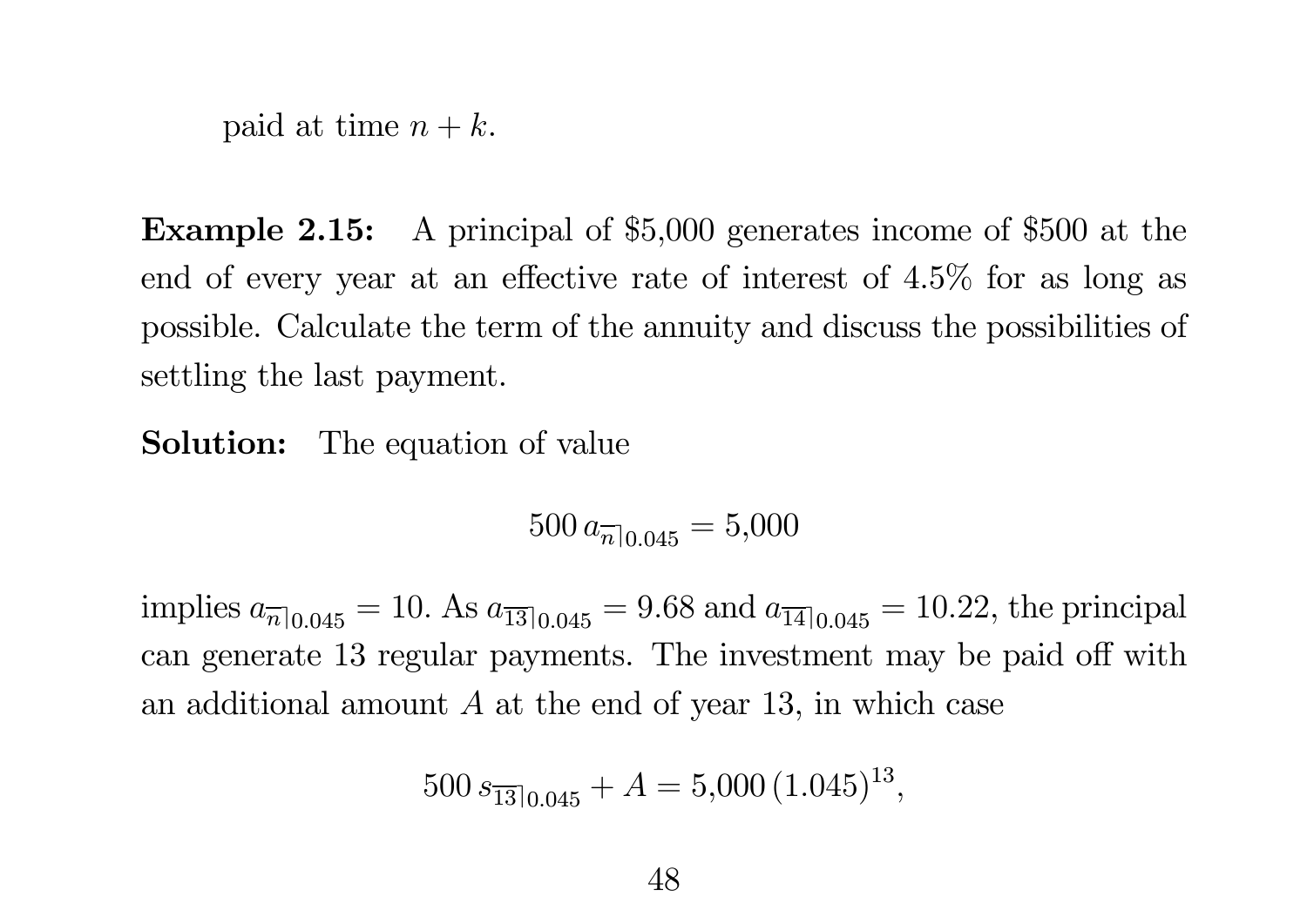which implies  $A = $281.02$ , so that the last payment is \$781.02. Alternatively, the last payment  $B$  may be made at the end of year 14, which is

$$
B = 281.02 \times 1.045 = $293.67.
$$

If we adopt the approach in  $(2.46)$ , we solve k from the equation

$$
\frac{1 - (1.045)^{-(13+k)}}{0.045} = 10,
$$

which implies

$$
(1.045)^{13+k} = \frac{1}{0.55},
$$

from which we obtain

$$
k = \frac{\ln\left(\frac{1}{0.55}\right)}{\ln(1.045)} - 13 = 0.58.
$$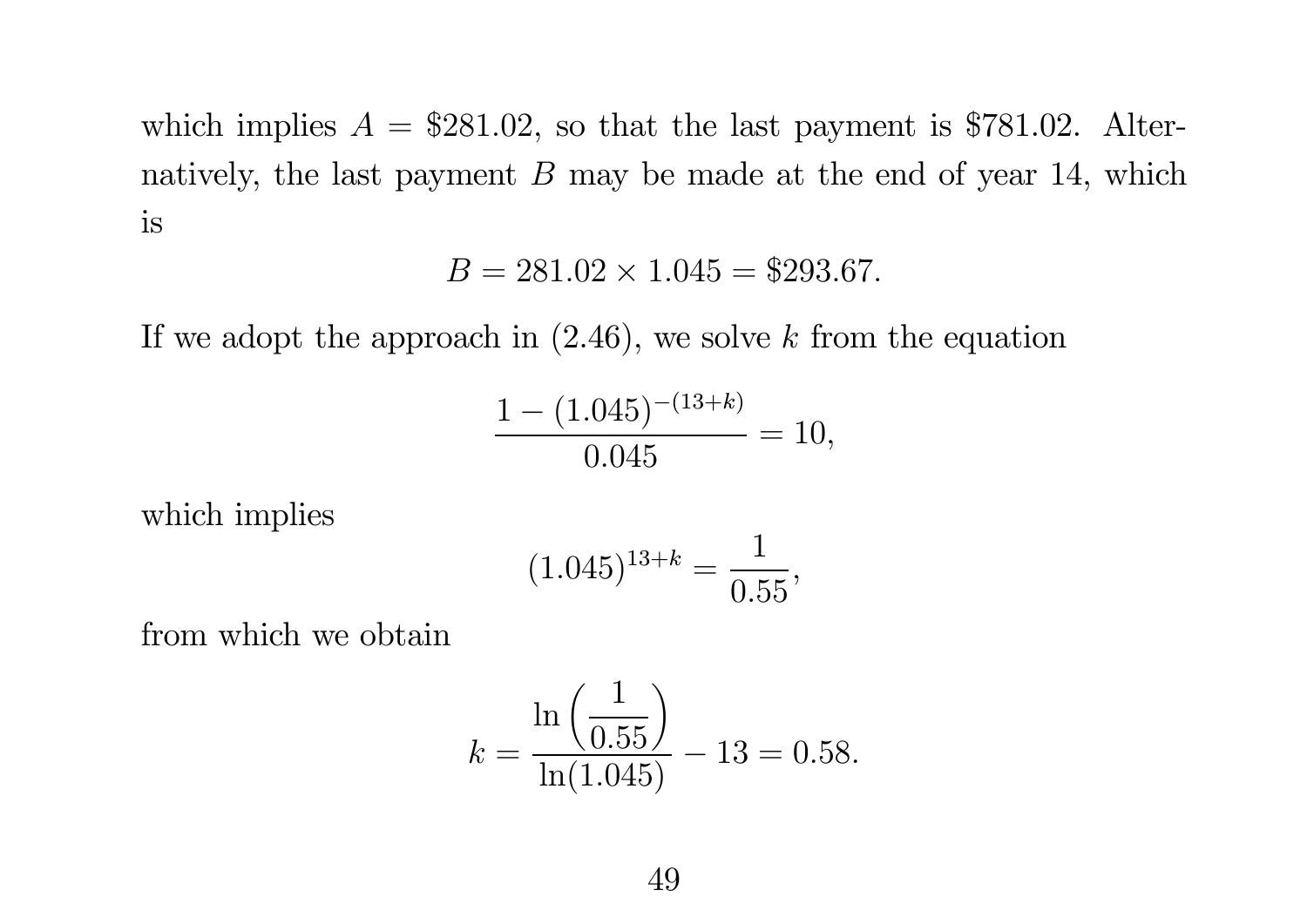Hence, the last payment  $C$  to be paid at time 13.58 years is

$$
C = 500 \times \left[ \frac{(1.045)^{0.58} - 1}{0.045} \right] = $288.32.
$$

Note that  $A < C < B$ , which is as expected, as this follows the order of the occurrence of the payments. In principle, all three approaches are justified.

• Generally, the <sup>e</sup>ffective rate of interest cannot be solved analytically from the equation of value. Numerical methods must be used for this purpose.

Example 2.16: A principal of \$5,000 generates income of \$500 at the end of every year for 15 years. What is the <sup>e</sup>ffective rate of interest?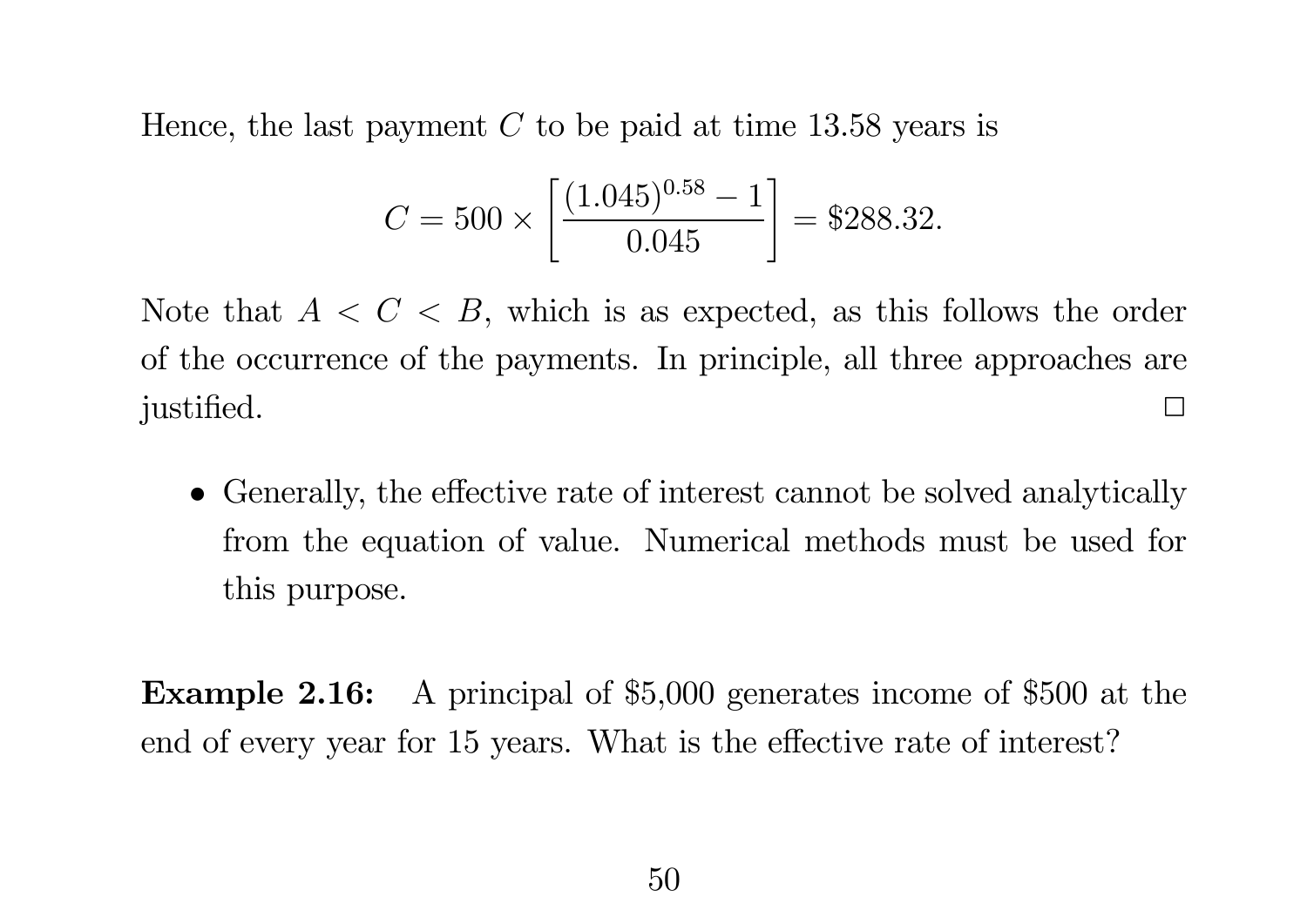#### **Solution:** The equation of value is

$$
a_{\overline{15}|i} = \frac{5,000}{500} = 10,
$$

so that

$$
a_{\overline{15}|i} = \frac{1 - (1+i)^{-15}}{i} = 10.
$$

A simple grid search provides the following results

| $\overline{\mathbf{r}}$ | $a_{\overline{15} i}$ |
|-------------------------|-----------------------|
| 0.054                   | 10.10                 |
| 0.055                   | 10.04                 |
| 0.056                   | 9.97                  |

A finer search provides the answer  $5.556\%$ .

• The Excel Solver may be used to calculate the <sup>e</sup>ffective rate of interest in Example 2.16.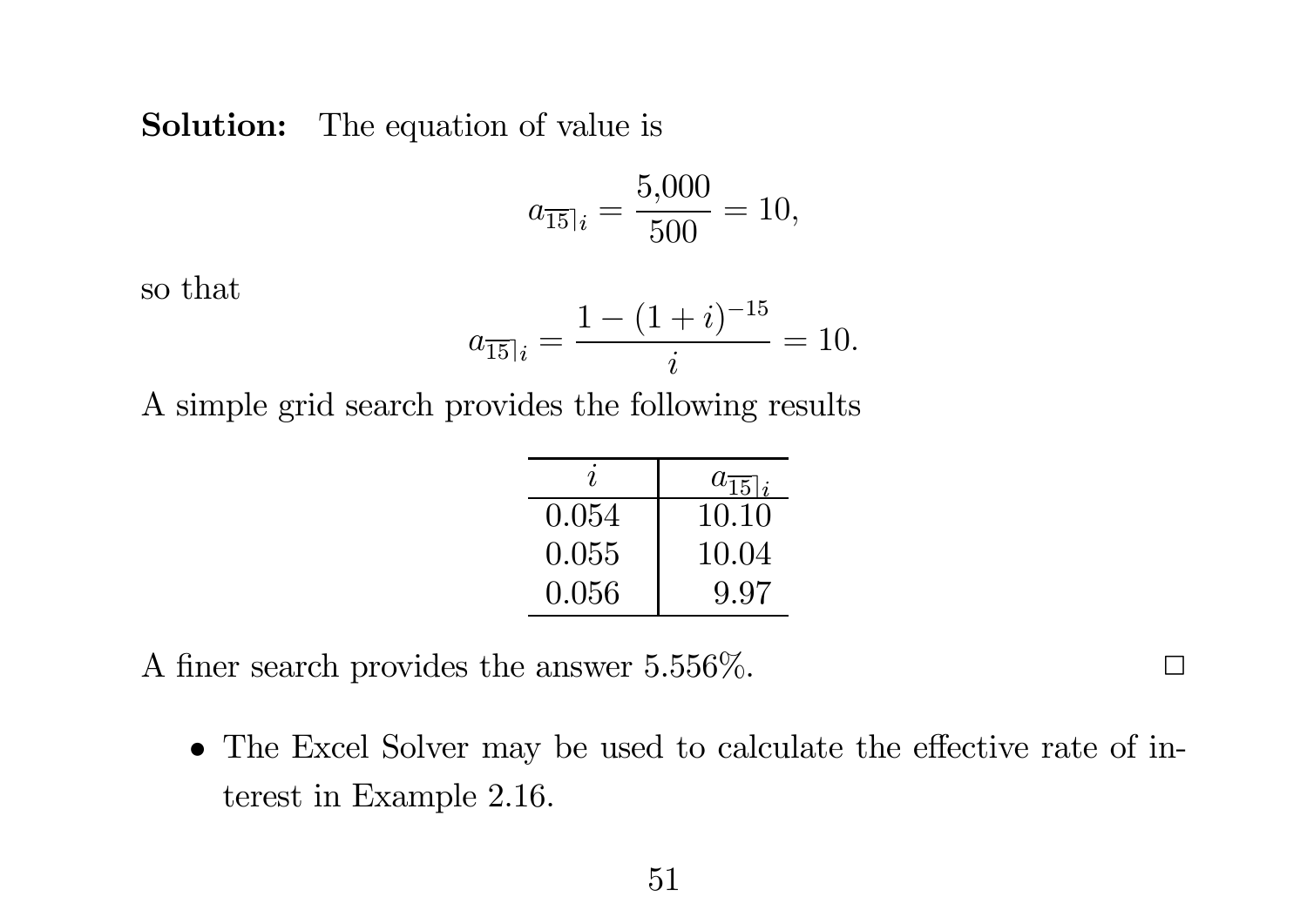- The computation is illustrated in Exhibit 2.1.
- We enter a guessed value of 0.05 in Cell A1 in the Excel worksheet.
- The following expression is then entered in Cell A2:  $(1 - (1 + A1)^{-1}(-15))/A1$ , which computes  $a_{\overline{15}|i}$  with i equal to the value at A1.
- We can also use the Excel function RATE to calculate the rate of interest that equates the present value of an annuity-immediate to <sup>a</sup> given value. Specifically, consider the equations

$$
a_{\overline{n}|i} - A = 0 \quad \text{and} \quad \ddot{a}_{\overline{n}|i} - A = 0.
$$

Given n and A, we wish to solve for i, which is the rate of interest per payment period of the annuity-immediate or annuity-due. The use of the Excel function RATE to compute  $i$  is described as follows: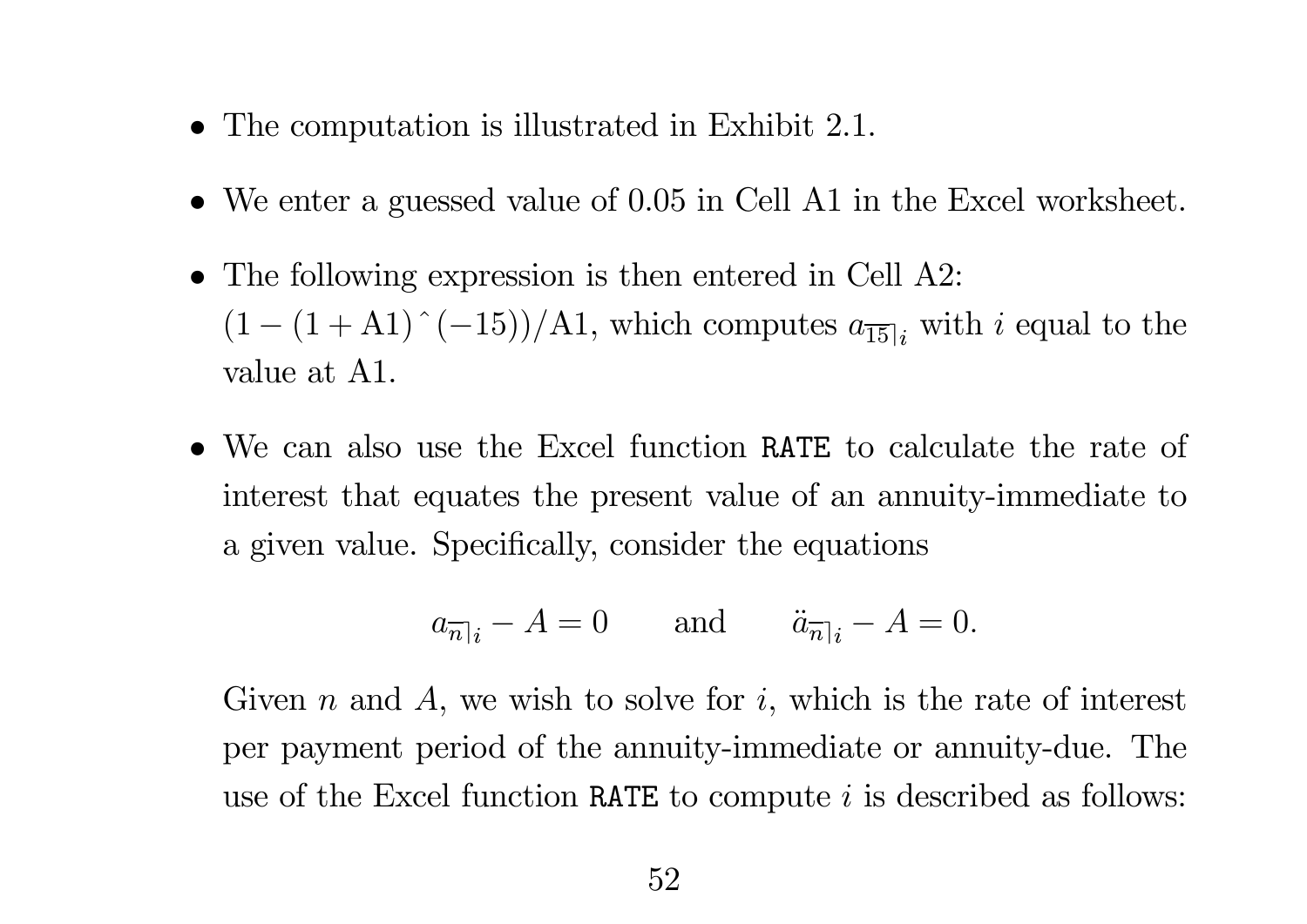| 理】                            | <b>File</b>                                                                                     | Edit             | View | Insert       | F <u>o</u> rmat <u>T</u> ools |              | <b>Data</b> | Window | Help |  | Adobe PDF |   |  |
|-------------------------------|-------------------------------------------------------------------------------------------------|------------------|------|--------------|-------------------------------|--------------|-------------|--------|------|--|-----------|---|--|
|                               | $f_x = (1-(1+A1)^n(-15))/A1$<br>A2<br>$\blacksquare$                                            |                  |      |              |                               |              |             |        |      |  |           |   |  |
|                               |                                                                                                 | А                |      | $\mathsf{B}$ | C                             | $\mathsf{D}$ |             | E      | F    |  | G         | H |  |
| $\overline{\phantom{a}}$      |                                                                                                 | 0.05             |      |              |                               |              |             |        |      |  |           |   |  |
| $\overline{2}$                |                                                                                                 | 10.379658)       |      |              |                               |              |             |        |      |  |           |   |  |
| $\mathbb S$<br>$\overline{4}$ | <b>Solver Parameters</b>                                                                        |                  |      |              |                               |              |             |        |      |  |           |   |  |
| 5<br>6                        |                                                                                                 | Set Target Cell: |      |              | \$A\$2<br>[3.                 |              |             |        |      |  | Solve     |   |  |
| $\overline{7}$                | Equal To:<br>$10\,$<br>$\bigcirc$ Max<br>⊙ Value of:<br>$\bigcirc$<br>Min<br>Close <sup>®</sup> |                  |      |              |                               |              |             |        |      |  |           |   |  |
| $\overline{\mathbf{B}}$       | <u>B</u> y Changing Cells:                                                                      |                  |      |              |                               |              |             |        |      |  |           |   |  |
| $\mathbf 9$                   | $[\mathbb{L}]$<br>\$A\$1<br><b>Guess</b>                                                        |                  |      |              |                               |              |             |        |      |  |           |   |  |
| 10                            |                                                                                                 |                  |      |              |                               |              |             |        |      |  |           |   |  |
| 11                            | Subject to the Constraints:<br>Options                                                          |                  |      |              |                               |              |             |        |      |  |           |   |  |
| 12                            | Add                                                                                             |                  |      |              |                               |              |             |        |      |  |           |   |  |
| 13                            |                                                                                                 |                  |      |              |                               |              |             |        |      |  |           |   |  |
| 14                            | Change<br>Reset All                                                                             |                  |      |              |                               |              |             |        |      |  |           |   |  |
| 15                            | Delete<br>$\gamma_{\rm p}$                                                                      |                  |      |              |                               |              |             |        |      |  |           |   |  |
| 16                            |                                                                                                 |                  |      |              |                               |              |             |        |      |  | Help      |   |  |
| 17                            |                                                                                                 |                  |      |              |                               |              |             |        |      |  |           |   |  |
| 18                            |                                                                                                 |                  |      |              |                               |              |             |        |      |  |           |   |  |

**Exhibit 2.1:** Use of Excel Solver for Example 2.16